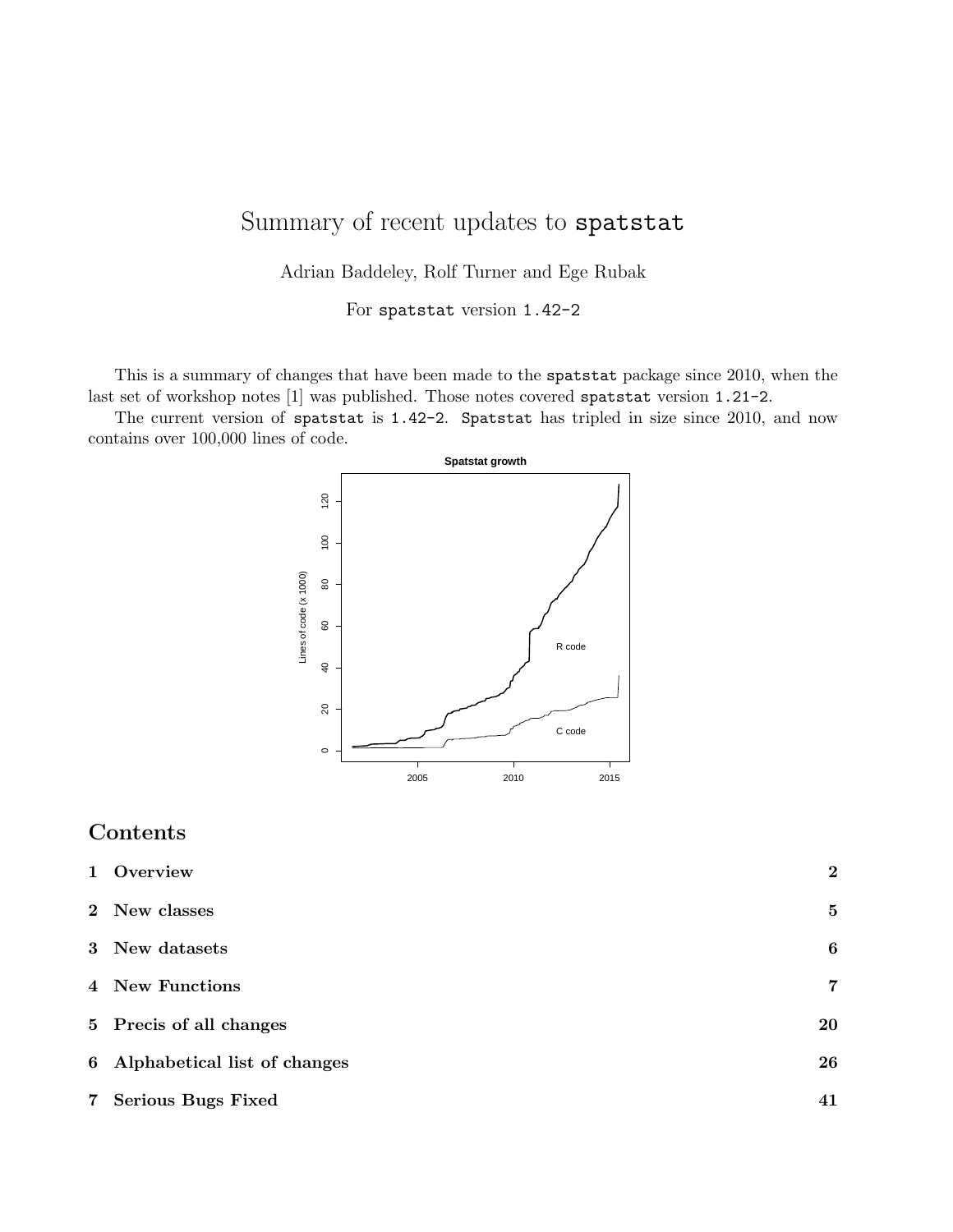# 1 Overview

Following is an overview of the most important changes.

- ❼ spatstat and all its dependencies are now Free Open Source.
- ❼ spatstat now 'Imports' (rather than 'Depends' on) the libraries mgcv, deldir, abind, tensor, polyclip. This means that these libraries are not accessible to the user unless the user explicitly loads them by typing library(mgcv) and so on.
- ❼ polygon clipping is now performed by the Free Open Source library polyclip. The library gpclib is no longer used.
- ❼ polygon calculations are now enabled, always.
- ❼ geometrical errors in polygon data are now repaired automatically.
- ❼ Improvements to Gibbs models (ppm):
	- now accepts syntax ppm(X  $\sim$  Z) similar to 1m and g1m, as well as old syntax ppm(X,  $\sim$  Z)
	- Covariates no longer have to be passed in the argument covariates but can be objects in the R session;
	- A command like ppm( $X \sim$ , data=df) will fit the additive model involving all the covariates in data;
	- New argument subset makes it possible to fit the model in a subset of the spatial domain defined by an expression;
	- new 'logistic likelihood' fitting method;
	- new variational Bayes fitting method;
	- variance-covariance matrix;
	- print method shows standard errors and CI for coefficients;
	- new interactions (Triplets, Concom);
	- hybrids of interactions;
	- self-starting feature of interactions;
	- better control over dummy points;
	- improved quadrature schemes (removing a source of bias);
	- spatial covariate functions can depend on additional parameters;
	- extract interaction from a fitted model;
	- check whether model is valid;
	- project to a valid model;
	- calculate intensity of fitted model;
	- calculate K-function and pair correlation function of fitted model;
	- confidence intervals using confint;
	- improvements/extensions to rmh;
	- exact simulation for many models;
	- predict conditional intensity for another point pattern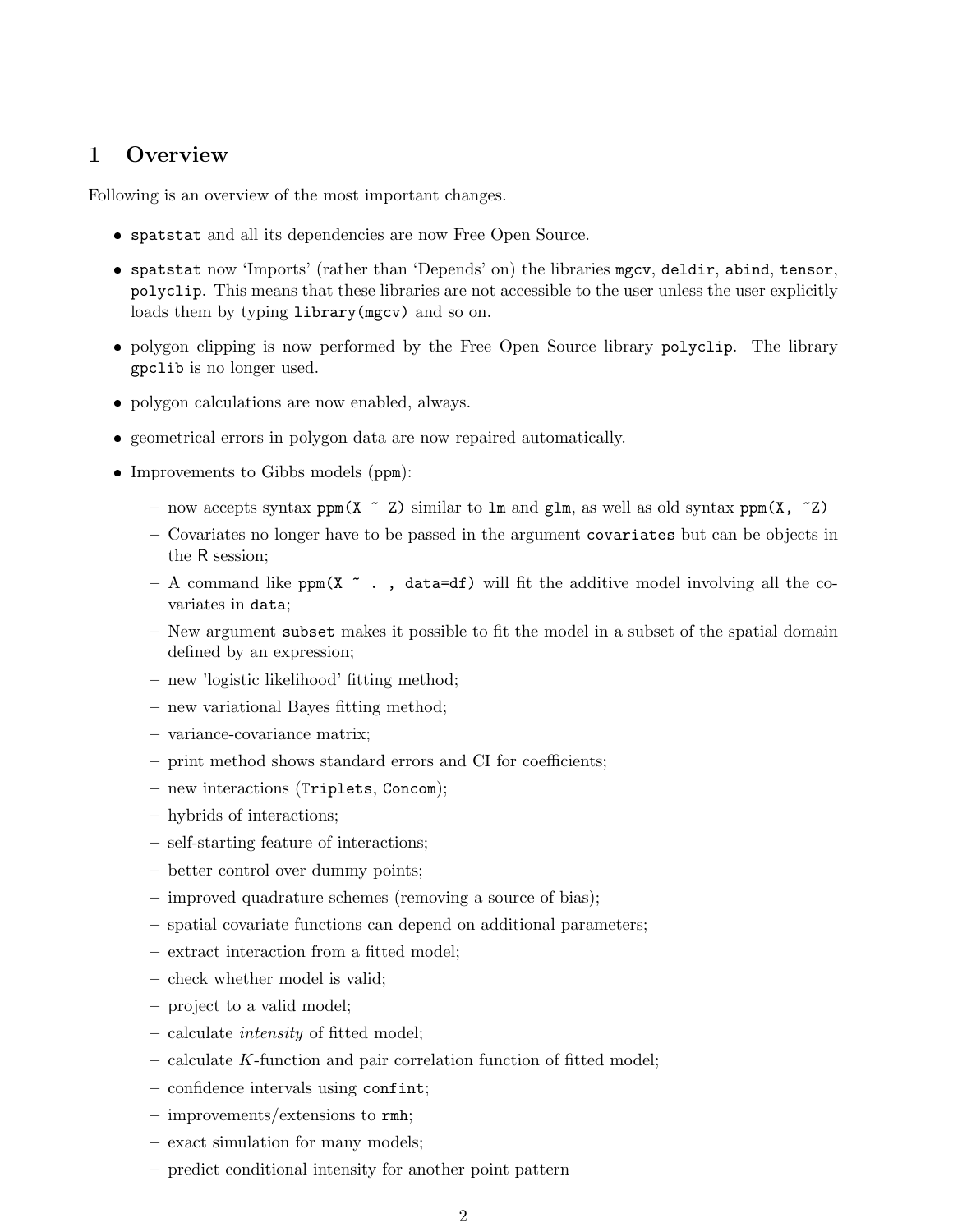- compute confidence intervals and prediction intervals for intensity, and for total number of points in a region.
- covariates can be tessellations.
- improvements to model selection.
- hierarchical interactions between types in a multitype point process.
- ❼ Diagnostics for Gibbs models: Leverage, influence, partial residuals, score residuals, residual summary functions (Kcom, Kres, Gcom, Gres, psst, psstA, psstG, compareFit)
- ❼ Improvements to cluster/Cox models (kppm):
	- now accepts syntax kppm(X  $\sim$  Z) similar to lm and glm, as well as old syntax kppm(X,  $\sim$  Z)
	- Covariates no longer have to be passed in the argument covariates but can be objects in the R session;
	- Fit models by Guan's second order composite likelihood;
	- Fit models by Palm likelihood;
	- Re-fit intensity using quasi-likelihood or weighted composite likelihood;
	- new cluster types "Cauchy", "VarGamma";
	- log-Gaussian Cox processes;
	- fitted intensity;
	- variance-covariance of trend parameters;
	- generic support e.g. coef, model.matrix;
	- conversion e.g. as.fv
	- extract K function (Kmodel, pcfmodel);
	- more control over trend (more arguments passed to ppm).
	- Left hand side of formula can now involve entries in the list data.
	- confidence intervals using confint
	- AIC and step now work for "kppm" objects fitted using Palm likelihood.
	- covariates can be tessellations.
	- more control over the optimisation algorithm.
- $\bullet$  Support for point patterns on a linear network, including geometrically-corrected linear  $K$  function, pair correlation function, point process models, envelopes, tests.
- Support for replicated point patterns: An object of class mppm represents a point process model fitted to several point patterns. The patterns may be treated as independent replicate observations of the same model, or as the responses from different units in a designed experiment. Methods for this class include plot, print, summary, fitted, predict, simulate, ...
- ❼ Nonparametric/summary statistics e.g.
	- rhohat (nonparametric estimate of intensity as function of covariate)
	- idw (inverse distance weighted smoothing)
	- convolve.im (image convolution)
	- $k$ -th nearest neighbours (nndist, nncross, nnwhich)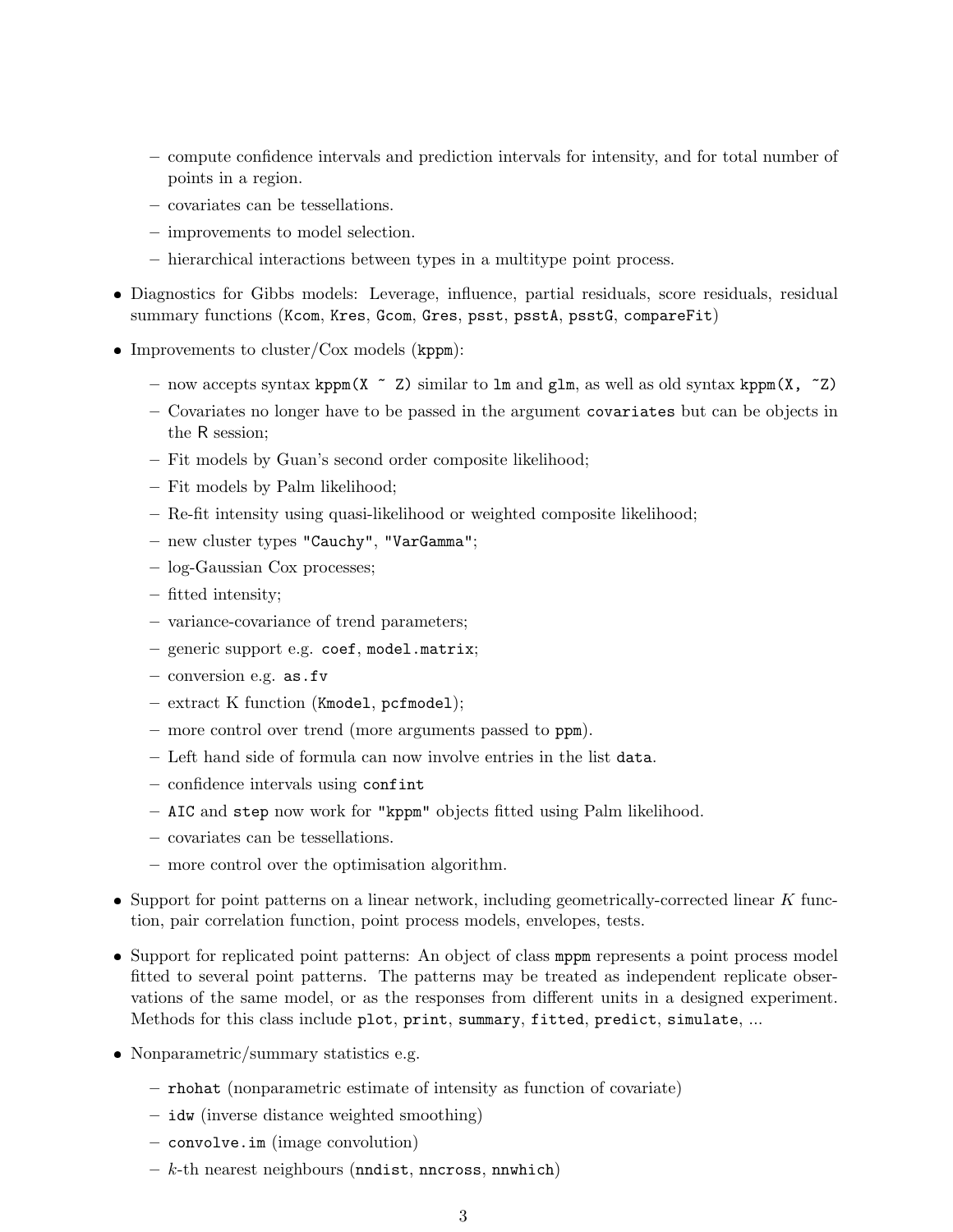- more methods for intensity.
- ❼ Hypothesis tests:
	- Cram´er-von Mises and Anderson-Darling tests of goodness-of-fit for Poisson process models
	- Cressie-Read statistic for quadrat counting tests
- ❼ Statistical tools e.g.
	- several algorithms for bandwidth selection (bw.\*)
	- bootstrap confidence intervals for summary functions (lohboot)
	- pooling operations (pool.\*)
	- tools for directional data (rose diagram, kernel smoothing)
- ❼ Changes to ppx format: An object of class ppx may now include 'local' coordinates as well as 'spatial' and 'temporal' coordinates, and marks.
- $\bullet$  Improvements to plots :
	- colour map objects
	- graphics symbol map objects
	- texture map objects
	- automatic legend in plot.ppp
	- collision avoidance in plot.fv
	- plot.im(log=TRUE)
	- plot.listof(equal.ribbon=TRUE)
	- improved labels in plot.fv
	- Switch all plots from colour to greyscale by setting spatstat.options(monochrome=TRUE)
	- perceptually uniform colour maps
- ❼ simulation:
	- rmh interface restructured
	- rmh can save transition history
	- visual debugger for rmh
	- exact simulation for many models
	- quasirandom point patterns and sequences
- ❼ mathematical operations are now supported for images.
- ❼ envelopes: Extended functionality; Envelopes can be pooled and transformed. One-sided envelopes are available.
- ❼ Many, many, many bug fixes.
- ❼ Substantially increased performance.
- ❼ data in spatstat are now lazy-loaded, so you don't have to type data(amacrine), etc.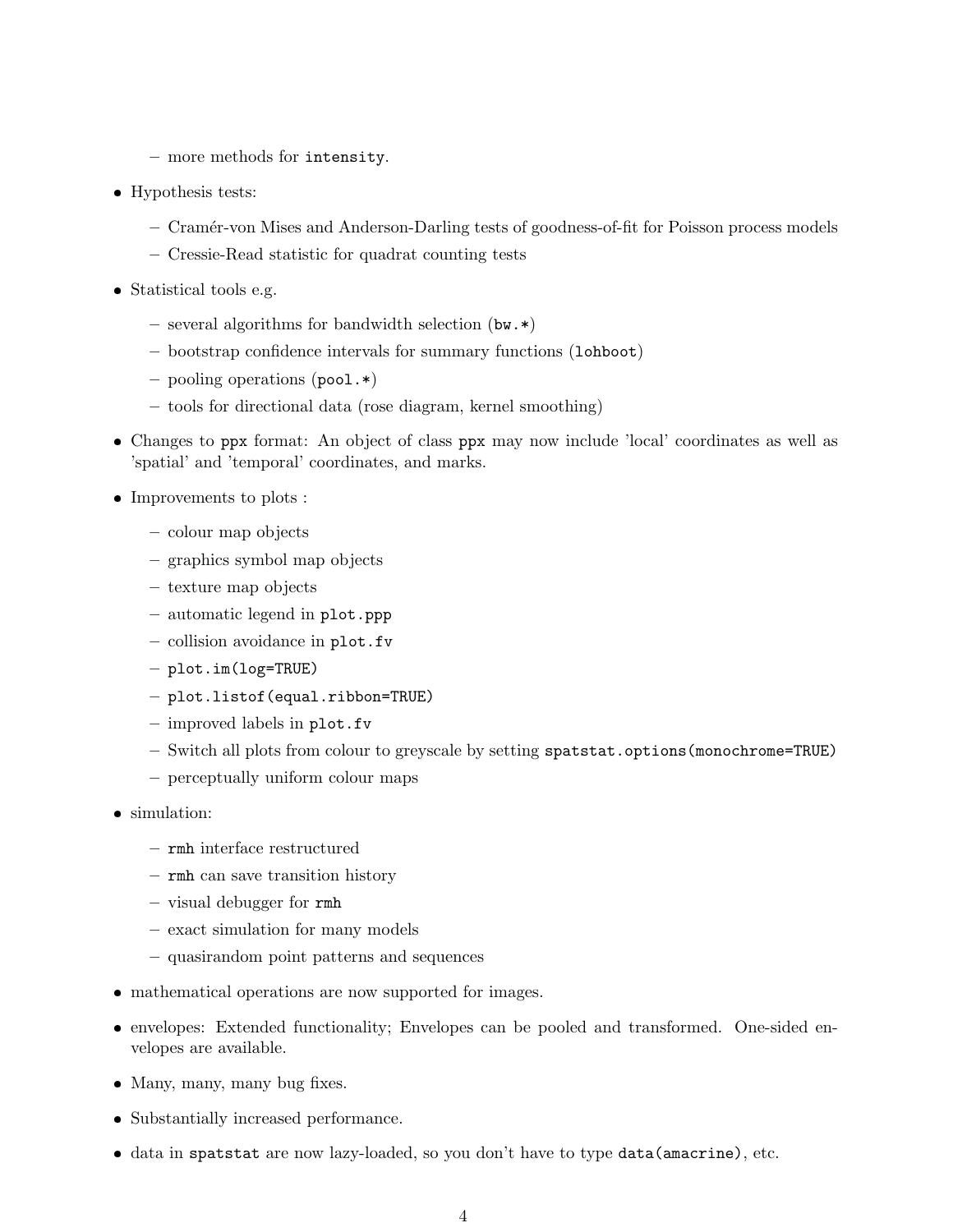- user interrupt: Long calculations in spatstat now respond to the Interrupt/Stop signal.
- ❼ vignettes: New vignettes 'Getting Started with the Spatstat Package', 'Analysing Replicated Point Patterns in Spatstat', 'Datasets in the Spatstat Package' and 'Summary of Recent Changes to Spatstat'
- ❼ demonstrations: New demonstration demo(sumfun) shows the nonparametric summary functions in spatstat.

## 2 New classes

Important new classes of objects are listed here.

- ❼ linnet: An object of class 'linnet' represents a linear network, i.e. a connected network of line segments, such as a road network. Methods for this class include plot, print, summary etc.
- ❼ lpp: An object of class 'lpp' represents a point pattern on a linear network, such as a record of the locations of road accidents on a road network. Methods for this class include plot, print, summary etc.
- ❼ lppm: An object of class 'lppm' represents a point process model fitted to a point pattern on a linear network. Methods for this class include plot, print, summary, fitted, predict, simulate, ...
- ❼ linim: Pixel image on a linear network.
- ❼ linfun Function defined on a linear network (e.g. a distance function)
- ❼ mppm: An object of class 'mppm' represents a point process model fitted to several point pattern datasets. The patterns may be treated as independent replicate observations of the same model, or as the responses from different units in a designed experiment. Methods for this class include plot, print, summary, fitted, predict, simulate, ...
- ❼ rhohat: Nonparametric estimate of intensity as function of covariate (result of 'rhohat'). Can be used as an R function. Methods include predict
- ❼ layered : A simple mechanism for controlling plots that consist of several successive layers of data.
- ❼ timed: A simple mechanism for recording the computation time taken.
- rat: 'Ratio objects' (suitable for pooling)
- ❼ objsurf: An object of class 'objsurf' contains values of the likelihood or objective function in a neighbourhood of the maximum.
- ❼ simplepanel: An object of class 'simplepanel' represents a spatial arrangement of buttons that respond to mouse clicks, supporting a simple, robust graphical interface.
- ❼ symbolmap: An object of class 'symbolmap' represents a mapping from data values to graphical symbols. This makes it easy to ensure that the *same* graphics map is used in two different plots. The graphics map can also be plotted in its own right as a legend to the plots.
- ❼ texturemap: An object of class 'texturemap' represents a mapping from data values to graphical textures.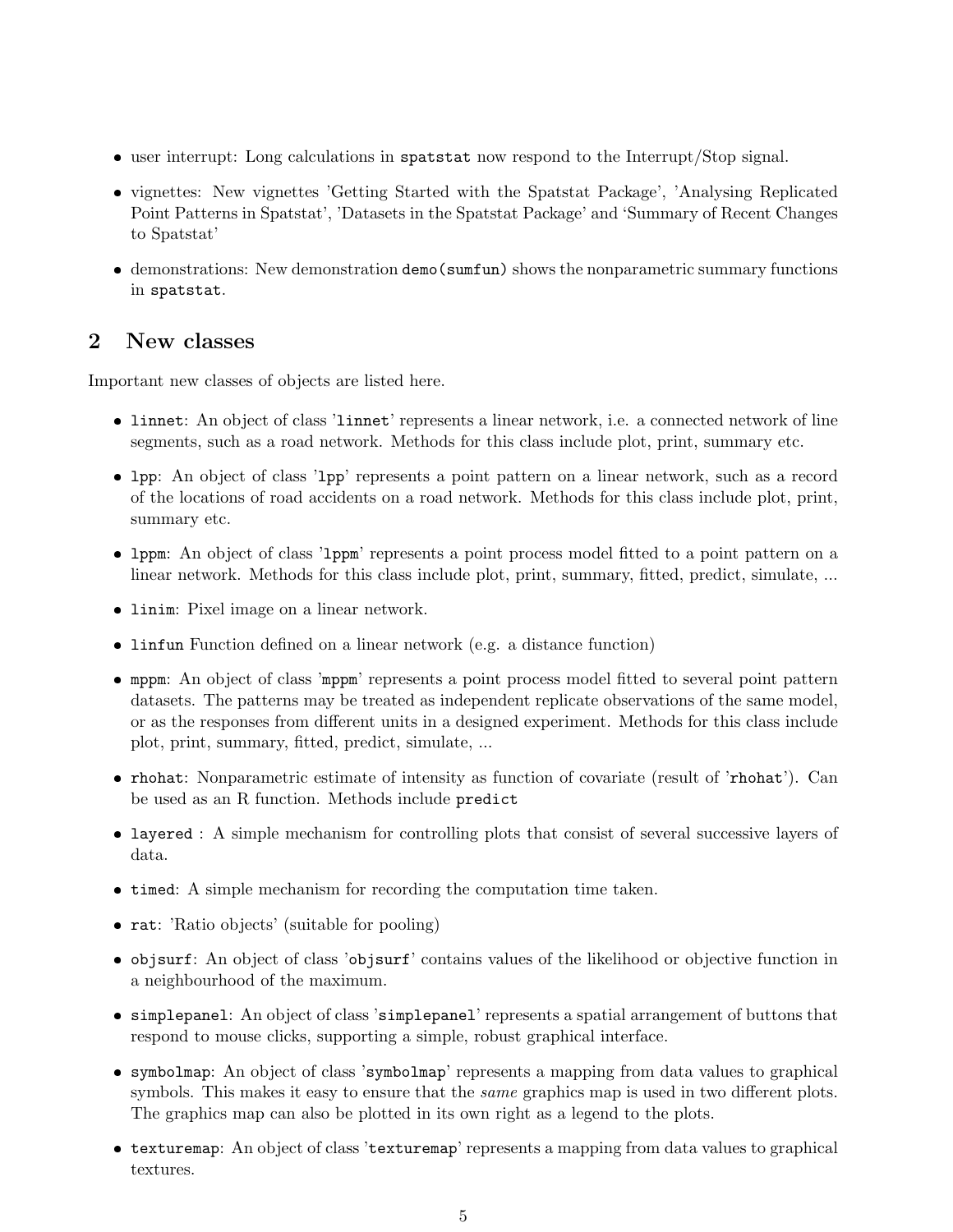• anylist, solist: these are replacements for the class 'listof'. An object of class 'anylist' represents a list of objects, of any kind, that the user intends to treat in the same way. An object of class 'solist' (spatial object list) represents a list of two-dimensional spatial objects.

## 3 New datasets

The following datasets have been added to the package.

- dendrite: Dendritic spines on a branch of the dendritic tree of a neuron. A point pattern on a linear network.
- spiders: Spider webs on the mortar lines of a brick wall. A point pattern on a linear network.
- vesicles: Spatial pattern of synaptic vesicles in rat brain tissue. A point pattern with covariates.
- sporophores: Spatial pattern of three species of mycorrhizal fungi around a tree. Multitype point pattern in circular window.
- pyramidal: Diggle-Lange-Benes data on pyramidal neurons in cingulate cortex. 31 point patterns divided into 3 groups.
- waterstriders: Nummelin-Penttinen waterstriders data. Three independent replicates of a point pattern formed by insects.
- simba: Simulated data
- demohyper: Simulated data example for mppm. Point patterns and pixel image covariates, in two groups with different regression coefficients.
- clmfires: Forest fires in Castilla-La Mancha
- gordon: People sitting on the grass in Gordon Square, London
- hyytiala: Mixed forest in Hyytiala, Finland (marked by species)
- paracou: Kimboto trees in Paracou, French Guiana (marked as adult/juvenile)
- waka: Trees in Waka national park (marked with diameters)
- mucosa: Cells in gastric mucosa
- gorillas: Gorilla nest sites in a National Park in Cameroon.
- chicago: Street crimes in the University district of Chicago. A point pattern on a linear network.
- flu: Spatial point patterns giving the locations of influenza virus proteins on cell membranes. Kindly released by Dr George Leser and Dr Robert Lamb.
- simplenet: Simple example of a linear network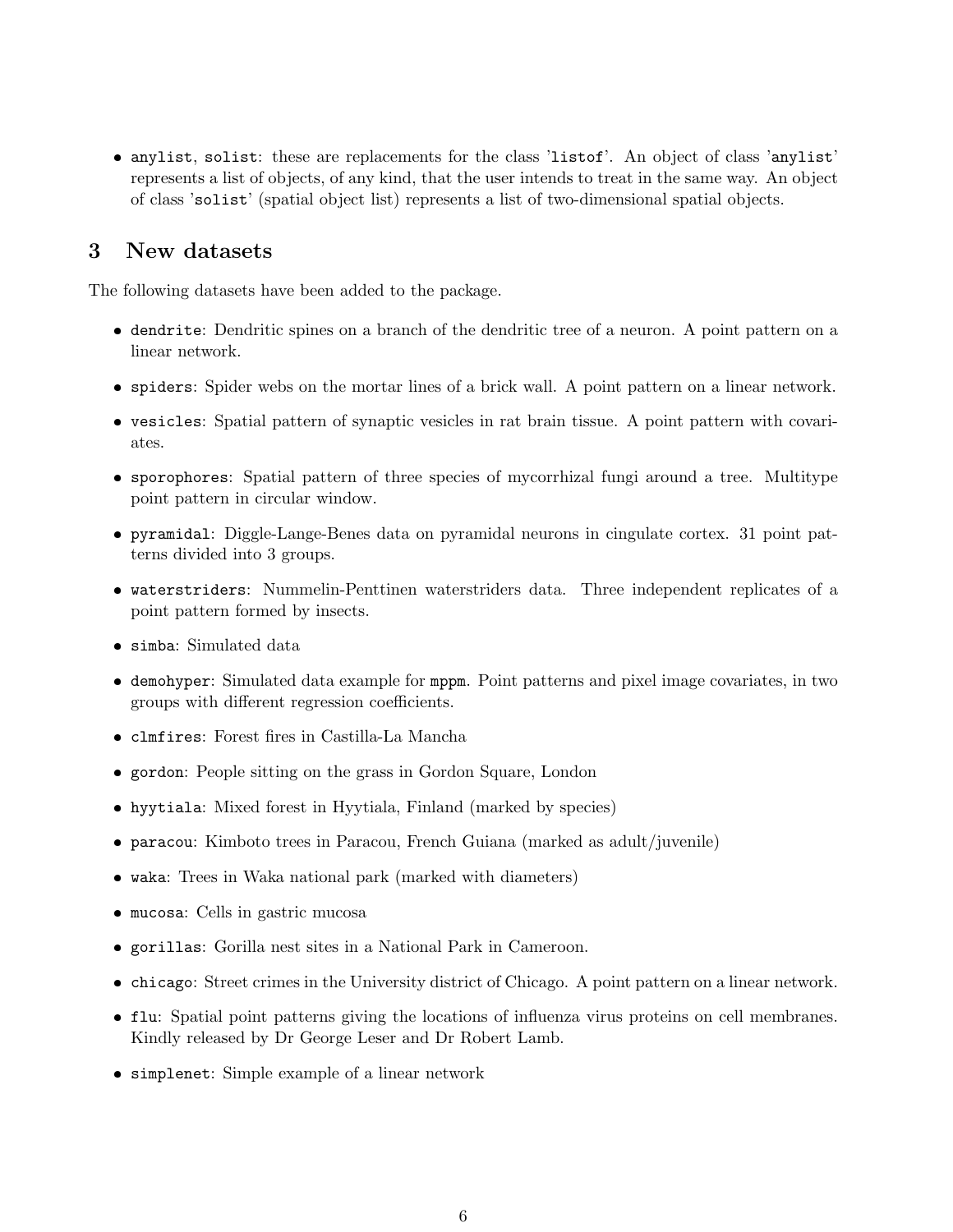#### 4 New Functions

Following is a list of all the functions that have been added.

- triangulate.owin: decompose a spatial window into triangles.
- fitted.lppm: fitted intensity values for a point process on a linear network.
- HierStrauss, HierStraussHard, HierHard: hierarchical interactions for Gibbs models.
- density.lpp: Kernel estimation of intensity on a linear network.
- extractbranch, deletebranch, treeprune, treebranchlabels, begins: Tools for analysing data on a tree.
- studpermu.test: Studentised permutation test for difference between groups of point patterns. Generously contributed by Ute Hahn.
- AIC.kppm, extractAIC.kppm, logLik.kppm, nobs.kppm: Methods for computing AIC for fitted Cox and cluster models.
- transmat: Convert pixel arrays between different display conventions.
- roc: Receiver Operating Characteristic (ROC) curve.
- auc: Discrimination index AUC (area under the ROC curve)
- edit.ppp, edit.psp, edit.im: Interactive text editor works for spatial datasets.
- edit.hyperframe: Interactive text editor works for hyperframes.
- parameters: Extract all parameters from a fitted model.
- rnoise: Random pixel noise.
- as.data.frame.owin: Convert a window to a data frame.
- harmonise.owin: Convert several binary mask windows to a common pixel grid.
- copyExampleFiles: Copy the raw data files from an installed dataset to a chosen folder, for use in a practice exercise.
- density.ppplist: Method for 'density' for lists of point patterns.
- inradius: Radius of largest circle inside a window.
- mergeLevels: Merge different levels of a factor.
- relevel.im, relevel.ppp, relevel.ppx: Change the reference level of a factor.
- simulate.profilepl: simulation method for models fitted by profile maximum pseudolikelihood.
- predict.rho2hat: Prediction method for class rho2hat
- with.msr: Evaluate (an expression involving) components of a measure.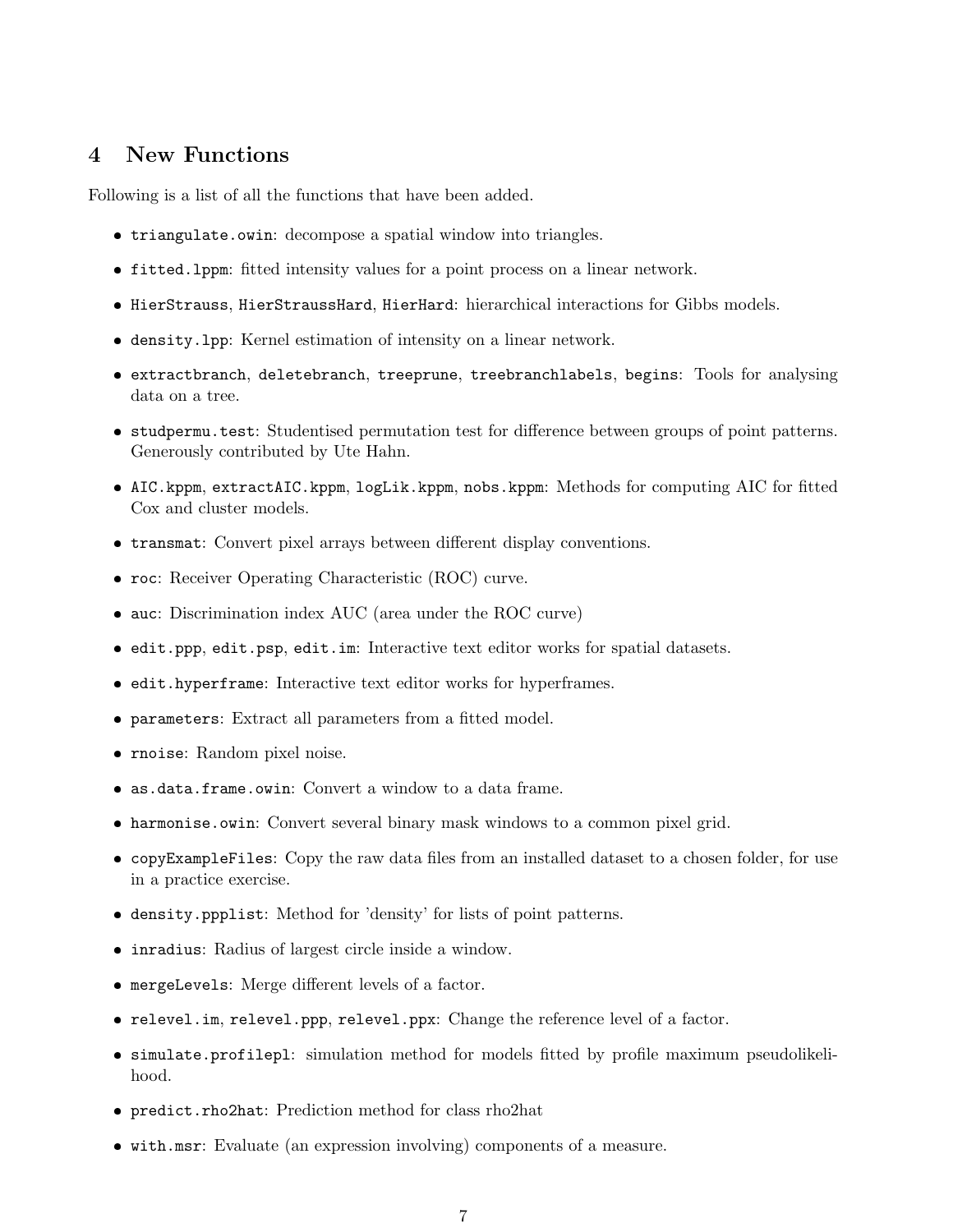- summary.kppm, print.summary.kppm, coef.summary.kppm: Methods for summary and coef(summary(..)) for Cox and cluster models.
- as.im.funxy: Method for as.im for class "funxy".
- shift.linim, scalardilate.linim, affine.linim: Geometrical transformations for "linim" objects.
- Smooth.solist: Smooth method for a list of spatial objects.
- unitname.tess, unitname<-.tess: Tessellations now keep track of the name of the unit of length.
- dirichletAreas: Faster algorithm for tile.areas(dirichlet(X)).
- identify.lpp Method for identify for point patterns on a linear network.
- dirichletWeights: This function will replace dirichlet.weights. The latter is now 'deprecated'.
- clusterfield, clusterkernel: Compute the cluster kernel of a cluster model, or compute the cluster field generated by superimposing copies of the cluster kernel at specified locations.
- clusterradius: compute the radius of clusters in a cluster model.
- integral: new generic function with methods for classes "im", "msr", "linim".
- Math.linim: arithmetic for pixel images on a linear network.
- iplot.linnet, iplot.lpp: interactive plotting for linear networks.
- pixellate.linnet: discretise a linear network
- as.linnet.psp: Convert line segment pattern to linear network by guessing the connectivity using a distance threshold.
- as.linnet.linim: Extract linear network from a "linim" object.
- selfcut.psp: Cut line segments where they cross each other.
- vertices.linnet, vertexdegree: Extract the vertices (nodes) of the linear network and compute the degree of each vertex.
- dirichletNetwork, delaunayNetwork: The linear networks formed by the Dirichlet tessellation and Delaunay triangulation.
- dirichletEdges: the edges of the Dirichlet tessellation.
- quantess: Quantile tessellation: divide space into pieces which contain equal amounts of 'stuff'.
- nestsplit: Nested split
- marks.tess, marks<-.tess, unmark.tess: Extract or change the marks associated with the tiles of a tessellation.
- clusterfield: Compute the cluster kernel of a (fitted or theoretical) cluster model, or compute the cluster field generated by superimposing copies of the cluster kernel at specified locations.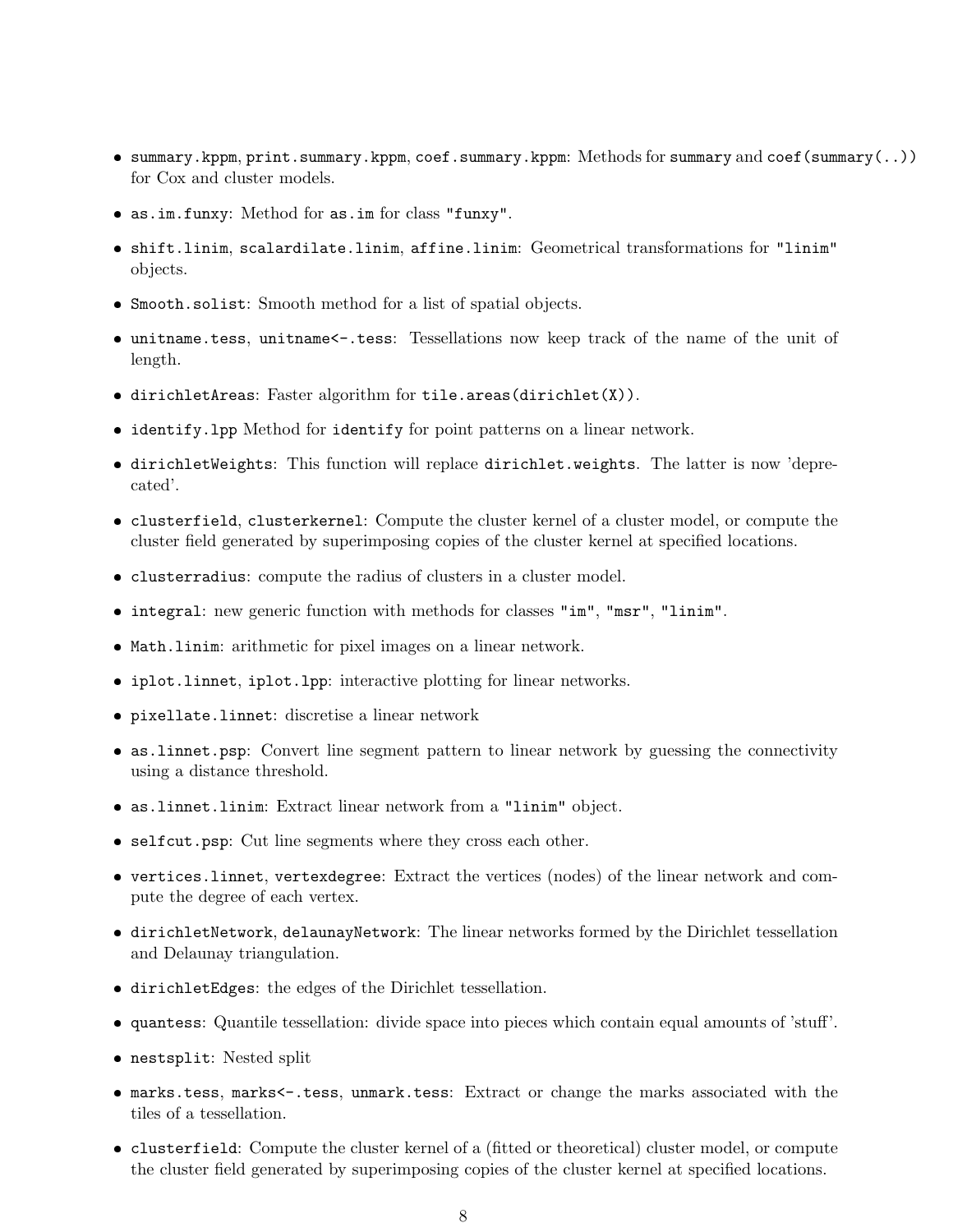- pool.fv, pool.anylist New methods for pool
- ❼ head.hyperframe, tail.hyperframe: Methods for head and tail for hyperframes.
- ❼ subset.hyperframe: Method for subset for hyperframes.
- ❼ as.function.im: Converts a pixel image to a function of spatial coordinates.
- ❼ clickdist: Measures the distance between two spatial locations clicked by the user.
- ❼ solapply, anylapply: wrappers for lapply which return a list of class "solist" or "anylist".
- Kmark: Weighted K-function. Identical to markcorrint and will eventually replace it.
- ❼ segregation.test Test of spatial segregation of types in a multitype point pattern.
- ❼ mathematical operations are now supported for images. For example alpha <- atan(bei.extra\$grad) \* 180/pi
- ❼ relrisk.ppm: spatially-varying probabilities of different types of points predicted by a fitted point process model.
- ❼ circdensity: Kernel density estimate for angular data
- ❼ rose: Rose diagram (rose of directions) for angular data
- ❼ nnorient: Nearest neighbour orientation distribution.
- AIC.ppm: Calculate *AIC* of a Gibbs model using Takeuchi's rule.
- interp.colours: Interpolate a sequence of colour values.
- ❼ anyDuplicated.ppp, anyDuplicated.ppx: Fast replacements for any(duplicated(x)) for point patterns.
- ❼ textstring, onearrow, yardstick: Objects representing a text string, an arrow, or a scale bar, for use in drawing spatial diagrams.
- ❼ plot.imlist, image.imlist, contour.imlist: Methods for the new class "imlist"
- ❼ [<-.layered, [[<-.layered: More support for class "layered"
- ❼ anylist, as.anylist, [.anylist, [<-.anylist, print.anylist, summary.anylist Support for new class 'anylist'
- ❼ solist, as.solist, [.solist, [<-.solist, print.solist, summary.solist Support for new class 'solist'
- plot.anylist, plot.solist: Plot methods for the classes 'anylist' and 'solist' (Currently identical to 'plot.listof')
- ❼ perspPoints, perspLines, perspSegments, perspContour: draw points and lines on a surface, as seen in perspective view.
- ❼ project2set: For each data point in a point pattern X, find the nearest spatial location in a given window W.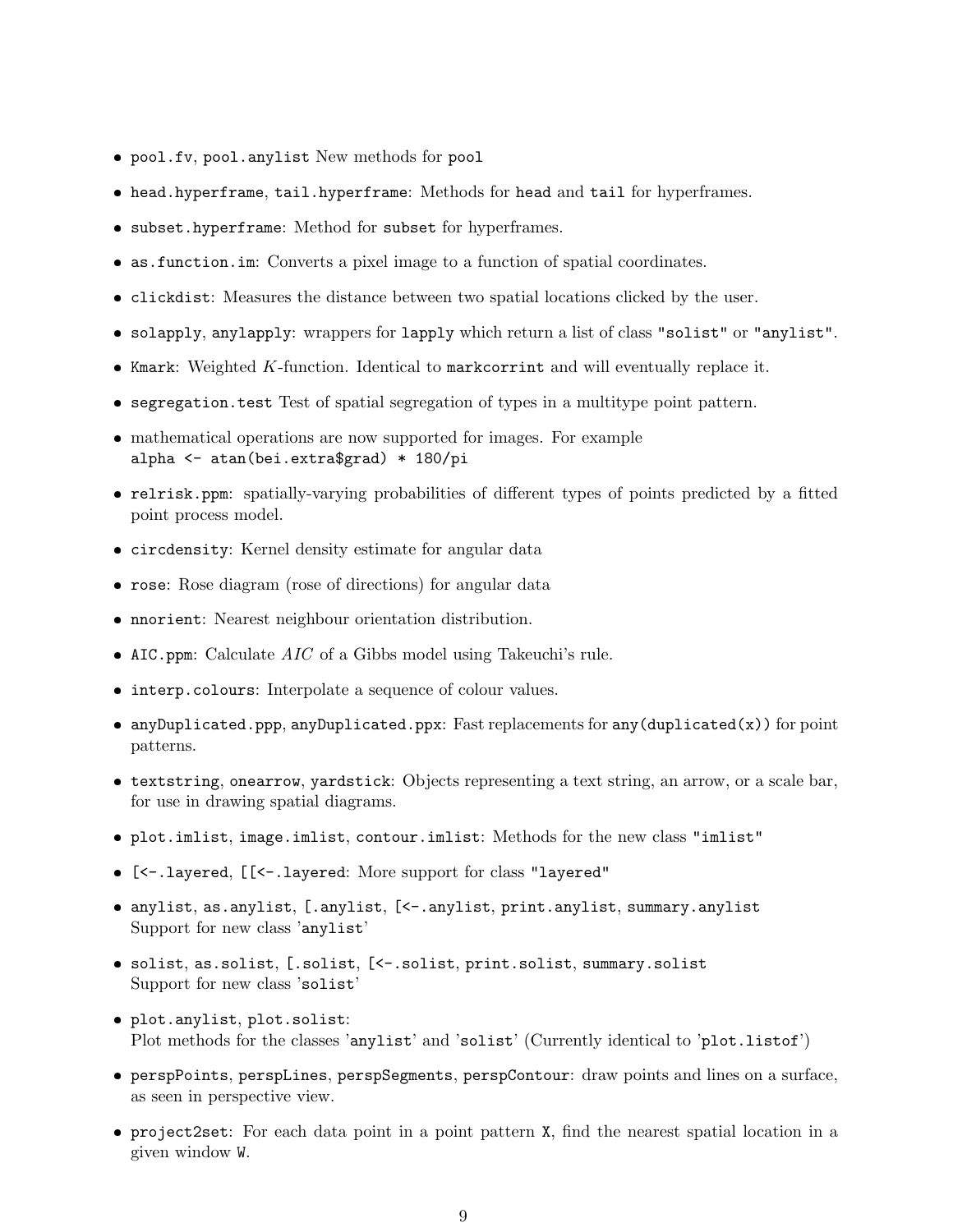- discs: union of discs. (Given a point pattern dataset recording the locations and diameters of objects, find the region covered by the objects.)
- Fhazard: hazard rate of the empty space function.
- dirichletVertices: Vertices of the Dirichlet tessellation.
- stienen, stienenSet: Stienen diagrams.
- hopskel.test: Hopkins-Skellam test.
- is.grey: determines whether a colour value is a shade of grey.
- increment.fv: increments of a summary function:  $g(x) = f(x+h) f(x-h)$ .
- rotmean: rotational average of pixel values in an image.
- fardist: distance to farthest part of window boundary.
- [<-.fv, \$<-.fv: subset replacement operators for fv objects.
- $\bullet$  Ksector: directional version of  $K$ -function.
- pairorient: point pair orientation distribution.
- range.fv, min.fv, max.fv: Range, minimum and maximum of function values.
- panel.contour, panel.image, panel.histogram: Panel functions for pairs plots.
- as.layered: Convert spatial data to a layered object.
- padimage: Pad the border of a pixel image.
- Window, Window<-: generic functions to extract or change the spatial window of a spatial object in two dimensions.
- Frame, Frame<-: generic functions to extract or change the containing rectangle ('frame') of a spatial object in two dimensions.
- domain: generic function to extract the spatial domain of a spatial object in any number of dimensions.
- subset.ppp, subset.lpp, subset.pp3, subset.ppx: Methods for subset, for point patterns.
- spatialcdf: Compute the spatial cumulative distribution of a spatial covariate, optionally using spatially-varying weights.
- closepairs.pp3, crosspairs.pp3: Low-level functions to find all close pairs of points in three dimensions.
- improve.kppm: Quasi-likelihood and weighted composite likelihood methods for estimating trend in cluster processes and Cox processes.
- berman.test: Replaces bermantest.
- cdf.test: Spatial distribution test of goodness-of-fit of a Poisson point process model, using the Kolmogorov-Smirnov, Cramér-von Mises test or Anderson-Darling test. Replaces kstest.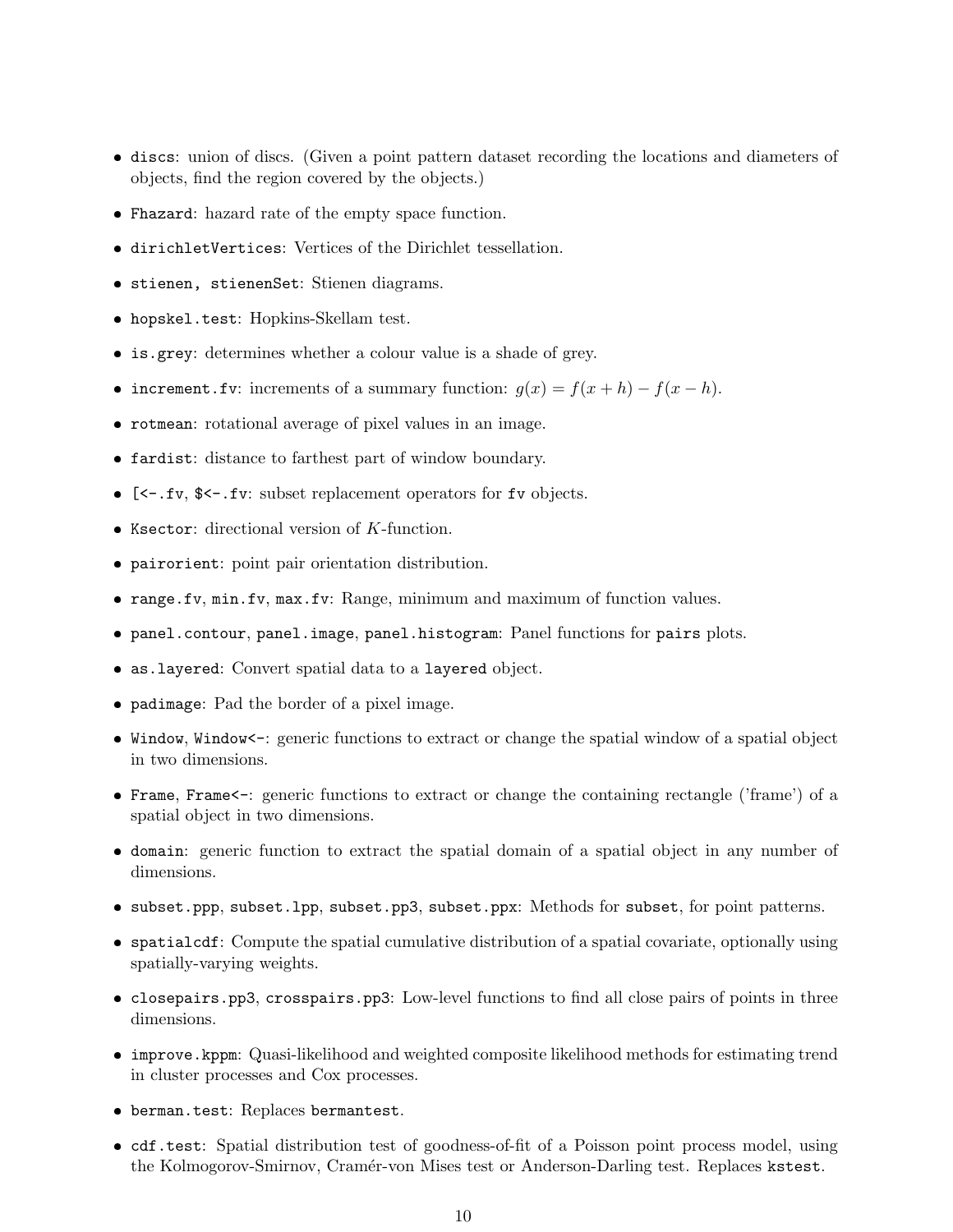- simulate.lppm: Simulate a fitted point process model on a linear network.
- harmonise.fv: Make several functions compatible.
- split.hyperframe: method for split for hyperframes.
- complementarycolour: Compute the complementary colour value of a given colour value, or the complementary colour map of a given colour map.
- dmixpois, pmixpois, qmixpois, rmixpois: (log-)normal mixture of Poisson distributions.
- gauss.hermite: Gauss-Hermite quadrature approximation to the expectation of any function of a normally-distributed random variable.
- minnndist, maxnndist: faster ways to compute min(nndist(X)) and max(nndist(X))
- boundingbox: Generic function, replaces bounding.box.
- Smoothfun: create a function(x,y) equivalent to the result of Smooth.ppp
- vdCorput, Halton, Hammersley, rQuasi: quasirandom point patterns and sequences.
- ellipse: create an elliptical window.
- clickbox: interactively specify a rectangle by point-and-click on a graphics device.
- symbolmap: Create a graphics symbol map (a mapping from data values to graphical symbols)
- update.symbolmap: Modify a graphics symbol map
- invoke.symbolmap: Apply graphics symbol map to data values, and plot the symbols
- plot.symbolmap: Plot the graphics symbol map in the style of a legend
- add.texture: Draw a simple texture inside a specified region.
- textureplot: Display a tessellation, or a factor-valued pixel image, using texture fill.
- texturemap: Create a graphics texture map (a mapping from data values to graphical textures)
- plot.texturemap: Plot the graphics texture map in the style of a legend
- reload.or.compute: Utility for use in R scripts. Either reload results from file, or compute them.
- im.apply: Apply a function to corresponding pixel values in several images.
- hexgrid, hextess: Create a hexagonal grid of points, or a tessellation of hexagonal tiles
- shift.tess, rotate.tess, reflect.tess, scalardilate.tess, affine.tess: Apply a geometrical transformation to a tessellation.
- quantile.ewcdf: Extract quantiles from a weighted cumulative distribution function.
- scanLRTS: Evaluate the spatially-varying test statistic for the scan test.
- intensity.splitppp: Estimate intensity in each component of a split point pattern.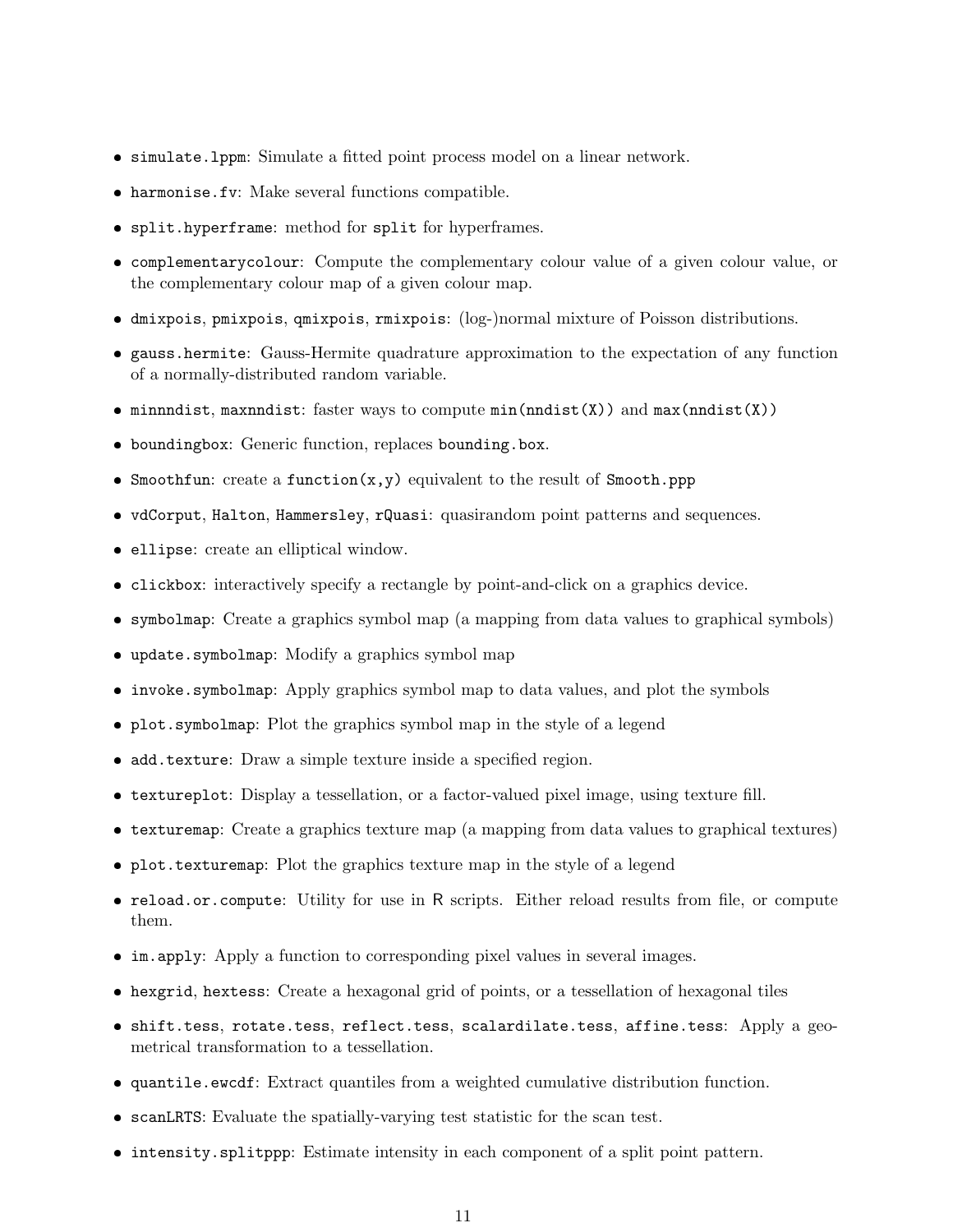- intensity.quadratcount: Use quadrat counts to estimate intensity in each quadrat.
- as.owin.quadratcount, as.owin.quadrattest: Extract the spatial window in which quadrat counts were performed.
- mppm: Fit a Gibbs model to several point patterns. The point pattern data may be organised as a designed experiment and the model may depend on covariates associated with the design.
- anova.mppm: Analysis of Deviance for models of class mppm
- coef.mppm: Extract fitted coefficients from a model of class mppm
- fitted.mppm: Fitted intensity or conditional intensity for a model of class mppm
- cdf.test.mppm: Kolmogorov-Smirnov, Cramér-von Mises test or Anderson-Darling test of goodnessof-fit for a model of class mppm
- logLik.mppm: log likelihood or log pseudolikelihood for a model of class mppm
- plot.mppm: Plot the fitted intensity or conditional intensity of a model of class mppm
- predict.mppm: Compute the fitted intensity or conditional intensity of a model of class mppm
- quadrat.test.mppm: Quadrat counting test of goodness-of-fit for a model of class mppm
- residuals.mppm: Point process residuals for a model of class mppm
- subfits: Extract point process models for each individual point pattern dataset, from a model of class mppm.
- vcov.mppm: Variance-covariance matrix for a model of class mppm
- integral.msr: Integral of a measure.
- objsurf: For a model fitted by optimising an objective function, this command computes the objective function in a neighbourhood of the optimal value.
- contour.objsurf, image.objsurf, persp.objsurf, plot.objsurf: Plot an 'objsurf' object.
- fvnames: Define groups of columns in a function value table, for use in plot.fv, etc
- multiplicity: New generic function for which multiplicity.ppp is a method.
- unique.ppx, duplicated.ppx, multiplicity.ppx: Methods for unique(), duplicated() and multiplicity() for 'ppx' objects. These also work for 'pp3' and lpp objects.
- closepairs, crosspairs, closepaircounts, crosspaircounts: Low-level functions for finding all close pairs of points
- $\bullet$  nnfun.ppp, distfun.ppp: New argument k allows these functions to compute  $k$ -th nearest neighbours.
- $\bullet$  nndensity: Estimate point process intensity using  $k$ -th nearest neighbour distances
- simplepanel, run.simplepanel: Support for a simple point-and-click interface for general use.
- as.lpp: Convert data to a point pattern on a linear network.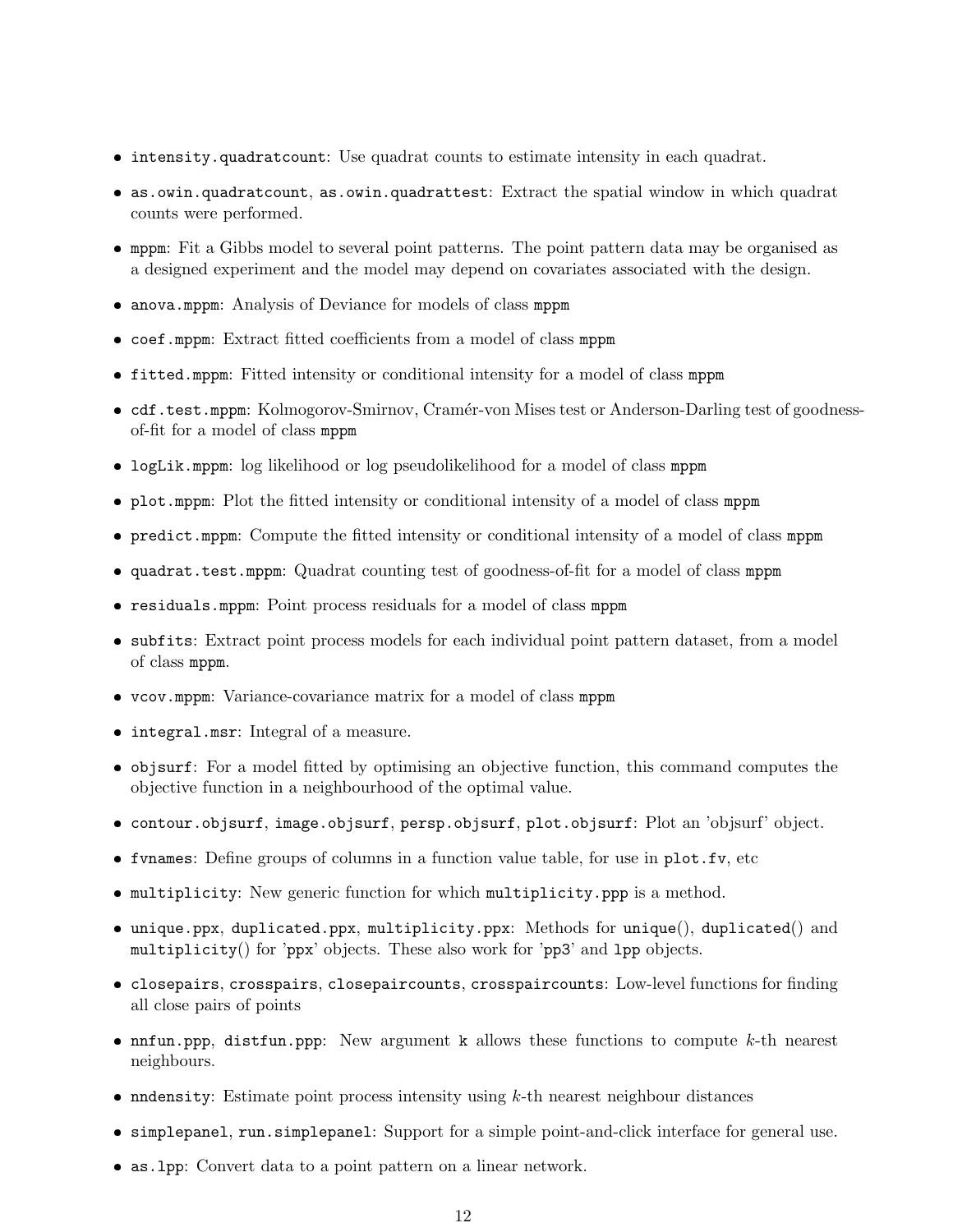- distfun.lpp: Distance function for point pattern on a linear network.
- eval.linim: Evaluate expression involving pixel images on a linear network.
- $\bullet$  linearKcross, linearKdot, linearKcross.inhom, linearKdot.inhom: Multitype  $K$  functions for point patterns on a linear network
- linearmarkconnect, linearmarkequal: Mark connection function and mark equality function for multitype point patterns on a linear network
- linearpcfcross, linearpcfdot, linearpcfcross.inhom, linearpcfdot.inhom: Multitype pair correlation functions for point patterns on a linear network
- linfun: New class of functions defined on a linear network
- nndist.lpp, nnwhich.lpp, nncross.lpp: Methods for nndist, nnwhich, nncross for point patterns on a linear network
- nnfun.lpp: Method for nnfun for point patterns on a linear network
- vcov.lppm: Variance-covariance matrix for parameter estimates of a fitted point process model on a linear network.
- bilinearform Computes a bilinear form
- tilenames, tilenames<-: Extract or change the names of tiles in a tessellation.
- bw.ppl: Likelihood cross-validation technique for bandwidth selection in kernel smoothing.
- is.lppm, is.kppm, is.slrm: Tests whether an object is of class 'lppm', 'kppm' or 'slrm'
- Smooth: New generic function for spatial smoothing.
- Smooth.ppp, Smooth.fv, Smooth.msr: Methods for Smooth (identical to smooth.ppp, smooth.fv, smooth.msr respectively)
- fitted.kppm: Method for fitted for cluster/Cox models
- nncross.pp3: Method for nncross for point patterns in 3D
- nnmark: Mark of nearest neighbour can be used for interpolation
- dclf.progress, mad.progress: Progress plots (envelope representations) for the DCLF and MAD tests.
- deriv.fv: Numerical differentiation for fv objects.
- interp.colourmap: Smooth interpolation of colour map objects makes it easy to build colour maps with gradual changes in colour
- tweak.colourmap Change individual colour values in a colour map object
- beachcolourmap: Colour scheme appropriate for 'altitudes' (signed numerical values)
- as.fv: Convert various kinds of data to an 'fv' object
- quadscheme.logi: Generates quadrature schemes for the logistic method of ppm.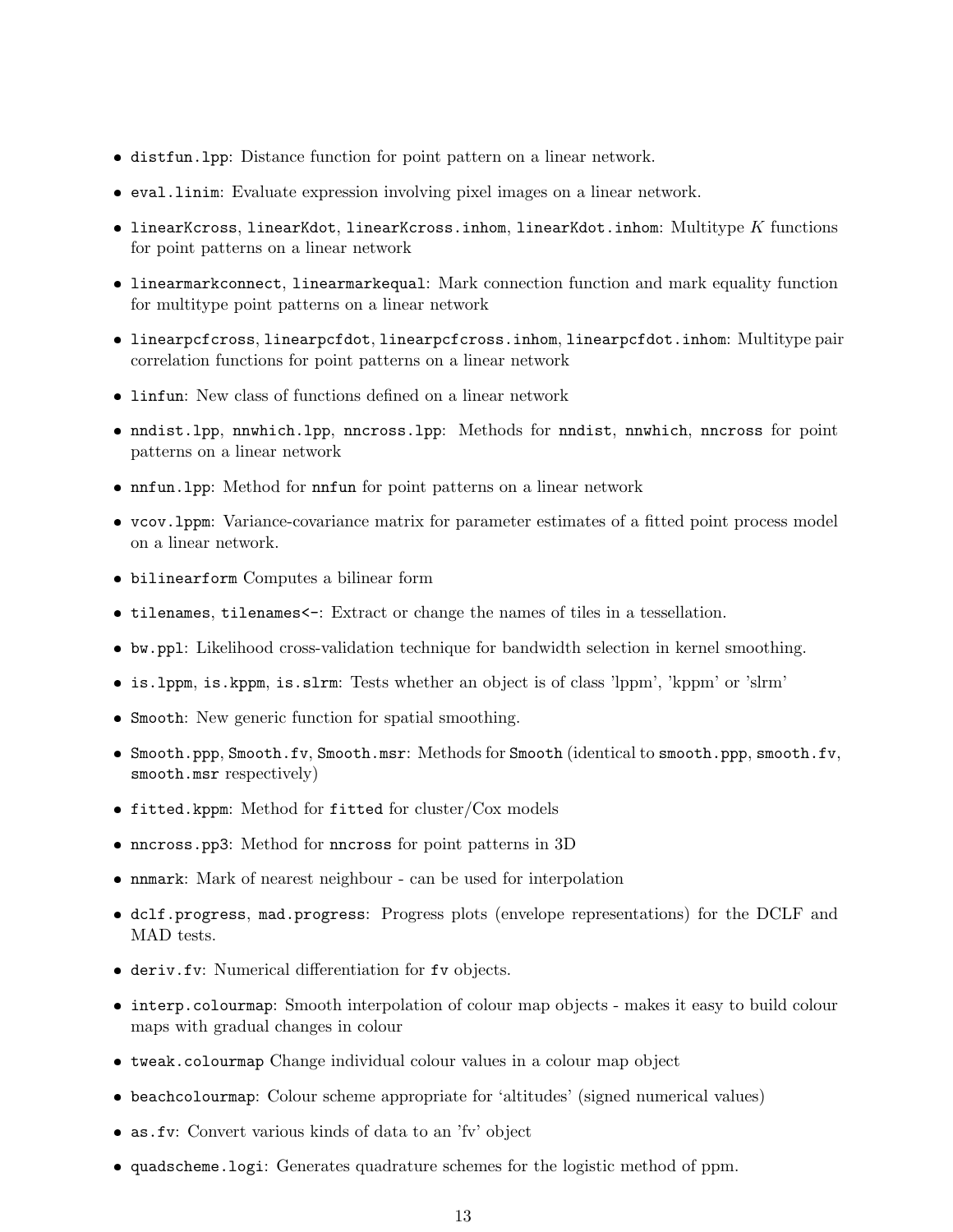- ❼ beginner Introduction for beginners.
- ❼ nnmap: Given a point pattern, finds the k-th nearest point in the pattern from each pixel in a raster.
- coef.fii, coef.summary.fii: Extract the interaction coefficients of a fitted interpoint interaction
- ❼ edges2vees: Low-level function for finding triples in a graph.
- affine.lpp, shift.lpp, rotate.lpp, rescale.lpp, scalardilate.lpp: Geometrical transformations for point patterns on a linear network
- $\bullet$  affine.linnet, shift.linnet, rotate.linnet, rescale.linnet, scalardilate.linnet:  $\rm{Ge-}$ ometrical transformations for linear networks
- ❼ [.linnet Subset operator for linear networks
- timed: Records the computation time taken
- ❼ connected.ppp: Find clumps in a point pattern.
- cdf.test.lpp, cdf.test.lppm: The spatial Kolmogorov-Smirnov test, Cramér-von Mises test or Anderson-Darling test can now be applied to point patterns on a linear network (class lpp) and point processes on a linear network (class lppm).
- ❼ berman.test.lpp, berman.test.lppm: Berman's Z1 and Z2 tests can now be applied to point patterns on a linear network (class lpp) and point processes on a linear network (class lppm).
- ❼ rhohat.lpp, rhohat.lppm: Nonparametric estimation of the dependence of a point pattern on a spatial covariate: rhohat now applies to objects of class lpp and lppm.
- ❼ intensity.lpp: Empirical intensity of a point pattern on a linear network.
- ❼ as.function.rhohat: Converts a rhohat object to a function, with extrapolation beyond the endpoints.
- ❼ [.layered: Subset operator for layered objects.
- shift, rotate, affine, rescale, reflect, flipxy, scalardilate: These geometrical transformations now work for layered objects.
- iplot.layered: Interactive plotting for layered objects.
- ❼ as.owin.layered: Method for as.owin for layered objects.
- ❼ [.owin: Subset operator for windows, equivalent to intersect.owin.
- ❼ rcellnumber: Generates random integers for the Baddeley-Silverman counterexample.
- ❼ is.lpp: Tests whether an object is a point pattern on a linear network.
- ❼ is.stationary.lppm, is.poisson.lppm: New methods for is.stationary and is.poisson for class lppm
- ❼ sessionLibs: Print library names and version numbers (for use in Sweave scripts)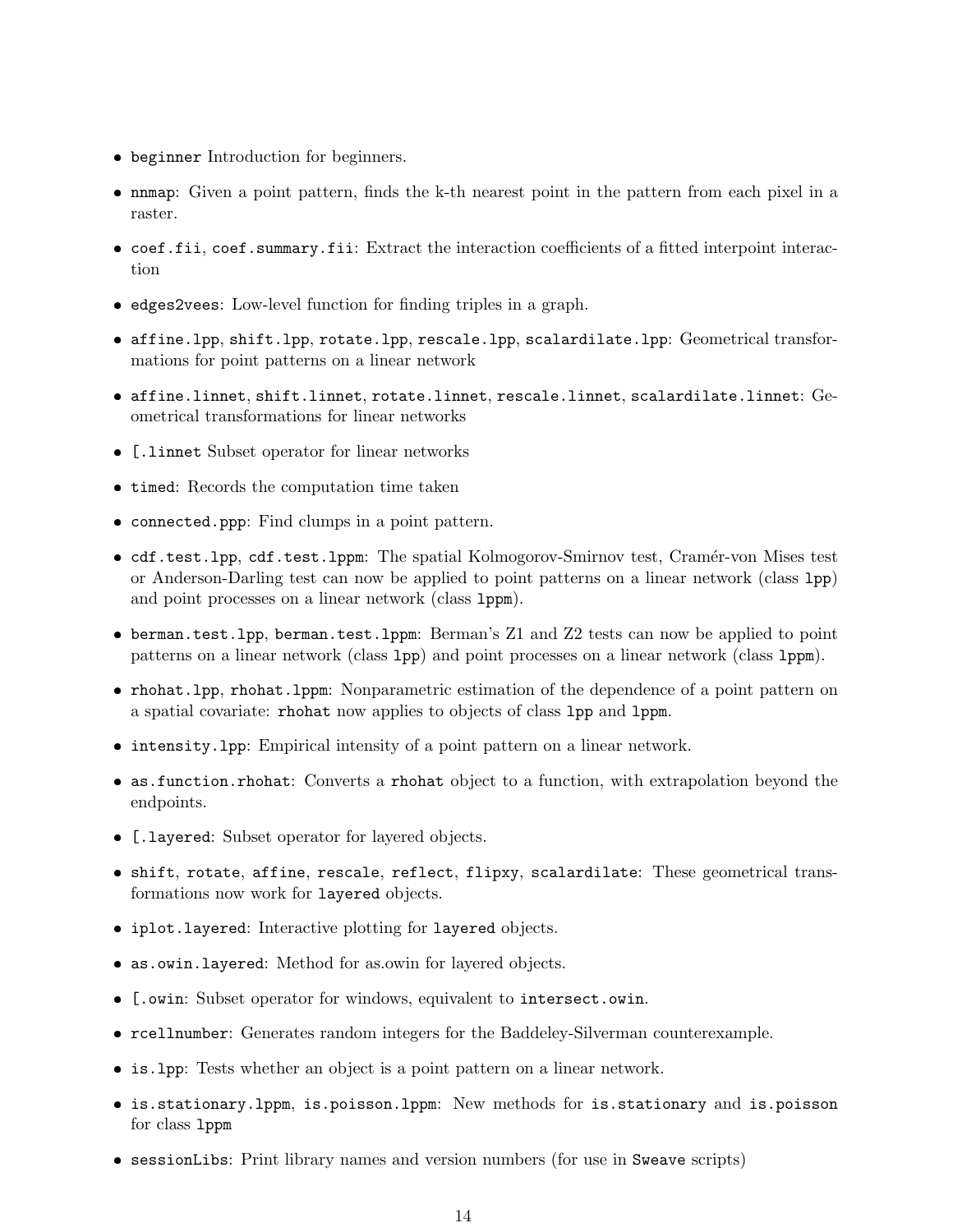- round.ppp: Round the spatial coordinates of a point pattern to a specified number of decimal places.
- rounding: Determine whether a dataset has been rounded.
- Hybrid: The hybrid of several point process interactions [Joint research with Jorge Mateu and Andrew Bevan]
- is.hybrid: Recognise a hybrid interaction or hybrid point process model.
- Finhom, Ginhom, Jinhom Inhomogeneous versions of the F, G and J functions
- delaunayDistance: Graph distance in the Delaunay triangulation.
- distcdf: Cumulative distribution function of the distance between two independent random points in a given window.
- bw.frac: Bandwidth selection based on window geometry
- shortside.owin, sidelengths.owin: Side lengths of (enclosing rectangle of) a window
- clusterset: Allard-Fraley estimator of high-density features in a point pattern
- pool.quadrattest: Pool several quadrat tests
- nnfun: Nearest-neighbour map of a point pattern or a line segment pattern
- as.ppm: Converts various kinds of objects to ppm.
- crossdist.lpp: Shortest-path distances between pairs of points in a linear network
- nobs.lppm: Method for nobs for lppm objects.
- as.linim: Converts various kinds of objects to linim.
- model.images.slrm: Method for model.images for slrm objects
- rotate.im: Rotate a pixel image
- parres: Partial residual plots for spatial point process models. A diagnostic for the form of a covariate effect.
- addvar: Added variable plots for spatial point process models. A diagnostic for the existence of a covariate effect.
- intensity, intensity.ppp, intensity.ppm Calculate the intensity of a dataset or fitted model. Includes new approximation to the intensity of a fitted Gibbs model
- LambertW: Lambert's W-function
- exactMPLEstrauss: Fits the stationary Strauss point process model using an exact maximum pseudolikelihood technique. This is mainly intended for technical investigation of algorithms.
- split.ppx: Method for split for multidimensional point patterns (class ppx). This also works for point patterns on a linear network (class lpp).
- model.images: This function is now generic, with methods for classes ppm, kppm, lppm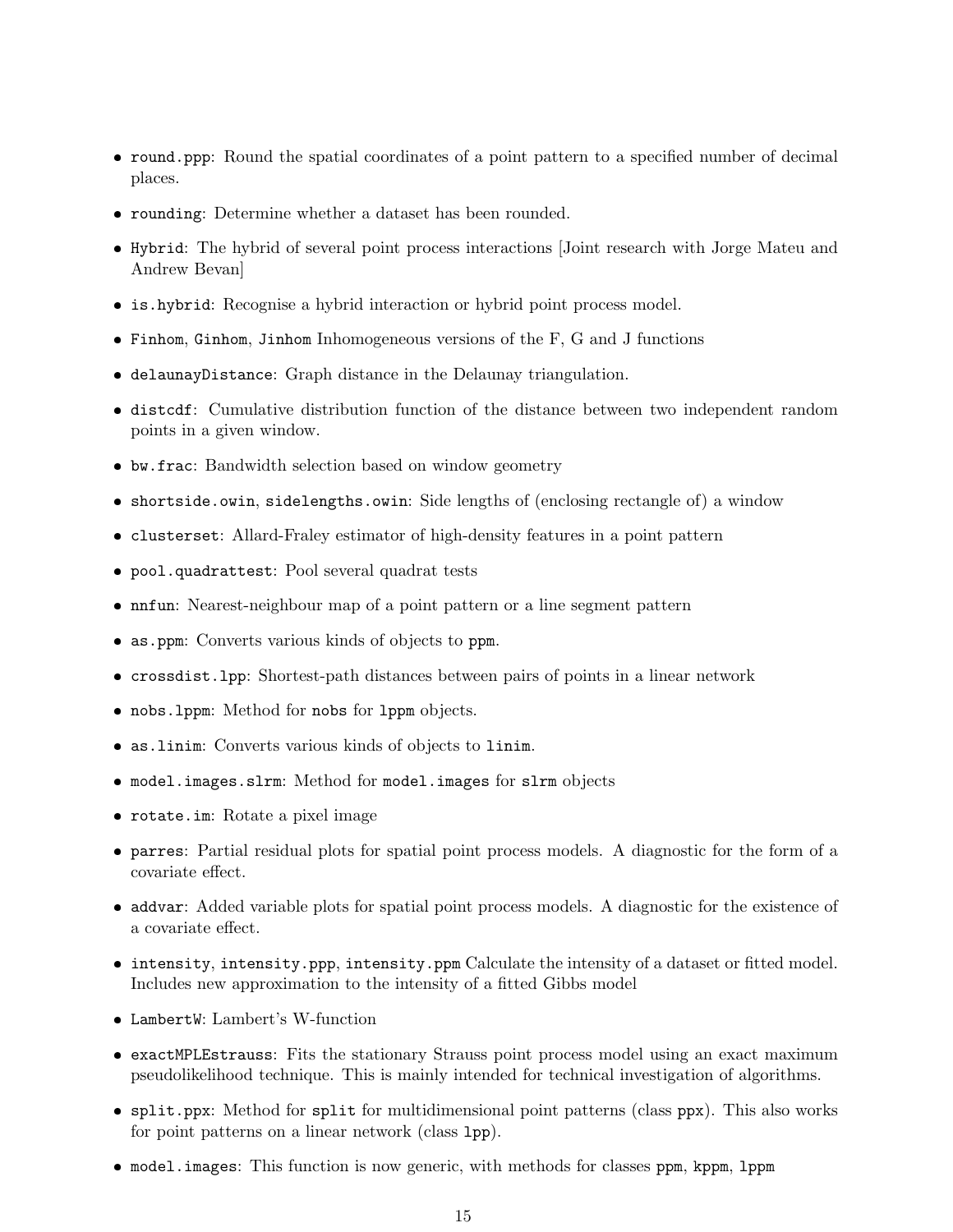- model.frame, model.matrix: These generic functions now have methods for classes kppm, 1ppm
- as.owin.kppm, as.owin.lppm: New methods for 'as.owin' for objects of class kppm, lppm
- as.linnet.lppm: Extracts the linear network in which a point process model was fitted.
- dclf.test: Perform the Diggle (1986)/ Cressie (1991)/ Loosmore and Ford (2006) test of CSR (or another model)
- mad.test: Perform the Maximum Absolute Deviation test of CSR (or another model).
- convolve.im: Compute convolution of pixel images.
- Kmulti.inhom: Counterpart of Kmulti for spatially-varying intensity.
- rmhexpand: Specify a simulation window, or a rule for expanding the simulation window, in Metropolis-Hastings simulation (rmh)
- transect.im: Extract pixel values along a line transect.
- affine.im: Apply an affine transformation to a pixel image.
- scalardilate: Perform scalar dilation of a geometrical object relative to a specified origin.
- reflect: Reflect a geometrical object through the origin.
- [.lpp, [.ppx: Subset operators for the classes lpp (point pattern on linear network) and ppx (multidimensional space-time point pattern).
- is.rectangle, is.polygonal, is.mask: Determine whether a window w is a rectangle, a domain with polygonal boundaries, or a binary pixel mask.
- has.offset: Determines whether a fitted model object (of any kind) has an offset.
- $\bullet$  lohboot: Computes bootstrap confidence bands for pair correlation function and  $K$  function using Loh's (2008) mark bootstrap.
- rho2hat: Bivariate extension of rhohat for estimating spatial residual risk, or intensity as a function of two covariates.
- **rStraussHard:** Perfect simulation for Strauss-hardcore process (with  $\gamma \leq 1$ )
- simulate.slrm: Method for simulate for spatial logistic regression models.
- labels.ppm, labels.kppm, labels.slrm: Methods for labels for fitted point process models.
- commonGrid: Determine a common spatial domain and pixel resolution for several pixel images and/or binary masks
- as.matrix.owin: Converts a window to a logical matrix.
- rDiggleGratton, rDGS, rHardcore: Perfect simulation for the Diggle-Gratton process, Diggle-Gates-Stibbard process, and Hardcore process.
- bw.scott: Scott's rule of thumb for bandwidth selection in multidimensional smoothing
- valid.ppm: Checks whether a fitted point process model is a valid point process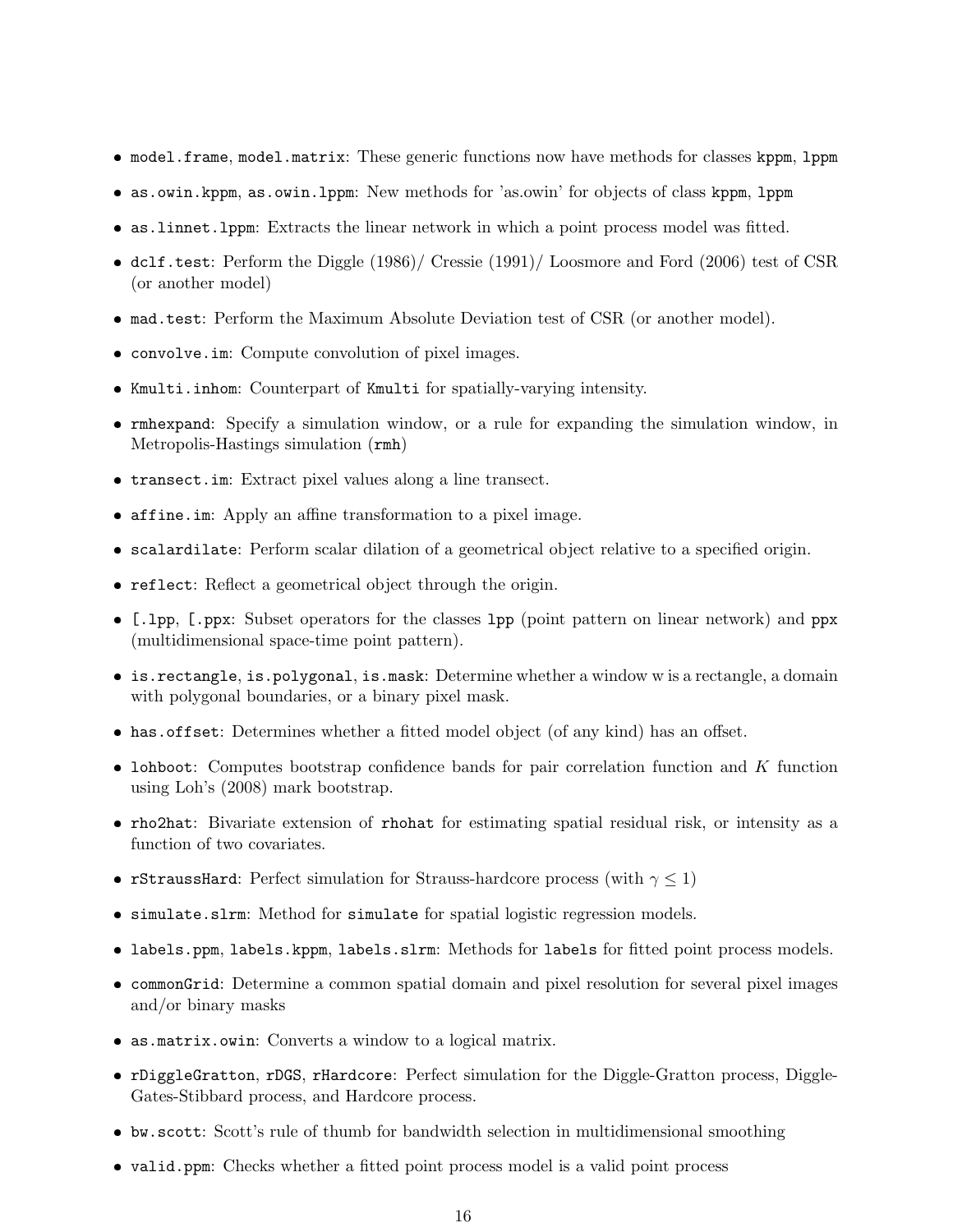- project.ppm: Forces a fitted point process model to be a valid point process
- leverage.ppm, influence.ppm, dfbetas.ppm: Leverage and influence for point process models
- ippm: Experimental extension to 'ppm' which fits irregular parameters in trend by Fisher scoring algorithm.
- Tstat: Third order summary statistic for point patterns based on counting triangles.
- rCauchy, rVarGamma: simulation of a Neyman-Scott process with Cauchy clusters or Variance Gamma (Bessel) clusters. Contributed by Abdollah Jalilian.
- rPoissonCluster: simulation of a general Poisson cluster process
- model.covariates: Identify the covariates involved in a model (lm, glm, ppm etc)
- as.im.distfun: Converts a 'distfun' to a pixel image.
- cauchy.estK, cauchy.estpcf, vargamma.estK, vargamma.estpcf: Low-level model-fitting functions for the Neyman-Scott process with Cauchy or Variance-Gamma cluster kernel. Contributed by Abdollah Jalilian.
- Triplets: Geyer's triplet interaction, for point process models
- coef.summary.ppm: You can now type coef(summary(fit)) to extract a table of the fitted coefficients of the point process model fit
- scan.test: Spatial scan test of clustering
- rat: New class of 'ratio objects'
- pool.rat: New method for pool. Combines K function estimates for replicated point patterns (etc) by computing ratio-of-sums
- unnormdensity: Weighted kernel density with weights that do not sum to 1 and may be negative.
- compatible: New generic function with methods for fv, im, fasp and units.
- imcov: Spatial covariance function of pixel image or spatial cross-covariance function of two pixel images
- harmonise.im: Make several pixel images compatible by converting them to the same pixel grid
- contour.listof, image.listof: Methods for contour() and image() for lists of objects
- dummify: Convert data to numeric values by constructing dummy variables.
- pool: Pool data from several objects of the same class
- pool.envelope Pool simulated data from several envelope objects and create a new envelope
- pool.fasp: Pool simulated data from several function arrays and create a new array
- envelope.envelope: Recalculate an envelope from simulated data using different parameters
- bw.diggle: Bandwidth selection for density.ppp by mean square error cross-validation.
- bw.smoothppp: Bandwidth selection for smooth.ppp by least-squares cross-validation.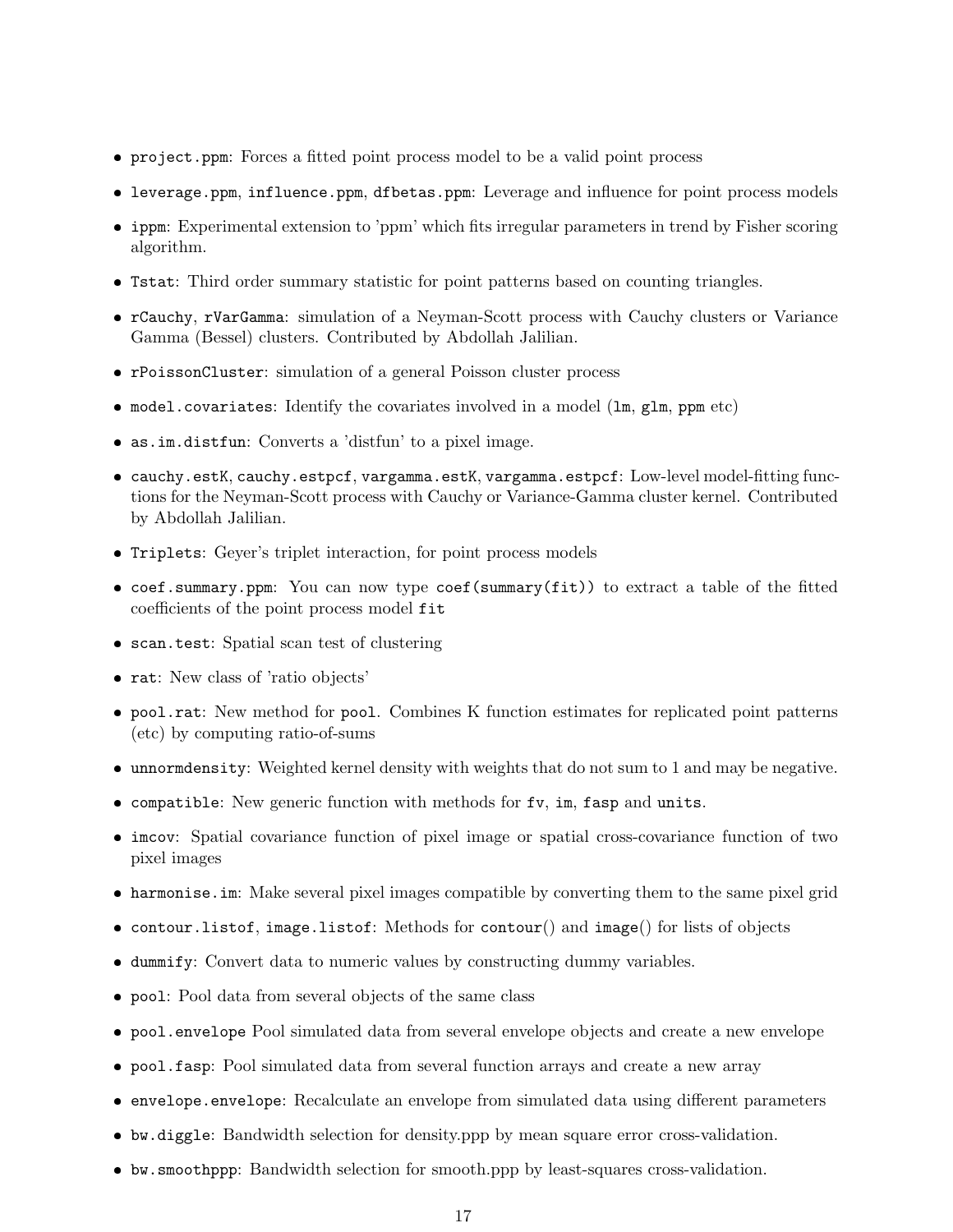- layered, plot.layered: A simple mechanism for controlling plots that consist of several successive layers of data.
- model.depends: Given a fitted model (of any kind), identify which of the covariates is involved in each term of the model.
- model.is.additive: Determine whether a fitted model (of any kind) is additive, in the sense that each term in the model involves at most one covariate.
- sumouter, quadform: Evaluate certain quadratic forms.
- flipxy: Exchange x and y coordinates.
- idw: Inverse-distance weighted smoothing.
- localKinhom, localLinhom, localpcfinhom: Inhomogeneous versions of localK, localL, localpcf:
- envelope.lpp: Simulation envelopes for point patterns on a linear network
- lineardisc: Compute the 'disc' of radius  $r$  in a linear network
- linearpcf: Pair correlation for point pattern on a linear network
- linearKinhom, linearpcfinhom: Inhomogeneous versions of the K function and pair correlation function for point patterns on a linear network
- lppm: Fit point process models on a linear network.
- anova.lppm: Analysis of deviance for point process models on a linear network.
- predict.lppm: Prediction for point process models on a linear network.
- envelope.lppm: Simulation envelopes for point process models on a linear network.
- linim: Pixel image on a linear network
- plot.linim: Plot a pixel image on a linear network
- Gcom, Gres, Kcom, Kres: New diagnostics for fitted Gibbs or Poisson point process models based on score residuals. Grow is the compensator of the  $G$  function; Gres is the residual of the  $G$ function; Kcom is the compensator of the K function; Kres is the residual of the K function.
- psst, psstA, psstG: New diagnostics for fitted Gibbs or Poisson point process models based on pseudoscore residuals. psst is the pseudoscore diagnostic for a general alternative; psstA is the pseudoscore diagnostic for an Area-interaction alternative; psstG is the pseudoscore diagnostic for a Geyer saturation alternative.
- compareFit: Computes and compares several point process models fitted to the same dataset, using a chosen diagnostic.
- as.interact: Extracts the interpoint interaction structure (without parameters) from a fitted point process model or similar object.
- is.stationary, is.poisson: New generic functions for testing whether a point process model is stationary and/or Poisson. Methods for ppm, kppm, slrm etc.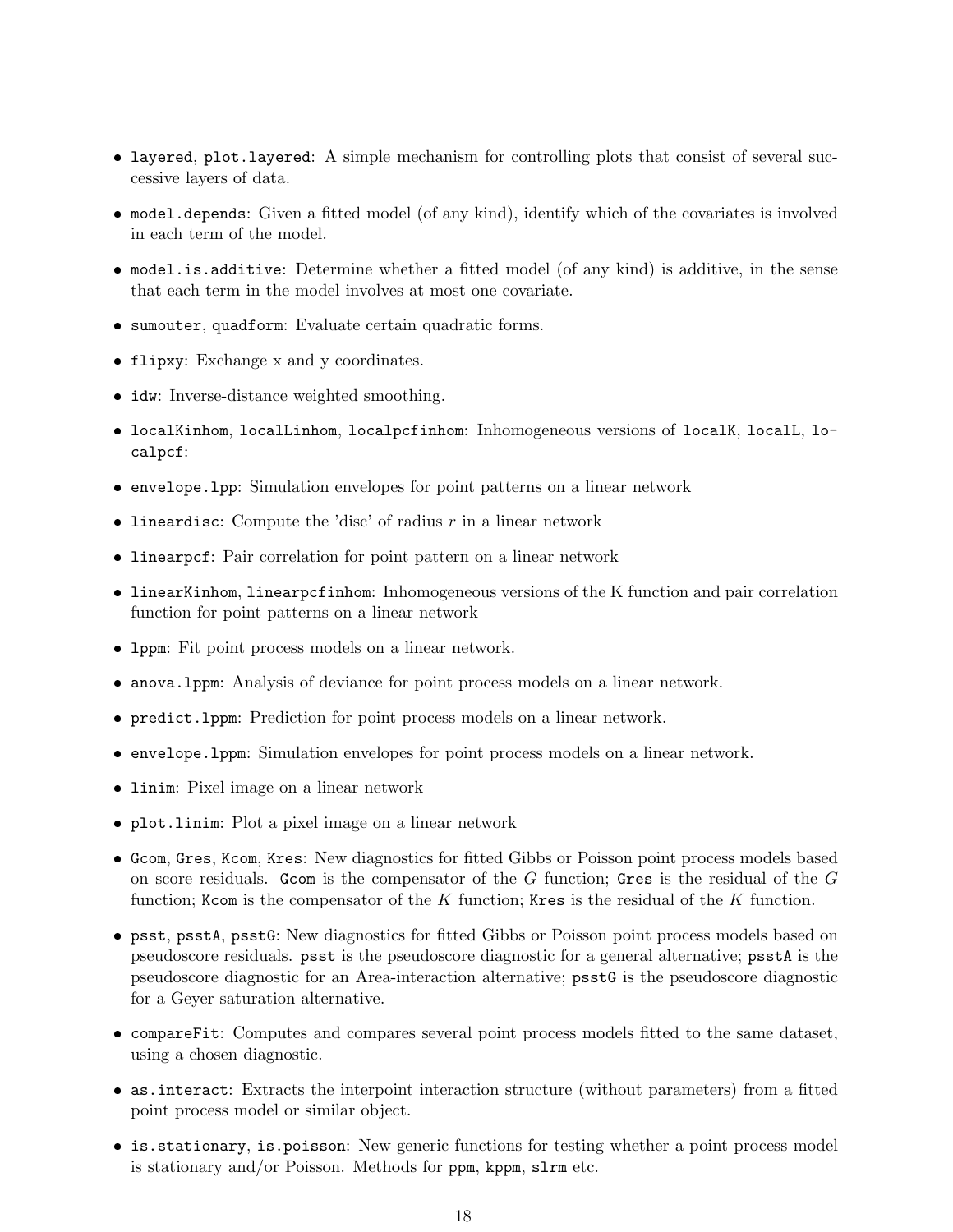- raster.xy: raster coordinates of a pixel mask
- zapsmall.im: 'zapsmall' for pixel images
- linearK: Computes the Okabe-Yamada network K-function for a point pattern on a linear network.
- pairdist.lpp: Shortest-path distances between each pair of points on a linear network.
- vcov.kppm: Asymptotic variance-covariance matrix for regression parameters in kppm object. [Contributed by Abdollah Jalilian and Rasmus Waagepetersen]
- rLGCP: Simulation of log-Gaussian Cox processes [Contributed by Abdollah Jalilian and Rasmus Waagepetersen]
- predict.rhohat: Method for predict for objects of class rhohat. Computes a pixel image of the predicted intensity.
- Kmodel, pcfmodel: Generic functions that compute the K-function or pair correlation function of a point process model. There are methods for kppm and ppm.
- as.function.fv Converts a function value table (class fv) to a function in R
- coef.kppm: Method for coef for objects of class kppm
- unitname, unitname<-: These generic functions now have methods for fitted model objects (classes ppm, slrm, kppm, minconfit) and quadrature schemes (quad).
- nobs.ppm: Method for nobs for class ppm. Returns the number of points in the original data.
- rgbim, hsvim: Specify three colour channels. These functions convert three pixel images with numeric values into a single image whose pixel values are strings representing colours.
- scaletointerval: Generic utility function to rescale data (including spatial data) to a specified interval
- runiflpp: Uniformly distributed random points on a linear network
- rpoislpp: Poisson point process on a linear network
- clickjoin: Interactive graphics to create a linear network
- superimpose: The function 'superimpose' is now generic, with methods for ppp, psp and a default method.
- as.ppp.psp: New method for as.ppp extracts the endpoints and marks from a line segment pattern
- runiflpp: Uniformly distributed random points on a linear network
- rpoislpp: Poisson point process on a linear network
- clickjoin: Interactive graphics to create a linear network
- superimpose: The function superimpose is now generic, with methods for ppp, psp and a default method.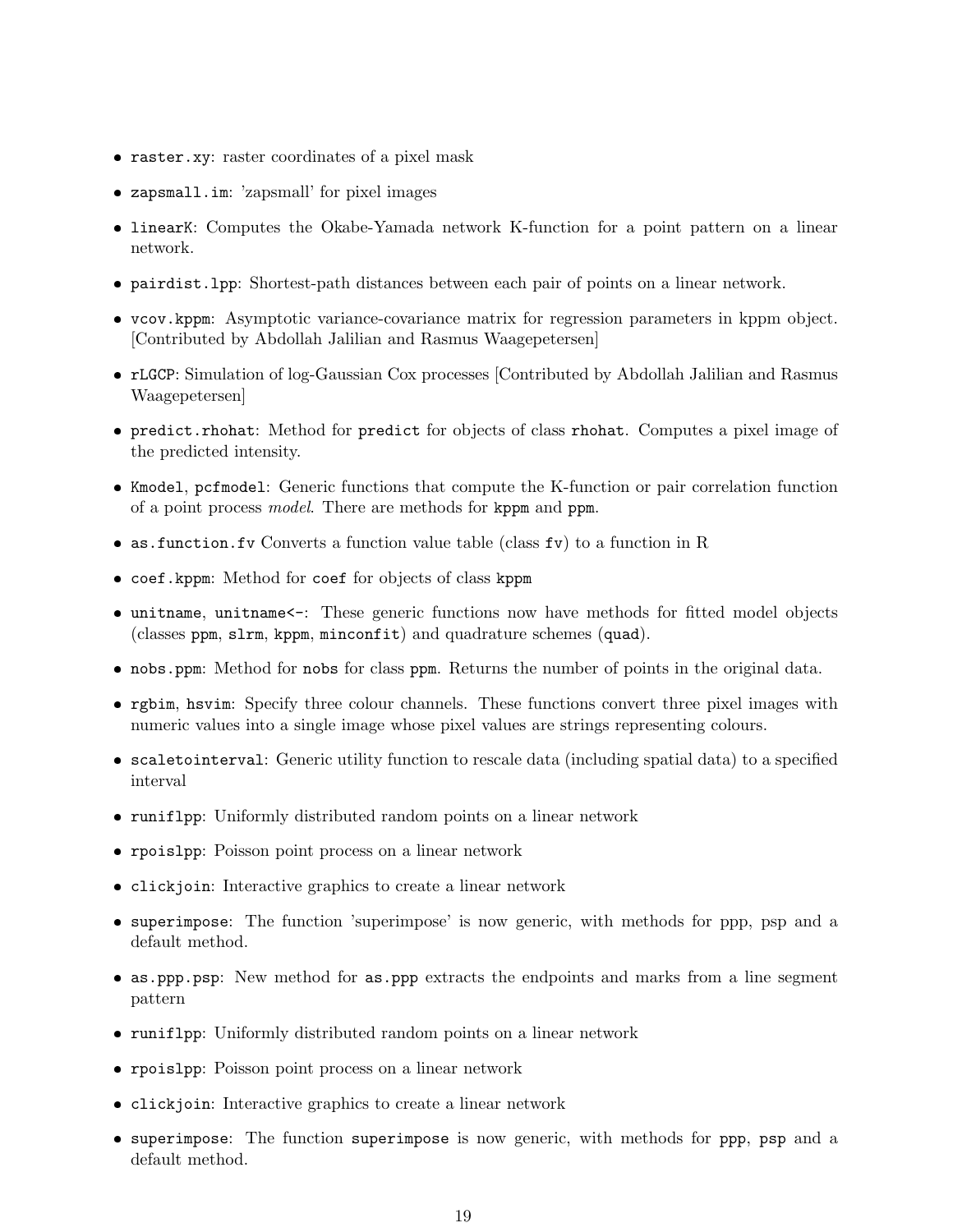- nsegments: Number of segments in a line segment pattern
- clarkevans.test Classical Clark-Evans test of randomness
- msr New class msr of signed measures and vector-valued measures supporting residual analysis.
- quadrat.test.quadratcount: Method for quadrat.test for objects of class quadratcount (allows a  $\chi^2$  test to be performed on quadrat counts rather than recomputing from the original data)
- tile.areas: Computes areas of tiles in a tessellation (efficiently)

# 5 Precis of all changes

Here is the text from the 'overview' sections of the News and Release Notes for each update.

- Improvements to simulation of Neyman-Scott processes.
- Improvements to fitting of Neyman-Scott models.
- Extended functionality for pixel images.
- Fitted intensity on linear network
- Triangulation of windows.
- Corrected an edge correction.
- Permutation test for difference between groups of point patterns.
- Variational Bayes estimation for point process models.
- Score test in anova.ppm
- ROC curve, and discrimination index AUC, for fitted models.
- Interactive text editor for spatial datasets.
- Tools for analysing data on a tree.
- Kernel density/intensity estimation on a linear network.
- Random pixel noise.
- Improved behaviour of polygon geometry operations.
- Improved support for cluster and Cox models.
- Improved basic support for owin objects.
- Improved support for tessellations.
- More hierarchical interactions for Gibbs models.
- Modifications to Kest.
- summary method for Cox and cluster models.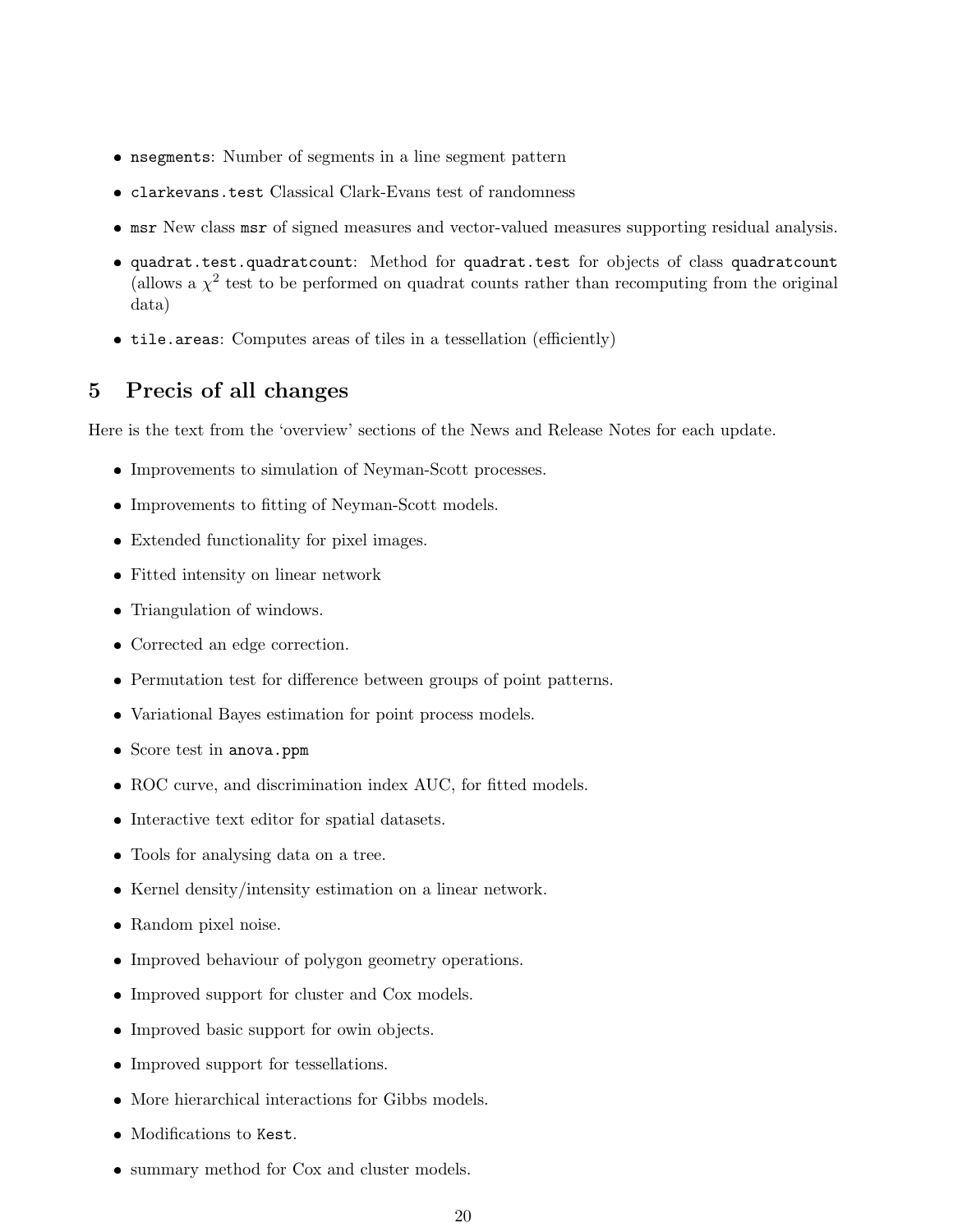- class "listof" is almost completely replaced by "anylist" and "solist".
- Improvements and bug fixes.
- Reorganised parametrisation of cluster models.
- Sparse matrix representation of linear networks.
- More support for data on linear networks.
- Tessellations may now have marks.
- Nested splitting.
- Standard errors for kernel estimates of intensity.
- Test for segregation.
- spatstat now imports (rather than Suggests) the package Matrix.
- spatstat no longer uses Fortran.
- spatstat no longer depends on the package scatterplot3d.
- Mathematical operators now apply to images.
- Parametric estimates of relative risk from fitted point process models.
- Standard errors for relative risk (parametric and non-parametric).
- Kernel smoothing and rose diagrams for angular data.
- Perceptually uniform colour maps.
- Hierarchical interactions for multitype patterns.
- Hard core parameters in all interactions no longer need to be specified and will be estimated from data.
- Improvements to analysis of deviance and model selection.
- New datasets.
- New vignette, summarising all datasets installed with spatstat.
- Tests and diagnostics now include a Monte Carlo option.
- Faster checking of large datasets.
- Faster simulations.
- Code for drawing diagrams (arrows, scale bars).
- Likelihood cross-validation for smoothing bandwidth.
- Faster computations for pairwise interaction models.
- More flexible models of intensity in cluster/Cox processes.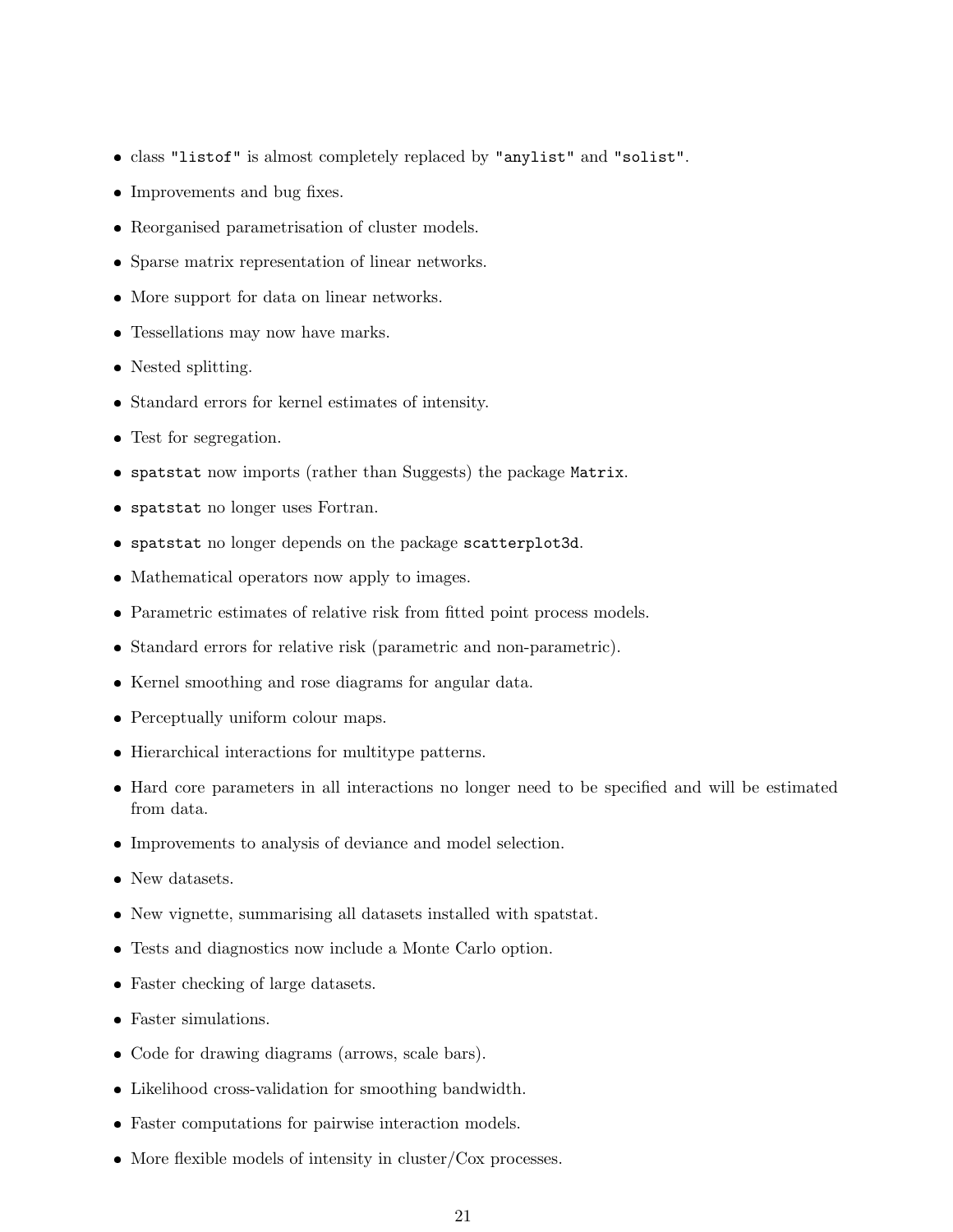- New generic function for smoothing.
- Substantial acceleration of many functions
- New 'logistic likelihood' method for fitting Gibbs models.
- Nearest neighbours for point patterns in 3D
- Nearest-neighbour interpolation in 2D
- New 'progress plots'
- Hard core thresholds can be estimated automatically.
- More support for colour maps
- More support for 'fv' objects
- More support for pooling of envelopes.
- More functionality for nearest neighbours
- More support for 'layered' objects.
- Find clumps in a point pattern.
- Connected component interaction model.
- Improvements to interactive plots.
- Visual debugger for Metropolis-Hastings algorithm.
- Rounding of spatial coordinates
- The spatstat manual now exceeds 1000 pages.
- Hybrids of Gibbs point process models.
- Second order composite likelihood method for kppm.
- Inhomogeneous F, G and J functions.
- Delaunay graph distance
- Pixel images can now be displayed with a logarithmic colour map.
- random sequential packing
- Allard-Fraley estimator
- method for pooling several quadrat tests
- better control over dummy points in ppm
- nearest neighbour map
- changes to subsetting of images
- New code for Partial Residual Plots and Added Variable Plots.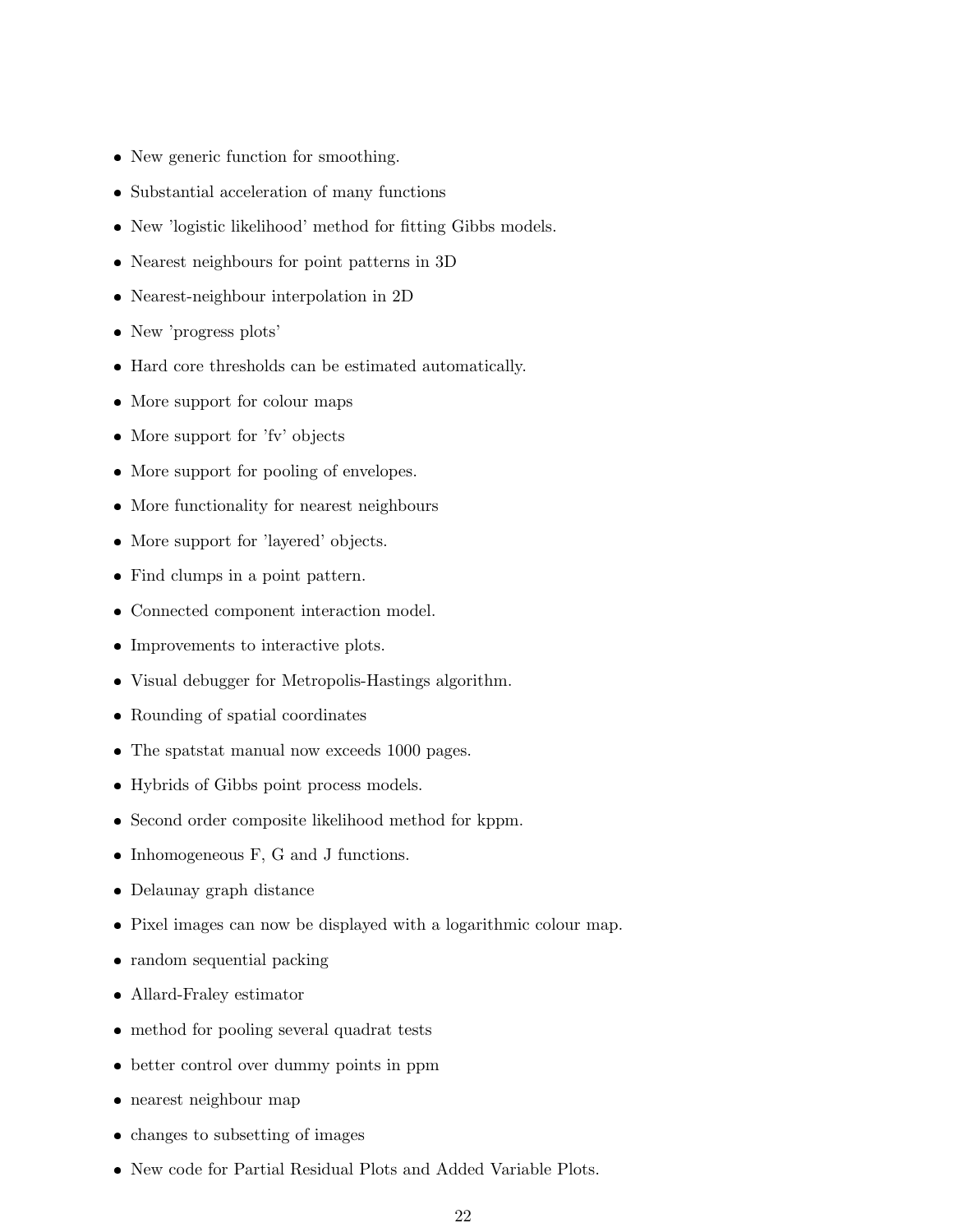- maximum profile pseudolikelihood computations vastly accelerated.
- now possible to capture every k-th state of Metropolis-Hastings algorithm.
- scope of 'intensity.ppm' extended.
- quadrat.test can now perform Monte Carlo tests and one/two-sided tests
- quadrat.test can now compute the Cressie-Read test statistic
- improvements to 'plot.fv'
- improvement to 'rescale'
- some datasets reorganised/corrected.
- New approximation to the intensity of a fitted Gibbs model.
- Improvements to 3D summary functions.
- A multidimensional point pattern (ppx) can now have 'local' coordinates as well as spatial and temporal coordinates and marks.
- More support for fitted cluster models (kppm).
- split method for multidimensional point patterns (ppx) and point patterns on a linear network (lpp).
- Variance estimates are now available for all Gibbs point process models.
- Cressie-Loosmore-Ford test implemented
- plot.fv now avoids collisions between the legend and the graphics.
- Extension to predict.ppm
- Improvements to envelopes and multitype summary functions.
- Line transects of a pixel image.
- Changes to defaults in Metropolis-Hastings simulations.
- More geometrical operations
- Variance-covariance matrix for Gibbs point process models.
- Bootstrap confidence bands for pair correlation function and K function.
- Nearest neighbour distance computations accelerated.
- Improved support for fitted point process models.
- Improved mechanism for handling 'invalid' point processes
- New functions for perfect simulation
- Code for ensuring a fitted point process model is a valid point process
- Leverage and influence for point process models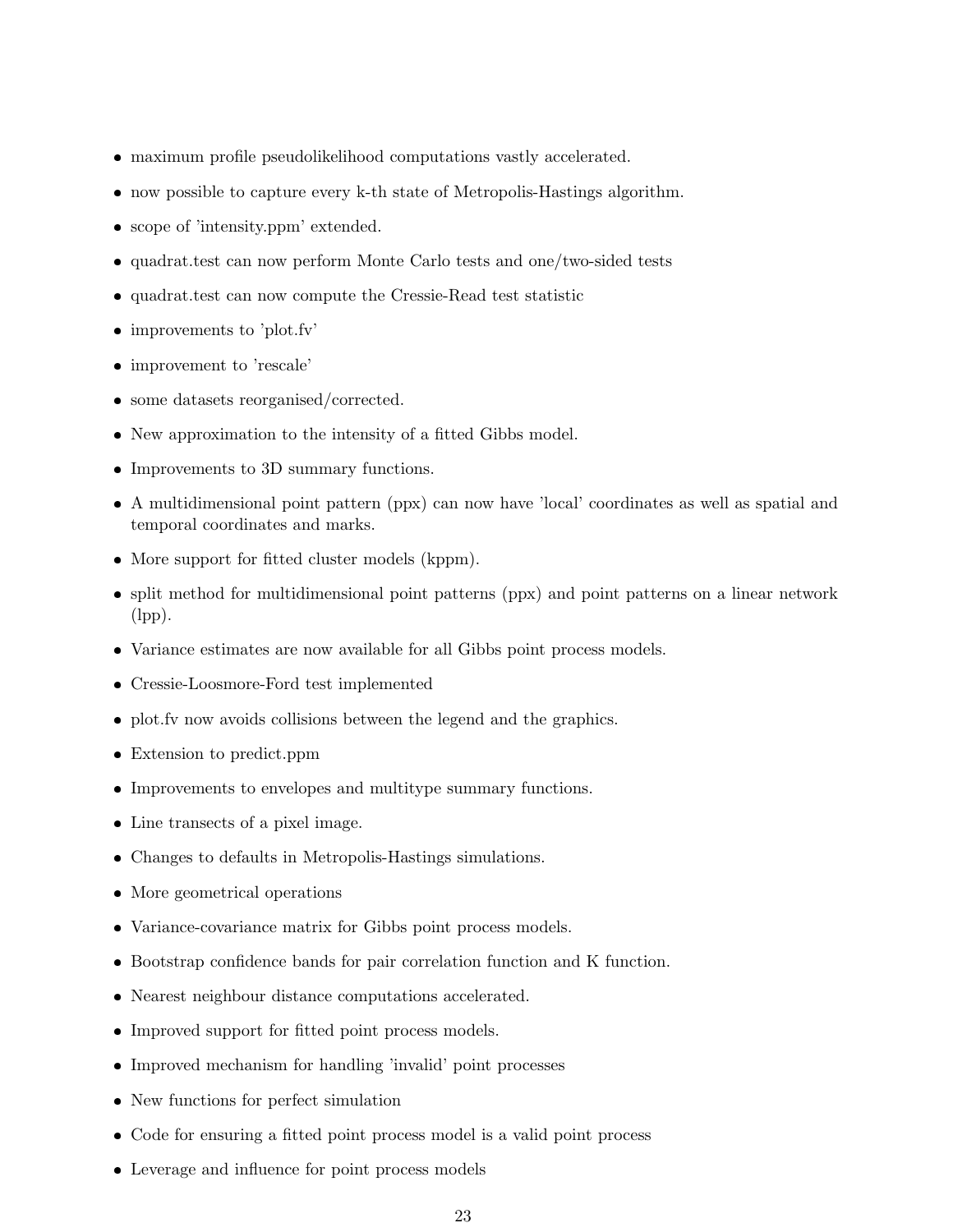- New cluster models (support for model-fitting and simulation).
- Fit irregular parameters in trend of point process model
- Third order summary statistic.
- Geyer's triplet interaction
- more functionality for replicated point patterns
- changed default for simulation window in point process simulation
- changed default for edge correction in Kcom, Gcom
- data in spatstat is now lazy-loaded
- Spatial Scan Test
- Functionality for replicated point patterns
- Spatial covariance functions of windows and pixel images.
- Area-interaction models can now be fitted in non-rectangular windows
- New vignette on 'Getting Started with Spatstat'
- Functions to pool data from several objects of the same class.
- Bandwidth selection for density.ppp and smooth.ppp
- Layered plots.
- Model-handling facilities.
- Inverse-distance weighted smoothing.
- Inhomogeneous versions of neighbourhood density functions.
- changes to renormalisation of estimates in Kinhom and pcfinhom
- new diagnostics based on score residuals
- Fitting and simulation of log-Gaussian Cox processes with any covariance function
- More support for 'kppm' and 'rhohat' objects
- Metropolis-Hastings algorithm now saves its transition history
- Easier control of dummy points in ppm
- Convert an 'fv' object to an R function
- marked line segment patterns can now be plotted
- multitype point process models are now 'self-starting'
- new functions to manipulate colour images
- superimpose is now generic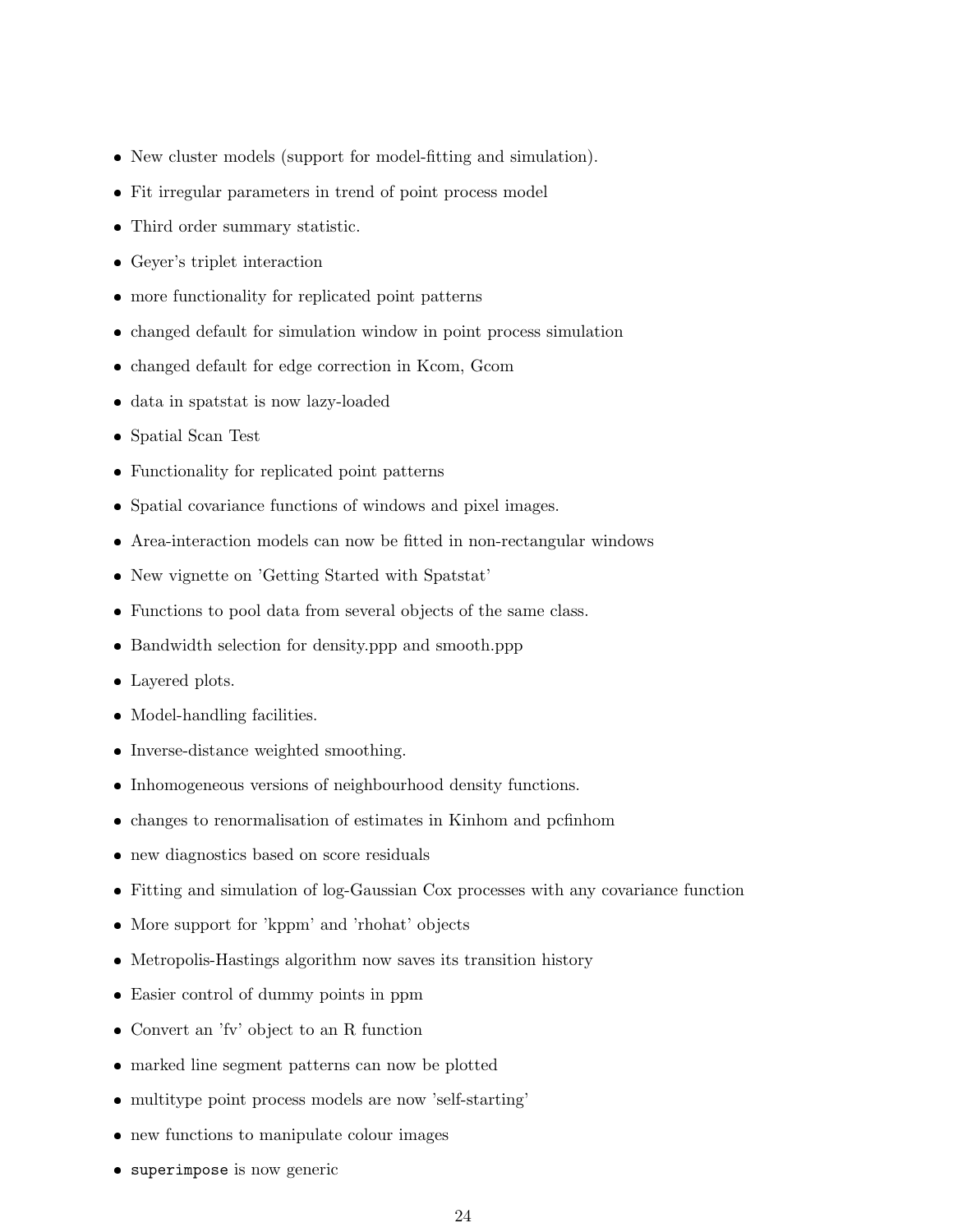- improved mathematical labels when plotting functions
- A line segment pattern can now have a data frame of marks.
- Increased numerical stability.
- New 'self-starting' feature of interpoint interactions.
- Point process model covariates may now depend on additional parameters.
- New class of signed measures, for residual analysis.
- Spatstat now has version nicknames.
- Improved quadrature schemes in ppm
- More methods for intensity
- Counterpart of apply for lists of images.
- Hexagonal grids and tessellations.
- Extensions to scan test and Allard-Fraley cluster set estimator
- Extensions and improvements to plotting functions.
- Improvements to labelling of fv objects.
- Geometrical errors in polygons are now repaired automatically.
- Switch all plots from colour to greyscale using a single command.
- Change parameters of fitted model before simulating it.
- Improvements to layout of printed output.
- Plots using texture fill.
- Changed default behaviour of perfect simulation algorithms.
- New syntax for point process models (ppm, kppm, 1ppm) equivalent to syntax of 1m, g1m, ...
- Covariates in ppm, kppm can be tessellations.
- One-sided tests and envelopes of summary functions
- Palm likelihood method for fitting cluster processes and Cox processes.
- Quasi-likelihood and weighted composite likelihood methods for estimating trend in cluster processes and Cox processes.
- Further extensions to model formulas in ppm and kppm.
- Faster variance calculations for ppm objects.
- One-sided tests and one-sided envelopes of summary functions.
- Cramer-Von Mises and Anderson-Darling tests of spatial distribution.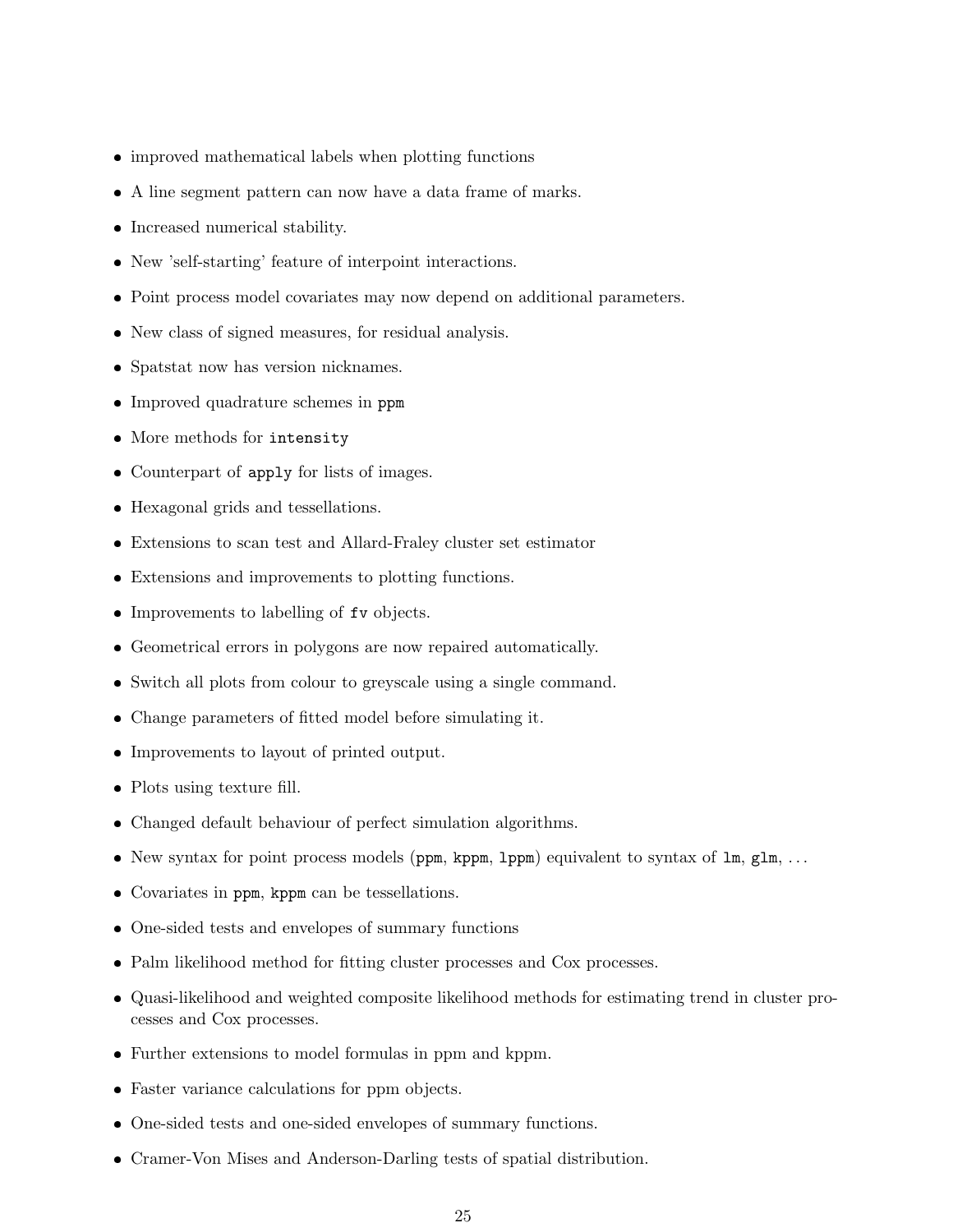- ❼ Cressie-Read test statistic in quadrat counting tests.
- Spatial cumulative distribution functions.
- ❼ Faster algorithm for point pattern matching.
- ❼ Increased support for envelopes.
- ❼ New generic functions Window, Frame and domain.
- $\bullet$  Directional  $K\text{-}\mathrm{function}$  and directional distribution.
- ❼ Raster calculations accelerated.
- ❼ Summary functions accelerated.
- anova extended to Gibbs models.
- ❼ Improved algorithm for locally-scaled K-function.
- ❼ Leave-one-out calculation of fitted values in ppm objects
- ❼ Geometrical operations with windows and images.
- ❼ More edge corrections for K-function.
- ❼ Improved handling and plotting of 'fv' objects.
- ❼ Utilities for perspective views of surfaces.

## 6 Alphabetical list of changes

Here is a list of all changes made to existing functions, listed alphabetically.

- adaptive.density: Now accepts  $f = 0$  (uniform intensity estimate) and  $f = 1$  (Voronoi intensity estimatef) as well as  $0 \leq f \leq 1$ . Algorithm accelerated. Now has argument 'verbose'.
- ❼ affine: Argument vec can be in various formats.
- ❼ as.function.fv: Now allows multiple columns to be interpolated.
- ❼ alltypes: Now works for "lpp" objects. New argument reuse determines whether all simulation envelopes are based on the same set of simulated patterns, or on independent sets.
- allstats: Result is now of class "anylist". New argument reuse determines whether all simulation envelopes are based on the same set of simulated patterns, or on independent sets.
- ❼ anova.lppm: outdated argument override has been removed.
- anova.ppm: Now performs the Score Test, for Poisson models only, if argument test="Rao" or test="score".
- ants: The function ants.extra\$plot() has been renamed plotit() for conformity with other datasets. The auxiliary data ants.extra now includes a function called side determining whether a given location is in the scrub or field region. Can be used as a covariate in ppm, kppm, slrm.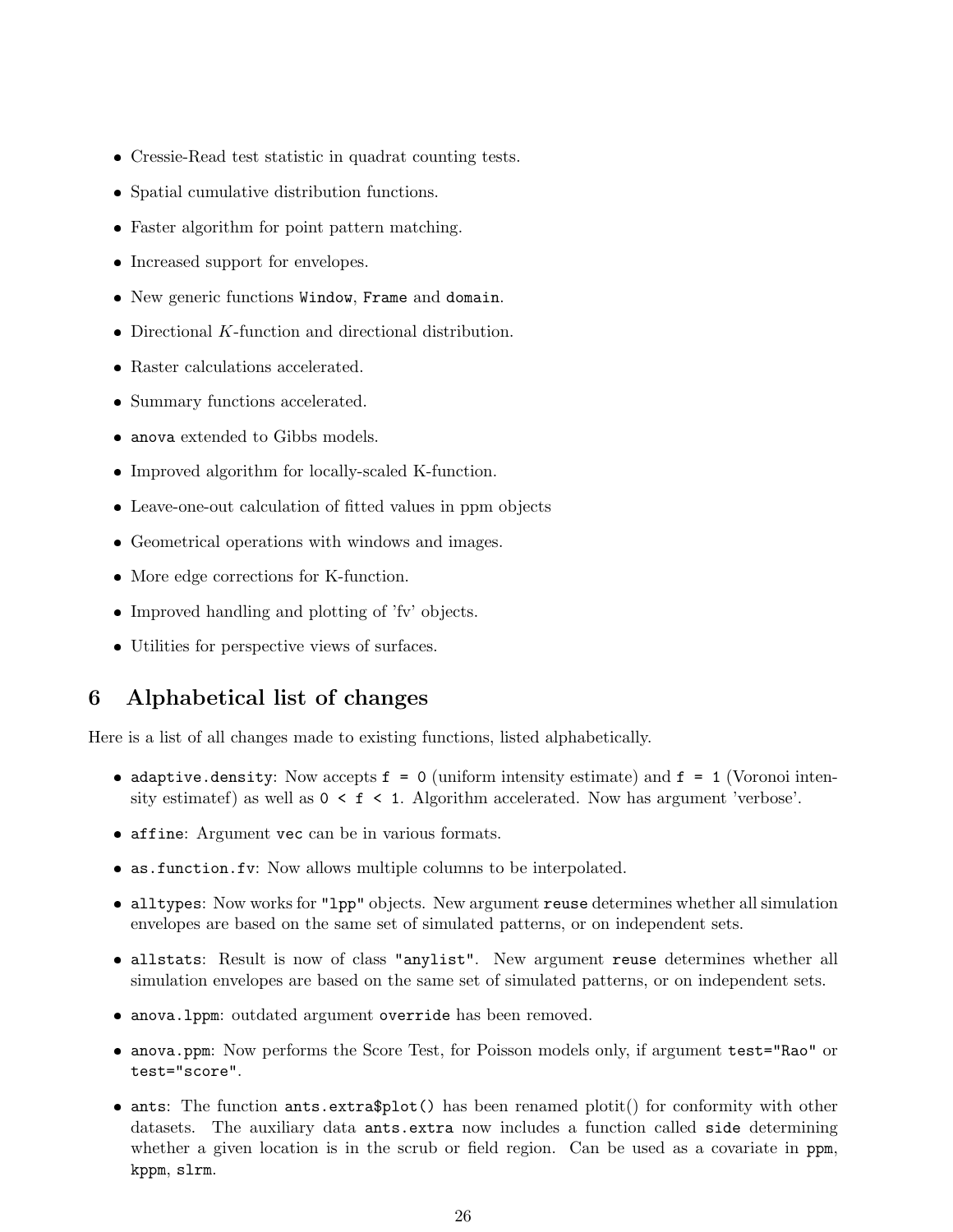- ❼ applynbd The arguments N, R and criterion may now be specified together.
- areaGain, areaLoss These now handle arbitrary windows W. They are now more accurate when r is very small.
- ❼ AreaInter Point process models with the AreaInter interaction can now be fitted to point pattern data in any window.
- ❼ as.box3: Now accepts objects of class ppx or boxx.
- ❼ as.fv: Now handles objects of class kppm or minconfit.
- ❼ as.mask: Argument eps can now be a 2-vector, specifying x and y resolutions.
- ❼ as.owin, as.mask: as.owin(D) or as.mask(D) or owin(mask=D) will produce a binary mask window if D is a data frame with two columns of  $(x,y)$  coordinates or a data frame with three columns containing (x,y,logical).
- ❼ as.owin.data.frame: W can now be a data frame with only two columns, giving the spatial coordinates of the pixels that are inside the window.
- as.owin.ppm, as.owin.kppm: New argument from allows the user to extract the spatial window of the point data (from="points") or the covariate images (from="covariates")
- ❼ betacells: This dataset has been restructured. The vector of cell profile areas, formerly given by betacells.extra\$area, has now been included as a column of marks in the point pattern betacells.
- ❼ bw.diggle: New argument nr controls accuracy.
- ❼ bw.relrisk: Computation in large datasets accelerated. New arguments hmin, hmax control the range of trial values of bandwidth.
- ❼ by.ppp: Result is now of class "anylist".
- ❼ clickpoly, clickbox: These functions now handle graphical arguments to polygon() when drawing the resulting polygon or rectangle.
- ❼ clusterset: The argument result has been renamed what. It is now possible to give multiple values to what so that both types of result can be computed together.
- ❼ colourmap: The argument col can now be any kind of colour data
- ❼ compareFit: Result is now of class "anylist".
- ❼ connected: connected is now generic, with methods for im, owin and ppp.
- ❼ countends: New argument toler.
- ❼ crossdist.ppp, crossdist.pp3, crossdist.default: New argument squared allows the squared distances to be computed (saving computation time in some applications)
- ❼ crossdist.psp: The option method="Fortran" is no longer supported. The default is now method="C".
- ❼ crossing.psp: New argument fatal allows the user to handle empty intersections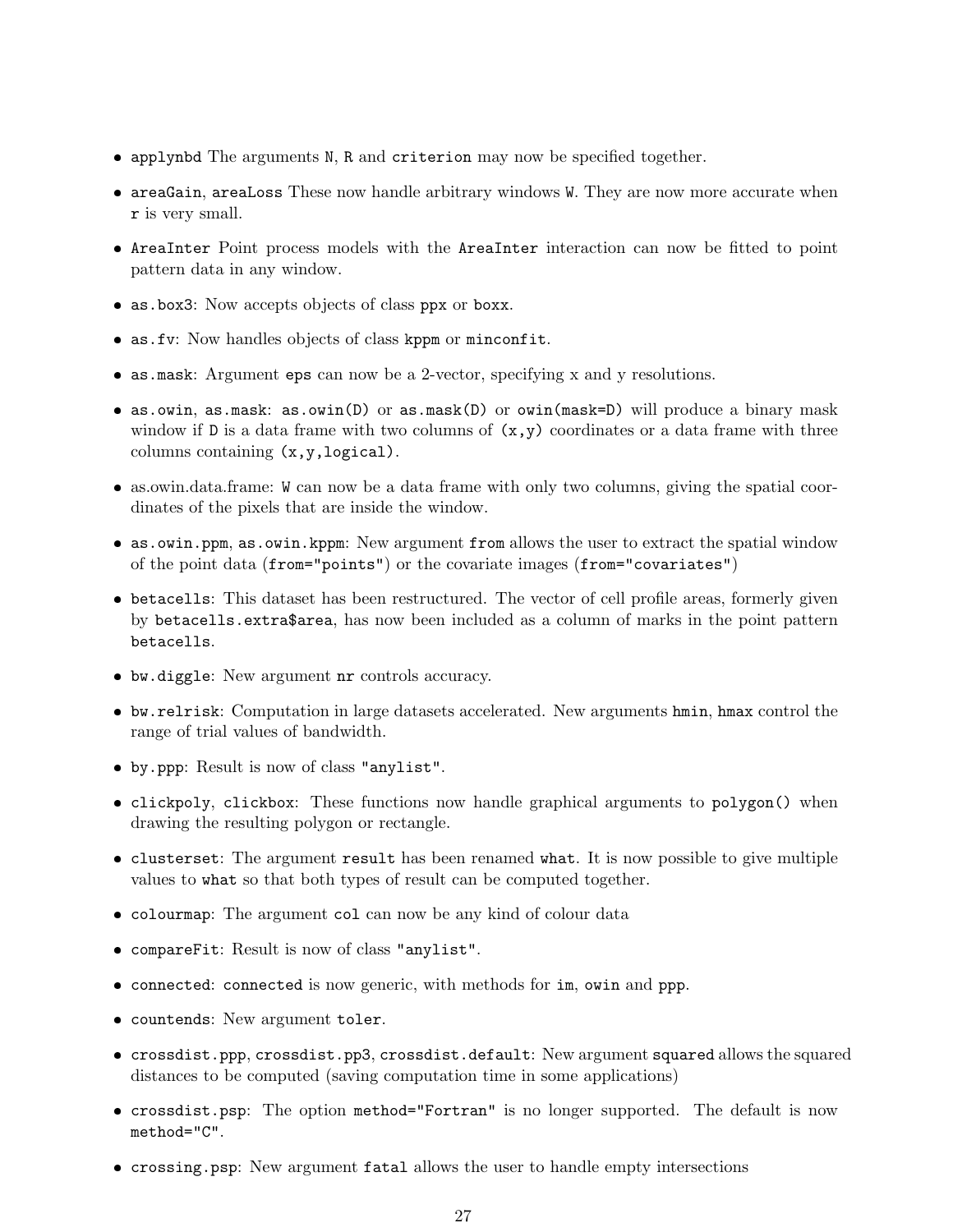- ❼ dclf.test, mad.test: The argument X can now be an object produced by a previous call to dclf.test or mad.test.
- ❼ dclf.test, mad.test: One-sided tests can be selected by argument alternative.
- ❼ default.dummy: Can now generate dummy points as a quasirandom sequence.
- ❼ default.rmhcontrol, default.expand: These functions now work with models of class rmhmodel as well as ppm.
- density.ppp:
	- New argument se allows calculation of standard errors.
	- The argument weights can now be a matrix or an expression.
	- Numerical underflow no longer occurs when sigma is very small and at="points". A warning is no longer issued.
	- New argument positive allows the user to stipulate that density values must be positive (avoiding numerical errors which occasionally produce small negative values).
	- New argument diggle allows choice of edge correction.
	- New argument adjust makes it easy to adjust the smoothing bandwidth.
- ❼ diagnose.ppm: Now computes and prints the null standard deviation of the smoothed Pearson residual field, when appropriate.
- ❼ disc: Argument centre can be in various formats.
- ❼ distcdf: Arguments W and V can now be point patterns. New argument regularise determines whether values at short distances will be smoothed to avoid discretisation artefacts.
- ❼ distfun: The internal format of objects of class distfun has been changed.
- ❼ duplicated.ppp, unique.ppp New argument rule allows behaviour to be consistent with package deldir.
- ❼ effectfun: Now has argument se.fit allowing calculation of standard errors and confidence intervals. Now works for "kppm" and "lppm" objects as well. Argument covname is not needed if the model has only one covariate.
- ❼ Emark: Now works with multiple columns.
- envelope:
	- One-sided envelopes can be selected by new argument alternative.
	- All methods for envelope now handle fun=NULL.
	- New argument envir.simul determines the environment in which to evaluate the expression simulate.
	- Can now calculate an estimate of the true significance level of the "wrong" test (which declares the observed summary function to be significant if it lies outside the pointwise critical boundary anywhere). Controlled by new argument do.pwrong.
	- Improved plot labels for envelopes that were generated using the transform argument.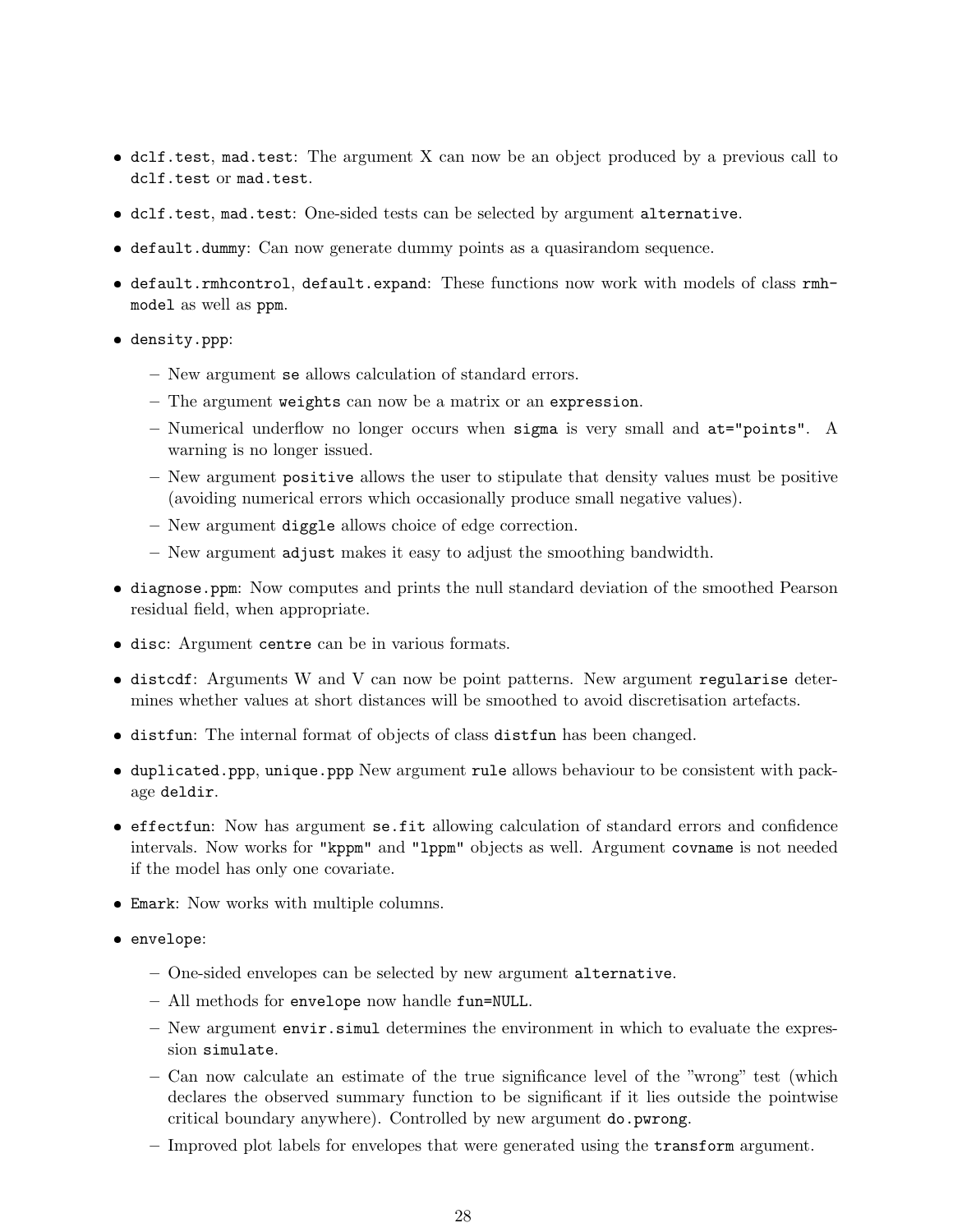- envelope methods now have argument use.theory specifying whether to use the "theoretical" value of the summary function when constructing simultaneous envelopes.
- envelope.envelope: New argument transform allows the user to apply a transformation to previously-computed summary functions.
- envelope.envelope: In envelope(E, fun=NULL) if E does not contain simulated summary functions, but does contain simulated point patterns, then fun now defaults to Kest, instead of flagging an error.
- envelope.lpp: Now handles multitype point patterns.
- envelope.ppp, envelope.ppm: New arguments fix.n and fix.marks make it easy to generate simulated patterns conditional on the total number of points or on the number of points of each type.
- ❼ erosion, dilation, opening, closing: If the original set is a polygon, the result is a polygon.
- ❼ eval.fv, eval.fasp: Improved behaviour when plotted. Evaluation is now applied only to columns that contain values of the function itself (rather than values of the derivative, hazard rate, etc). This is controlled by the new argument dotonly. New argument *equiv* can be used to declare that two columns with different names in different objects are equivalent.
- eval.im: Images with incompatible dimensions are now resampled to make them compatible (if harmonize=TRUE). When the argument envir is used, eval.im now recognises functions as well as variables in envir
- ❼ exactMPLEstrauss: New argument project determines whether the parameter gamma is constrained to lie in [0, 1].
- ❼ expand.owin: Functionality extended to handle all types of expansion rule.
- ❼ F3est: Calculation of theoretical Poisson curve (theo) has changed, and is now controlled by the argument sphere.
- ❼ fitted.ppm, predict.ppm: Argument new.coef specifies a vector of parameter values to replace the fitted coefficients of the model.
- ❼ fryplot: Now has arguments to and from, allowing selection of a subset of points.
- ❼ fryplot, frypoints: These functions now handle marked point patterns properly.
- ❼ Hardcore, StraussHard: The hard core distance hc can now be omitted; it will be estimated from data.
- ❼ harmonise.fv: Now discards columns with names which do not match.
- ❼ identify.ppp: now handles multivariate marks.
- ❼ im, as.im: The pixel coordinates in an image object are now generated more accurately. This avoids a numerical error in plot.im.
- image.listof: New argument equal.ribbon allows several images to be plotted with the same colour map. If equal.ribbon=TRUE, the colour ribbon will no longer be displayed repeatedly for each panel, but will now be plotted only once, at the right hand side of the plot array.
- inside.owin: Now accepts the form  $list(x,y)$  for the first argument.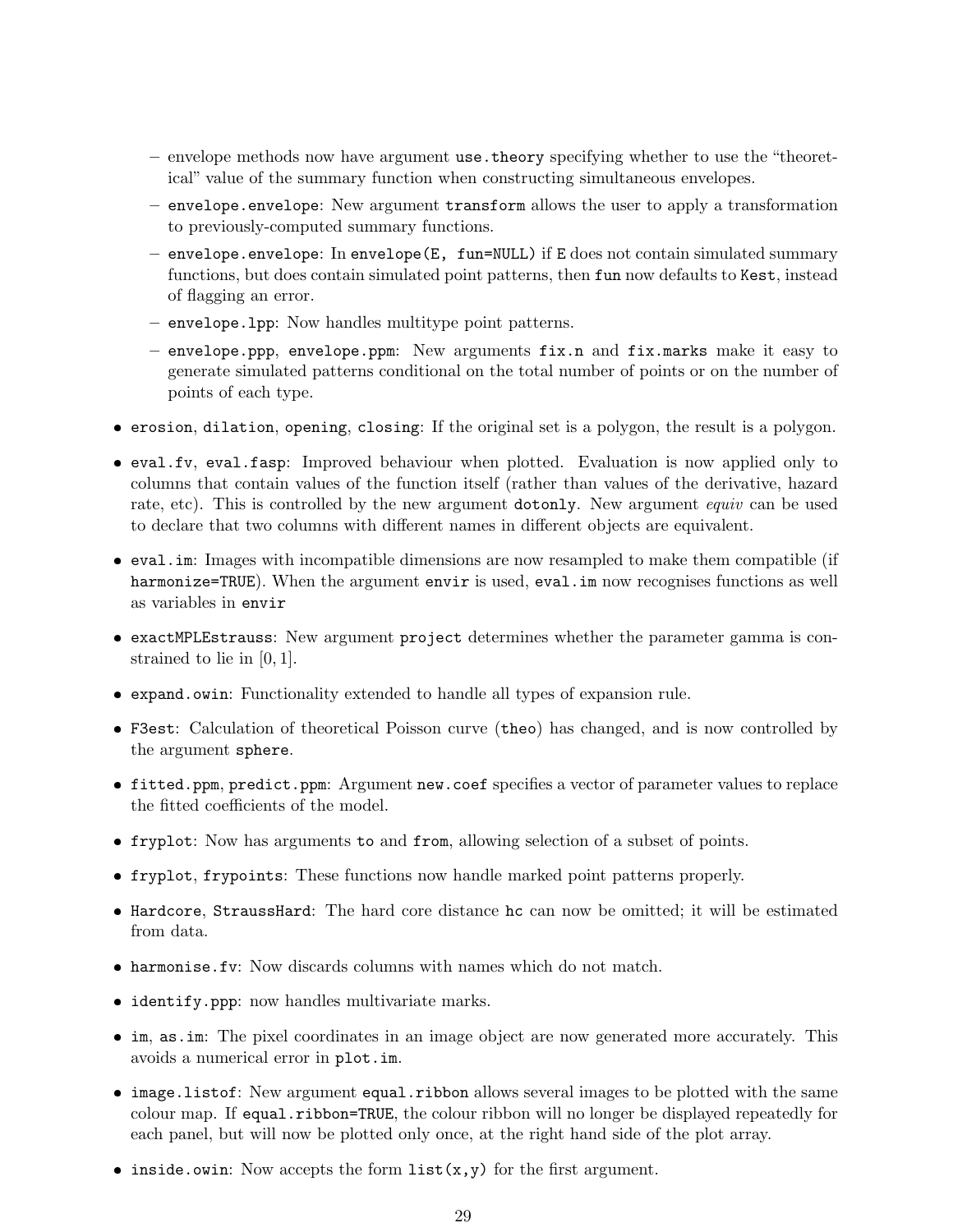- ❼ integral.im, integral.msr: Argument domain can now be a tessellation; the integral over each tile of the tessellation is returned.
- ❼ intensity.ppp: Now has argument weights.
- ❼ intensity.ppm: Now works for stationary point process models with the interactions Diggle-Gratton, DiggleGatesStibbard, Fiksel, PairPiece and Softcore.
- ❼ intersect.owin, union.owin, setminus.owin: Formal arguments A and B have been removed. Arguments may be lists of windows, of class "solist". If inputs are polygons, the result is a polygon. New argument p controls resolution of polygon clipping algorithm.
- ❼ intersect.tess: Result now has the same 'unitname' as the input.
- ❼ intersect.tess, dirichlet: The tiles of the resulting tessellation are polygons if the input was polygonal.
- iplot: iplot is now generic, with methods for ppp, layered and default. iplot methods now support zoom and pan navigation.
- ❼ Kest:
	- Now includes fast algorithm for correction="none" which will handle patterns containing millions of points.
	- $-$  New option: correction = "good" selects the best edge correction that can be computed in reasonable time.
	- Options correction='border' and correction='none' now run about 4 times faster, thanks to Julian Gilbey.
	- New argument rmax controls maximum value of argument r.
	- New argument ratio determines whether the numerator and denominator of the estimate of the K-function will be stored. This enables analysis of replicated point patterns, using pool.rat to pool the K function estimates.
- ❼ Kcross, Kdot, Kmulti: New argument ratio determines whether the numerator and denominator of the estimate of the multitype K-function will be stored. This enables analysis of replicated point patterns, using pool.rat to pool the K function estimates.
- ❼ Kcross, Kdot, Lcross, Ldot: New argument from is an alternative for i, and to is an alternative for j.
- Kinhom
	- New argument normpower allows different types of renormalisation.
	- Now accepts correction="good".
	- New argument update. If lambda is a fitted model (class "ppm" or "kppm") and update=TRUE, the model is re-fitted to the data pattern, before the intensities are computed.
- ❼ Kmulti, Gmulti, Jmulti: The arguments I, J can now be any kind of subset index or can be functions that yield a subset index.
- ❼ Kcom, Gcom: New argument conditional gives more explicit control over choice of edge correction in compensator. Simplified defaults for edge correction.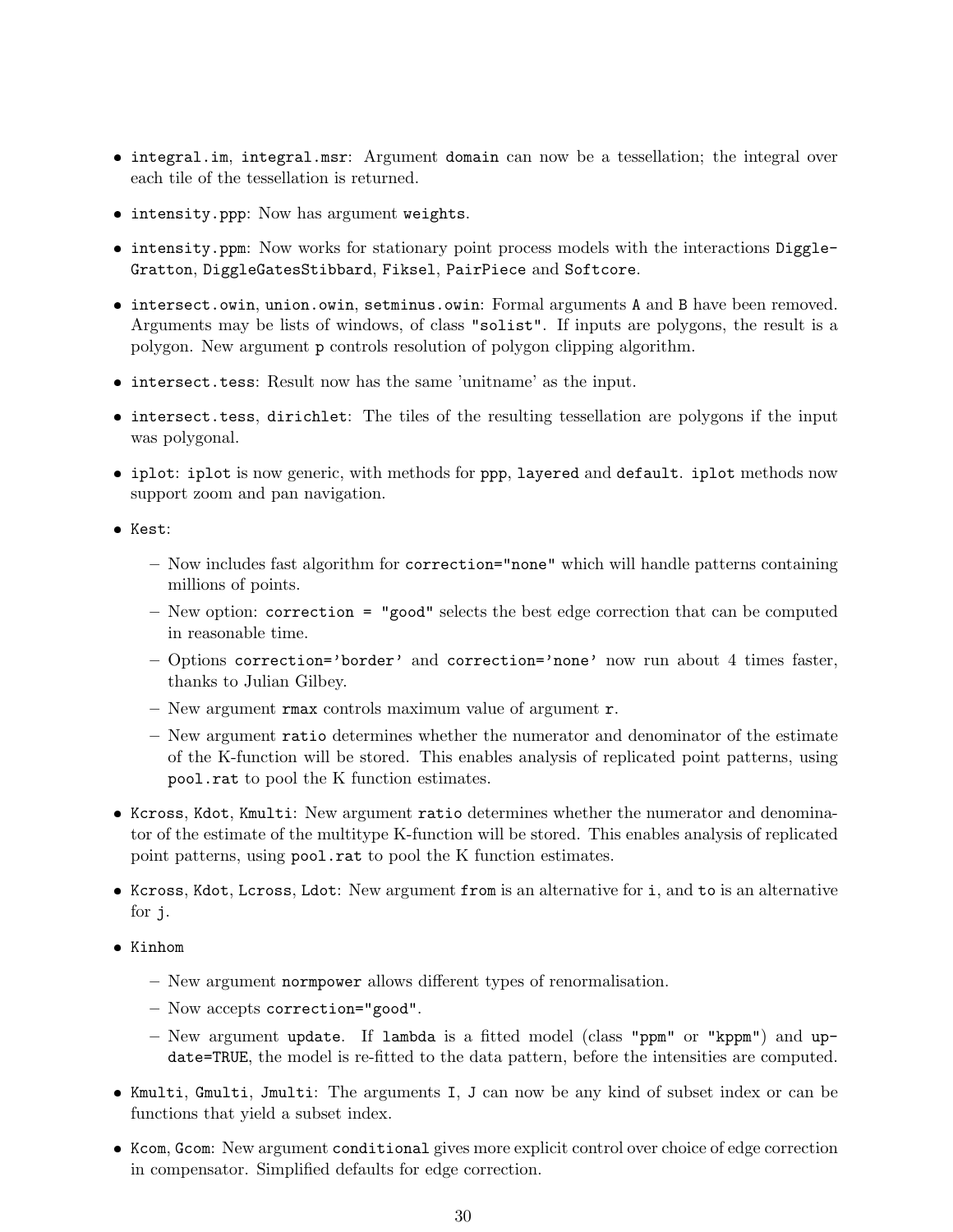- ❼ Kcom, Gcom: New argument model makes it easier to generate simulation envelopes.
- ❼ Kscaled, Lscaled: Argument lambda can now be a fitted model object (class "ppm").
- ❼ kppm
	- now accepts syntax kppm(X  $\sim$  Z) similar to lm and glm, as well as old syntax kppm(X,  $\sim$  Z)
	- Covariates no longer have to be passed in the argument covariates but can be objects in the R session;
	- Now has the option of fitting models using Guan's (2006) second order composite likelihood.
	- Now has the option of fitting models by Palm likelihood.
	- More flexible models of the intensity, and greater control over the intensity fitting procedure, are now possible using the arguments covfunargs, use.gam, nd, eps passed to ppm.
	- Also the argument X may now be a quadrature scheme.
	- Error messages from the optimising function optim are now trapped and handled.
	- Confidence intervals for the fitted trend parameters can now be obtained using confint
	- Now accepts clusters="Cauchy" or clusters="VarGamma" for the Neyman-Scott process with Cauchy or Variance-Gamma cluster kernel.
	- Can now fit a log-Gaussian Cox process with any covariance function implemented by the RandomFields package.
	- Covariates can now be tessellations.
	- AIC and step now work for "kppm" objects fitted by maximum Palm likelihood.
- latest.news: The text is now displayed one page at a time. Can now be executed by typing the name of the function without parentheses.
- ❼ layered, layerplotargs, plot.layered: The plotting argument can now be a list of length 1, which will be replicated to the correct length.
- layerplotargs<-: Now handles any spatial object, converting it to a layered object.
- Lest: Now handles theoretical variance estimates (using delta method) if var.approx=TRUE
- ❼ LennardJones Increased numerical stability. New (optional) scaling argument sigma0. Interpoint distances are automatically rescaled using 'self-starting' feature.
- lgcp.estK, Kmodel: Computation can be greatly accelerated by setting spatstat.options(fastK.lgcp=TRUE).
- ❼ linnet: linear networks can be built using a sparse matrix representation to save memory.
- ❼ logLik.ppm: New argument new.coef allows the user to evaluate the likelihood for a different value of the parameter.
- lohboot: When the result is plotted, the confidence limits are now shaded. New argument global allows global (simultaneous) confidence bands instead of pointwise confidence intervals.
- ❼ lppm: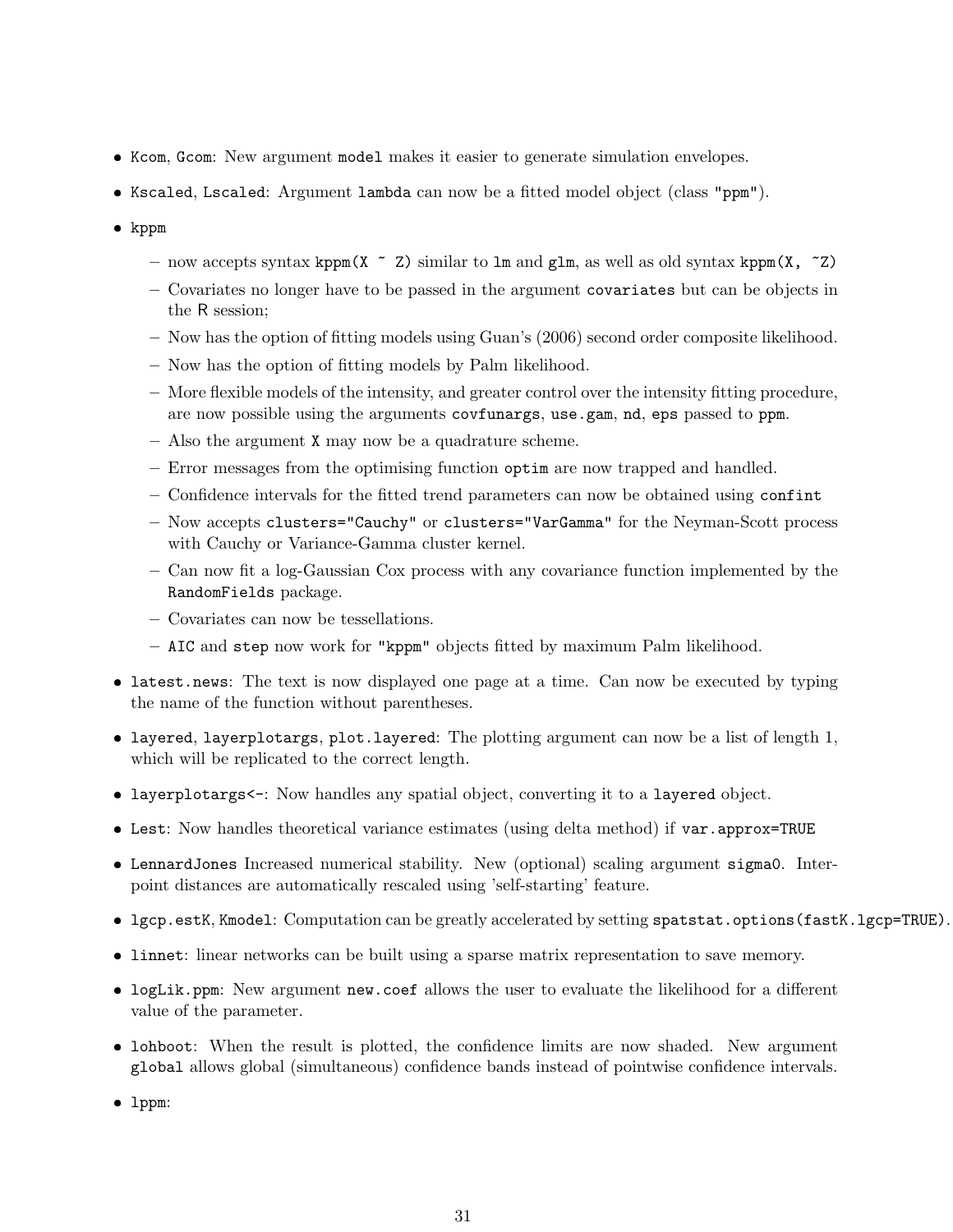- The model-fitting function lppm now accepts a syntax similar to lm or glm, for example  $1ppm(X \sim Z)$ , but still accepts the older syntax  $1ppm(X, Z)$ . To support both kinds of syntax, the function lppm is now generic, with methods for the classes formula and lppp. The formula method handles a syntax like  $1ppm(X \sim Z)$  while the  $1pp$  method handles the old syntax  $lppm(X, z)$ .
- Covariates no longer have to be passed in the argument covariates: variable names appearing in the model formula can simply be the names of objects in the R session.
- New arguments eps and nd control the quadrature scheme.
- Stepwise model selection using step now works for lppm objects.
- ❼ lurking: Now returns an object of class "lurk" which has a plot method. Two-standarddeviation limits are now plotted using grey shading.
- ❼ markcorr: Result is now of class "anylist".
- ❼ markstat: The arguments N and R may now be specified together.
- ❼ marktable: New argument N for studying the N nearest neighbours. New argument collapse for manipulating the contingency table.
- marks.ppp, marks<-.ppp: New argument drop determines whether a data frame of marks with only one column will be converted to a vector.
- ❼ model.depends: Now also recognises 'offset' terms.
- ❼ MultiStrauss, MultiHard, MultiStraussHard:
	- The argument types can now be omitted or NULL; it will be inferred from the point pattern data.
	- The ordering of the arguments has changed. (The old syntax will still work.)
	- Zero values in the interaction radii are now treated as NA.
	- Improved handling of missing arguments.
	- Printed output now respects options('width').
- ❼ nbfires: For conformity with other datasets, there is now an object nbfires.extra.
- ❼ nnclean: Extra arguments are now passed to hist.default. The result now has attributes which give the fitted parameter values, information about the fitting procedure, and the histogram bar heights.
- $\bullet$  nncorr, nnmean, nnvario: New argument k specifies  $k$ -th nearest neighbour.
- ❼ nncross: This function is now generic, with methods for ppp and default. nncross.ppp can now find the k-th nearest neighbours, for any  $k$ . New arguments added to control the return value and the sorting of data.
- ❼ nndist, nnwhich: New argument by makes it possible to find nearest neighbours belonging to specified subsets in a point pattern, for example, the nearest neighbour of each type in a multitype point pattern.
- nndist.psp: The option method="Fortran" is no longer supported. The default is now method="C".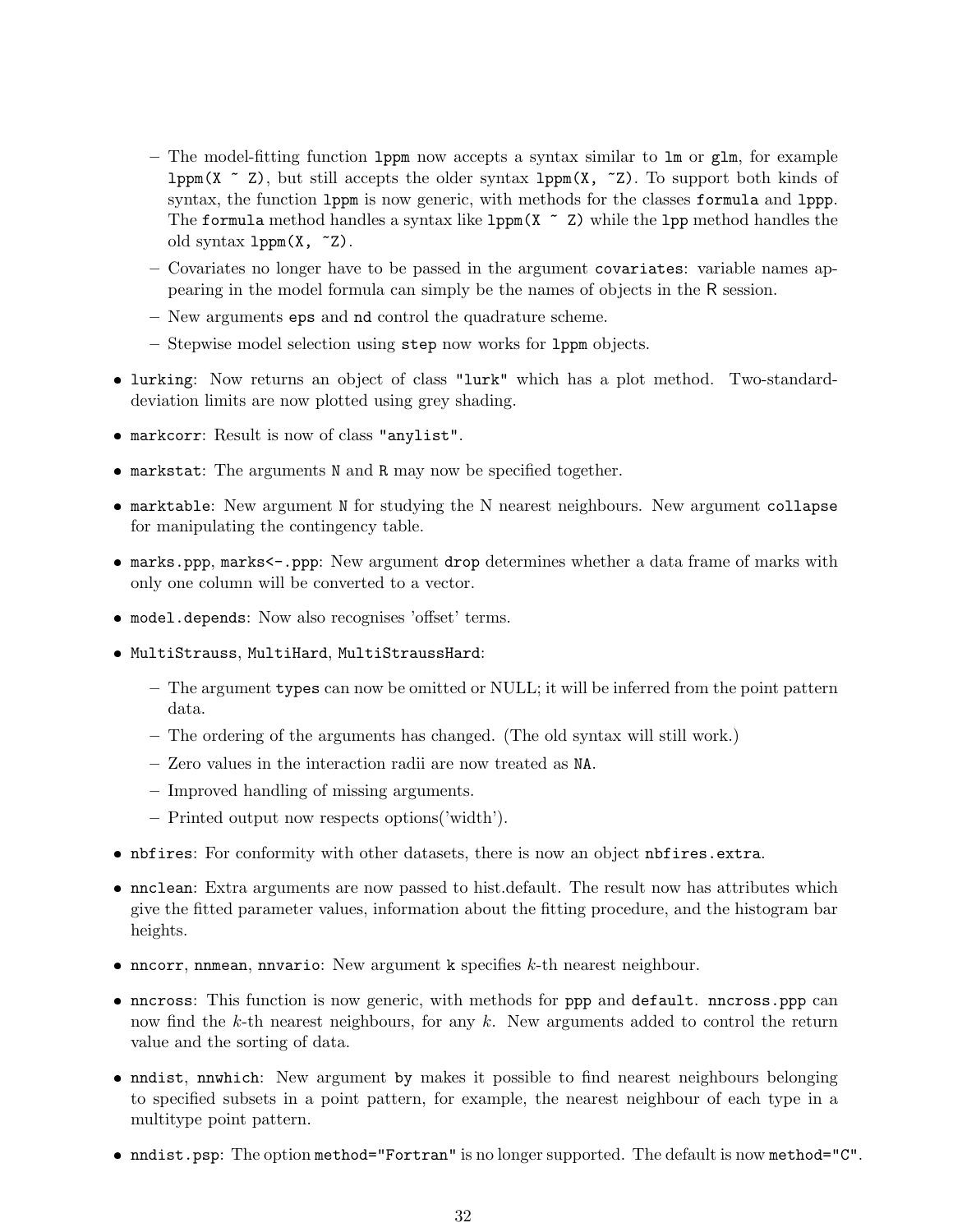- ❼ nncorr, nnmean, nnvario: These functions now handle data frames of marks.
- ❼ owin: Polygon data are no longer subjected to strict checks on their geometrical validity (selfintersections, overlaps, etc). Instead, geometrical inconsistencies in polygon data are automatically repaired.
- ❼ owin: owin(mask=D) or as.owin(D) or as.mask(D) will produce a binary mask window if D is a data frame with two columns of  $(x,y)$  coordinates or a data frame with three columns containing (x,y,logical).
- ❼ pairwise interaction Gibbs models: Many calculations for these models have been accelerated.
- ❼ pairdist.psp: The option method="Fortran" is no longer supported. The default is now method="C".
- ❼ pcf.ppp: New argument domain allows the computation to be restricted to a subset of the window.
- ❼ pcf.ppp, pcfinhom: New argument divisor enables better performance of the estimator of pair correlation function for distances close to zero.
- ❼ pcfcross, pcfdot: Algorithms have been reimplemented using a single-pass kernel smoother and now run much faster. Bandwidth selection rule improved.
- ❼ pcfinhom: Now performs renormalisation of estimate. Default behaviour changed estimates are now renormalised by default.
- persp.im:
	- The colmap argument can now be a colourmap object.
	- Option to draw a grey apron around the sides of the perspective plot.
	- The surface heights and colours can be controlled by two different pixel images.
	- Option to compute which pixels are visible in the perspective view and which are obscured.
	- Now obeys spatstat.options("unitname").
- ❼ pixel images and grids: The default size of a pixel grid, given by spatstat.options("npixel"), has been changed from 100 to 128. A power of 2 gives faster and more accurate results in many cases.
- ❼ pixellate.psp: Can now count the number of segments that intersect each pixel, instead of the total length of intersection.
- ❼ plot.fasp, plot.fv, plot.im, plot.ppp, plot.owin, plot.im: Can be switched from colour to greyscale by setting spatstat.options(monochrome=TRUE).
- ❼ plot.colourmap: Now passes arguments to axis to control the plot. Appearance of plot improved.
- ❼ plot.envelope: If the upper envelope is NA but the lower envelope is finite, the upper limit is now treated as +Infinity
- ❼ plot.hyperframe: The argument e now has a different format. Instead of plot(h, plot(XYZ)) one must now type plot(h, quote(plot(XYZ))) This is necessary in order to avoid problems with 'S4 method dispatch'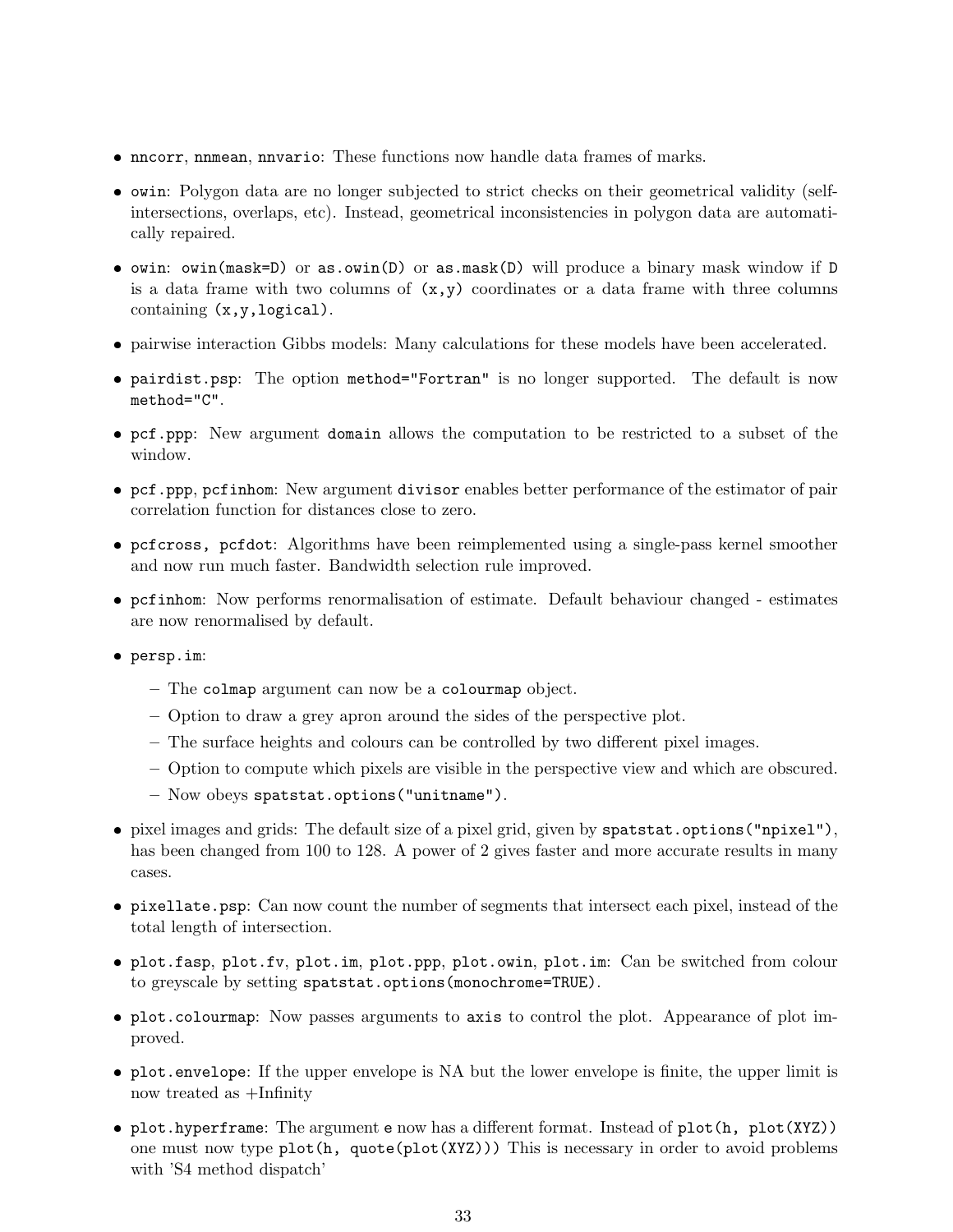- plot.fasp: New argument samey controls whether all panels have the same  $y$  limits. Changed default value of samex.
- plot.fii: Increased resolution of the plot obtained from plot(fitin(ppm(...)))
- plot.fv:
	- Improved collision-avoidance algorithm (for avoiding overlaps between curves and legend).
	- Labelling of plots has been improved in some cases.
	- New argument log allows plotting on logarithmic axes.
	- The formula can now include the symbols .x and .y as abbreviation for the function argument and the recommended function value, respectively.
	- New argument add
	- Argument legendmath now defaults to TRUE.
	- New argument legendargs gives more control over appearance of legend.
	- Increased default spacing between lines in legend.
	- Improved handling of argument shade.
- ❼ plot.fv, plot.envelope: New argument limitsonly allows calculation of a common x,y scale for several plots.
- plot.im:
	- Now handles many arguments recognised by plot.default such as cex.main. Also handles argument box.
	- New argument ribargs contains parameters controlling the ribbon plot only.
	- Now returns the colour map used.
	- Argument col can now be a function.
	- New argument log allows colour map to be equally spaced on a log scale.
	- The colour ribbon can now be placed left, right, top or bottom using new argument ribside.
	- Can now plot images whose pixel values are strings representing colours. New argument valuesAreColours
	- New arguments add, do.plot, clipwin.
	- More arguments recognised by ribargs
- ❼ plot.cdftest: Can now perform P-P and Q-Q plots as well.
- ❼ plot.imlist: New argument plotcommand specifies how to plot each image.
- ❼ plot.layered: New arguments add, main. Better argument handling.
- plot.listof, plot.splitppp, contour.listof, image.listof:
	- Default behaviour has changed: panels are now plotted on different scales.
	- When equal.scales=TRUE the panels are plotted on exactly equal scales and are exactly aligned (under certain conditions).
	- The arguments panel.begin and panel.end can now be objects such as windows.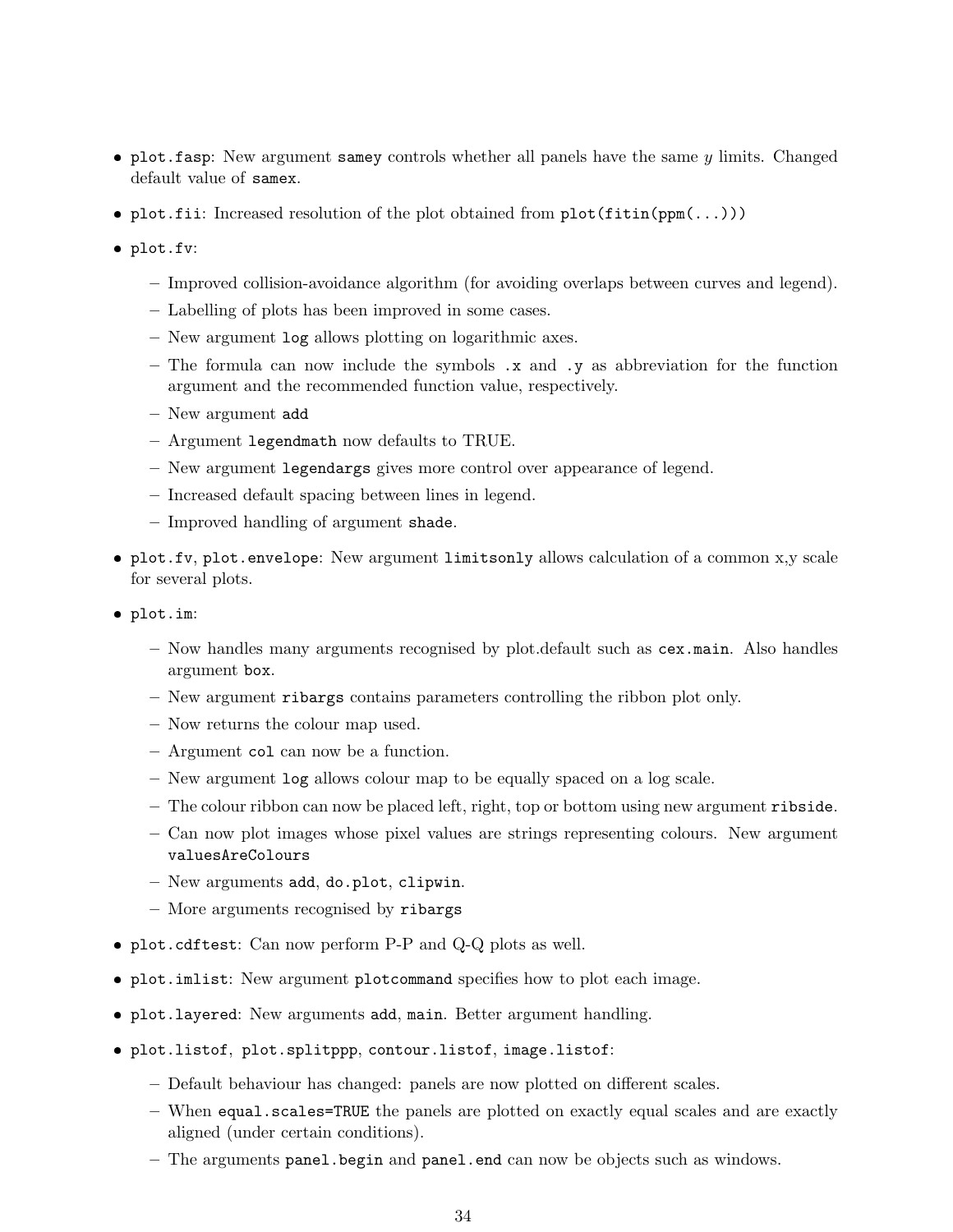- New arguments hsep, vsep allow increased spacing between plots without adding white space around the outer margin.
- Argument mar.panel may have length 1, 2 or 4.
- ❼ plot.lpp: New arguments. Automatically plots a legend.
- plot.owin:
	- Polygons with holes can now be plotted with filled colours on any device.
	- The window can now be filled with one of 8 different textures.
- plot.ppp:
	- Automatically plots a legend
	- Return value is now a graphics map object
	- Now behaves differently if there are multiple columns of marks. Each column of marks is plotted, in a series of separate plots arranged side-by-side.
	- An 'empty' plot can now be generated by setting type="n".
	- New arguments show.window, show.all, do.plot, clipwin
- ❼ plot.psp: Now handles marked line segment patterns and plots the marks as colours.
- ❼ plot.scan.test, as.im.scan.test: These functions can now give the optimal value of circle radius r.
- ❼ plot.tess: For a tessellation represented by a pixel image, plot.tess no longer treats the pixel labels as palette colours. New argument do.plot.
- ❼ plot.ppp, plot.owin, plot.im, plot.psp, plot.tess, plot.layered: New universal argument show.all determines what happens when a plot is added to an existing plot. If show.all  $=$ TRUE then everything is plotted, including the main title and colour ribbon.
- ❼ plot.quadratcount, plot.quadrattest: These functions have now been documented.
- ❼ print.fv: improved layout.
- ❼ pool.envelope: New arguments savefuns and savepatterns. Envelopes generated with VARI-ANCE=TRUE can now be pooled. The plot settings of the input data are now respected.
- ❼ ppm:
	- The model-fitting function ppm now accepts a syntax similar to lm or glm, for example ppm(X  $\sim$  Z), but still accepts the older syntax ppm(X,  $\sim$  Z). To support both kinds of syntax, the function ppm is now generic, with methods for the classes formula, ppp and quad. The formula method handles a syntax like  $ppm(X \sim Z)$  while the ppp method handles the old syntax  $ppm(X, z)$ .
	- Covariates no longer have to be passed in the argument covariates: variable names appearing in the model formula can simply be the names of objects in the R session.
	- A command like ppm( $X \sim$ , data=df) will fit the additive model involving all the covariates in data.
	- New argument subset makes it possible to fit the model in a subset of the spatial domain defined by an expression.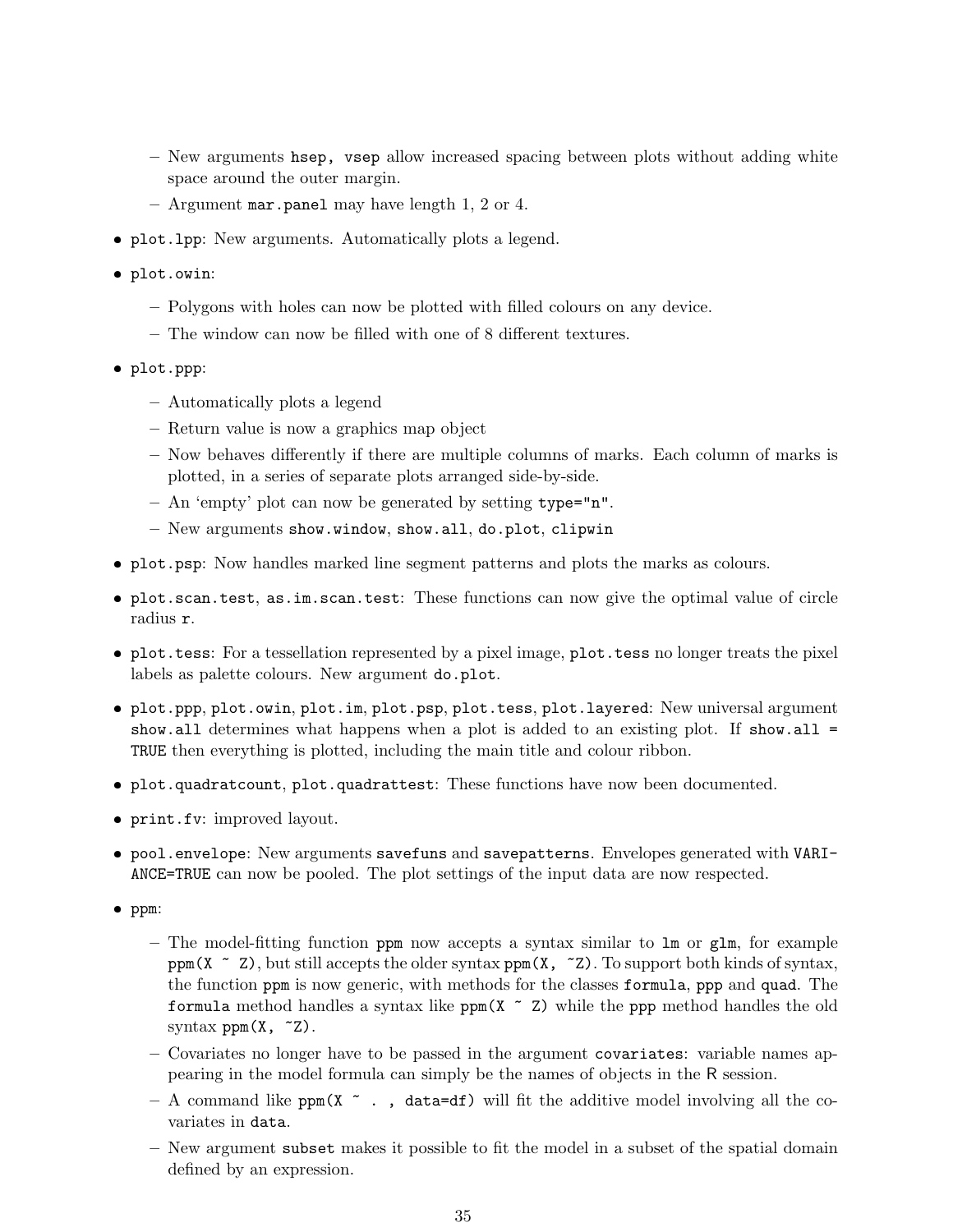- Can now fit models with 'hybrid' interactions.
- New option: method = "logi" for the 'logistic likelihood' method.
- New option: method = "VBlogi" for variational Bayes method.
- New argument nd controls the number of dummy points.
- New argument eps determines the spacing between dummy points. (also works for related functions quadscheme, default.dummy, ...)
- The default quadrature scheme for a point pattern has been improved (in the case of a non-rectangular window) to remove a possible source of bias.
- Improved calculation of Dirichlet weights.
- Confidence intervals for the fitted trend parameters can now be obtained using confint .
- New argument project determines whether the fitted model is forced to be a valid point process.
- Interaction objects may now be 'self-starting' i.e. initial parameter estimates can be computed from the point pattern dataset.
- The spatial trend can now depend on additional parameters. This is done by allowing spatial covariate functions to have additional parameters: function(x, y, ...) where ... is controlled by the new argument covfunargs to ppm.
- The print and summary methods for ppm objects now show standard errors for parameter estimates if the model is Poisson.
- Covariates can now be tessellations.
- ❼ ppp: New argument drop determines whether a data frame of marks with only one column will be converted to a vector.
- ❼ ppx: Arguments have changed. An object of class ppx may now include 'local' coordinates as well as 'spatial' and 'temporal' coordinates, and marks.
- predict.ppm:
	- Can now calculate the conditional intensity of a model relative to any point pattern X (not just the original data pattern).
	- New argument correction allows choice of edge correction when calculating the conditional intensity.
	- New argument interval allows confidence intervals or prediction intervals to be calculated.
	- New argument total allows for prediction of the total number of points in a specified region.
- predict.slrm: New argument window
- ↓ prodiscoreinm: 1000 digdinant window<br>● print.mppm: Now respects options('width') and spatstat.options('terse').
- ❼ print.ppp, print.summary.ppp, print.owin, print.summary.owin, print.im, print.summary.im, print.fv, print.msr: These functions now avoid over-running the text margin (i.e. they respect options('width') where possible).
- ❼ print.ppp, summary.ppp: If the point pattern x was generated by Metropolis-Hastings simulation using  $rmh$ , then  $print(x)$  and summary $(x)$  show information about the simulation parameters.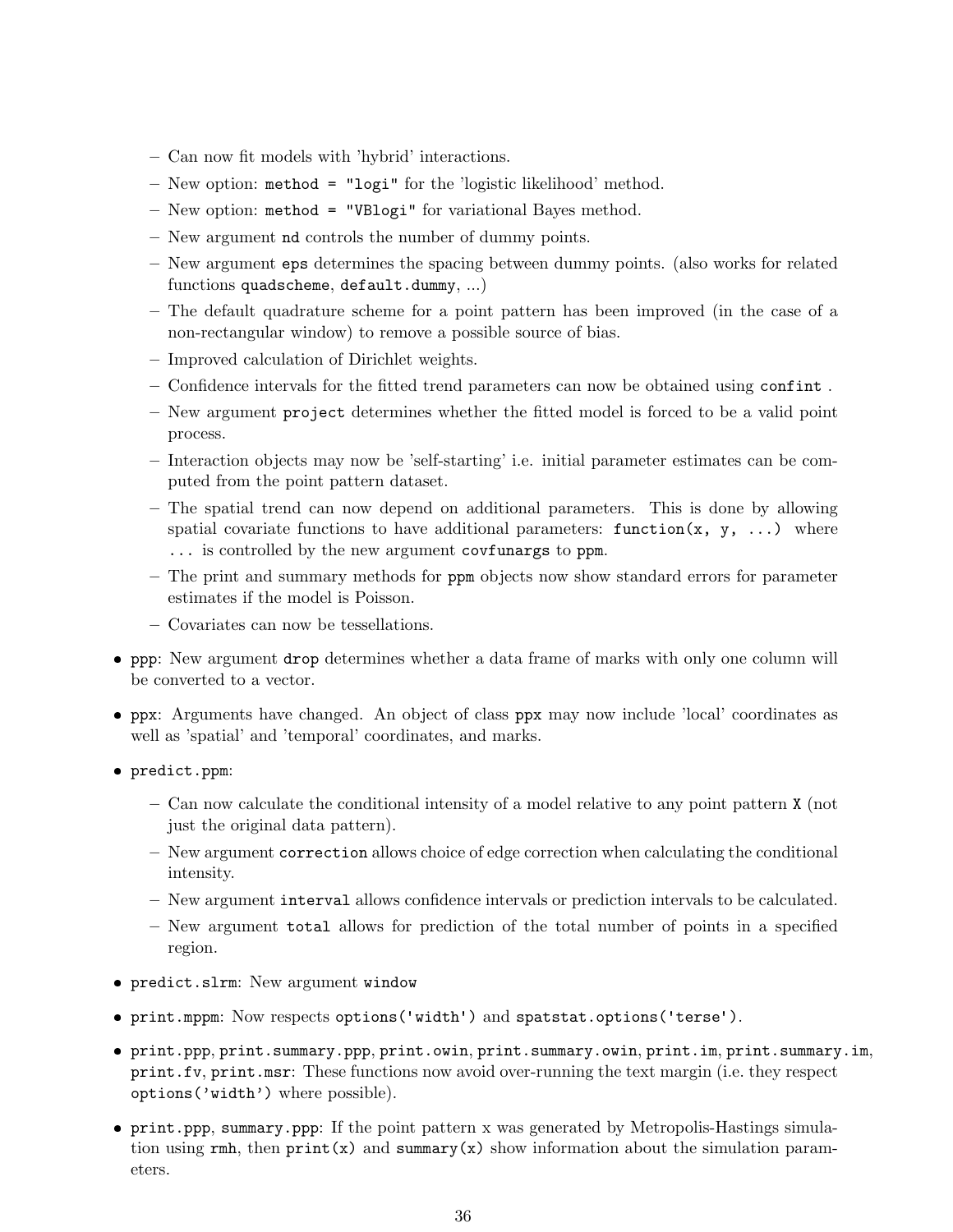- ❼ print.ppm: Standard errors for the parameter estimates, and confidence intervals for the parameters, can now be printed for all Gibbs models (but are printed only for Poisson models by default). Now has argument what to allow only selected information to be printed.
- ❼ print.summary.ppm: Output gives a more precise description of the fitting method.
- ❼ profilepl: Accelerated (typically by a factor of 5). Does not generate warnings when some of the candidate models have zero likelihood - for example when fitting model with a hard core. Can now maximise over trend parameters as well as interaction parameters
- ❼ progressreport: Improved output (also affects many functions which print progress reports)
- ❼ project.ppm: Improved algorithm. Now handles terms in the trend formula as well as the interaction. The projected point process is now obtained by re-fitting the model, and is guaranteed to be the maximum pseudolikelihood fit.
- ❼ psp: A line segment pattern (object of class 'psp') can now have a data frame of marks.
- ❼ psst, psstA, psstG: New argument model makes it easier to generate simulation envelopes.
- ❼ psst: Argument funcorrection changed to funargs allowing greater flexibility.
- ❼ quad.ppm: Now accepts kppm objects. New argument clip.
- ❼ quadscheme: Can now generate dummy points from a quasirandom sequence.
- ❼ quadratcount: Argument tess can now be anything acceptable to as.tess.
- ❼ quadrat.test.splitppp: The result is now a single object of class quadrattest
- ❼ quadrat.test.ppp, quadrat.test.quadratcount: New argument lambda supports a test of the Poisson process with given intensity lambda.
- quadrat.test: Can now compute the Cressie-Read test statistic  $2nI^{\lambda}$  instead of the Pearson  $\overline{X}^2$  statistic.
- quadrat.test: Can now perform Monte Carlo test as well (for use in small samples where the  $\chi^2$ approximation is inaccurate) New argument alternative allows choice of alternative hypothesis and returns one-sided or two-sided  $p$ -values as appropriate. The print method for quadrattest objects now displays information about the quadrats.
- ❼ quadrats: Result has the same unitname as the input.
- ❼ quantile.ewcdf: New argument type controls the type of quantile.
- raster.x, raster.y, raster.xy: These functions have a new argument drop. They can now handle images as well as masks.
- ❼ rDiggleGratton, rDGS, rHardcore, rStrauss, rStraussHard: By default the point pattern is now generated on a larger window, and trimmed to the original window. New argument expand=TRUE.
- redwoodfull (Full redwood data): The function redwoodfull.extra\$plot() has been renamed plotit for conformity with other datasets, and improved.
- ❼ relrisk: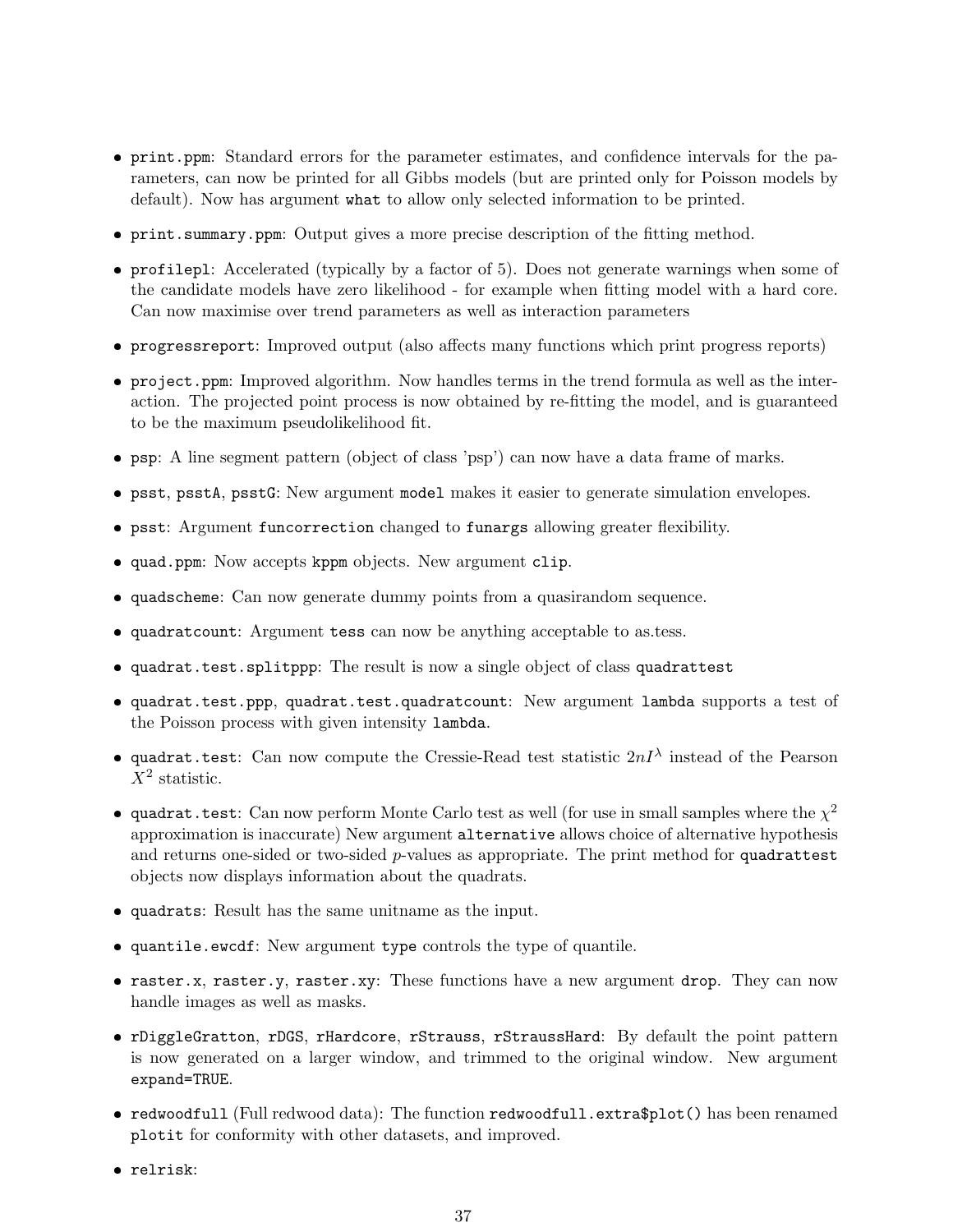- This function is now generic, with methods for point patterns and point process models.
- New argument casecontrol determines whether a bivariate point pattern should be treated as case-control data.
- New arguments case and control allow the user to specify which mark values corresponds to the cases or the controls, in a case-control dataset.
- New argument relative determines whether to compute probabilities or relative risks.
- rescale:
	- If scale argument s is missing, then the data are rescaled to native units. For example if the current unit is 0.1 metres, coordinates will be re-expressed in metres.
	- New argument unitname makes it possible to change the name of the unit of length.
- ❼ residuals.ppm: New arguments new.coef and quad for advanced use (make it possible to compute residuals from a modified version of the fitted model.) The value returned by residuals.ppm is now an object of class msr. It can be plotted directly.
- ❼ rhohat: Now has arguments eps, dimyx to control pixel resolution. If covariate = "x" or "y", the resulting object has the same unitname as the original point pattern data. Estimation can now be performed using local likelihood fitting with the locfit package, or using kernel smoothing.
- ❼ rlabel: Now works for lpp, pp3, ppx objects.
- ❼ rlinegrid, rpoisline: These functions now handle binary mask windows.
- ❼ rmh: If track=TRUE, the history of transitions of the Metropolis-Hastings algorithm is saved and returned.
- ❼ rmh, rmhstart: The initial state ('start') can now be missing or null.
- $\bullet$  rmh, rmhcontrol: It is now possible to save every  $k$ -th iteration of the Metropolis-Hastings algorithm. The arguments nsave and nburn may be given to rmh or to rmhcontrol. They specify that the point pattern will be saved every nsave iterations, after an initial burn-in of nburn iterations.
- ❼ rmh.default: New argument snoop allows the user to activate a visual debugger for the Metropolis-Hastings algorithm.
- ❼ rmh.default: track is no longer a formal argument of rmh.default; it is now a parameter of rmhcontrol. However there is no change in usage: the argument track can still be given to rmh.default.
- ❼ rmh.ppm, simulate.ppm, default.expand: For point process models which have a trend depending only on x and y, the simulation window is now taken to be the same as the original window containing the data (by default). That is, 'expansion' does not take place, by default. (In previous versions of spatstat the simulation window was larger than the original data window.)
- ❼ rmh.ppm, simulate.ppm: The argument sequence for these functions has changed. New argument expand allows more explicit control over simulation domain.
- ❼ rmh.ppm, simulate.ppm, rmhmodel.ppm: New argument new.coef allows the user to change the parameters of a fitted model before it is simulated.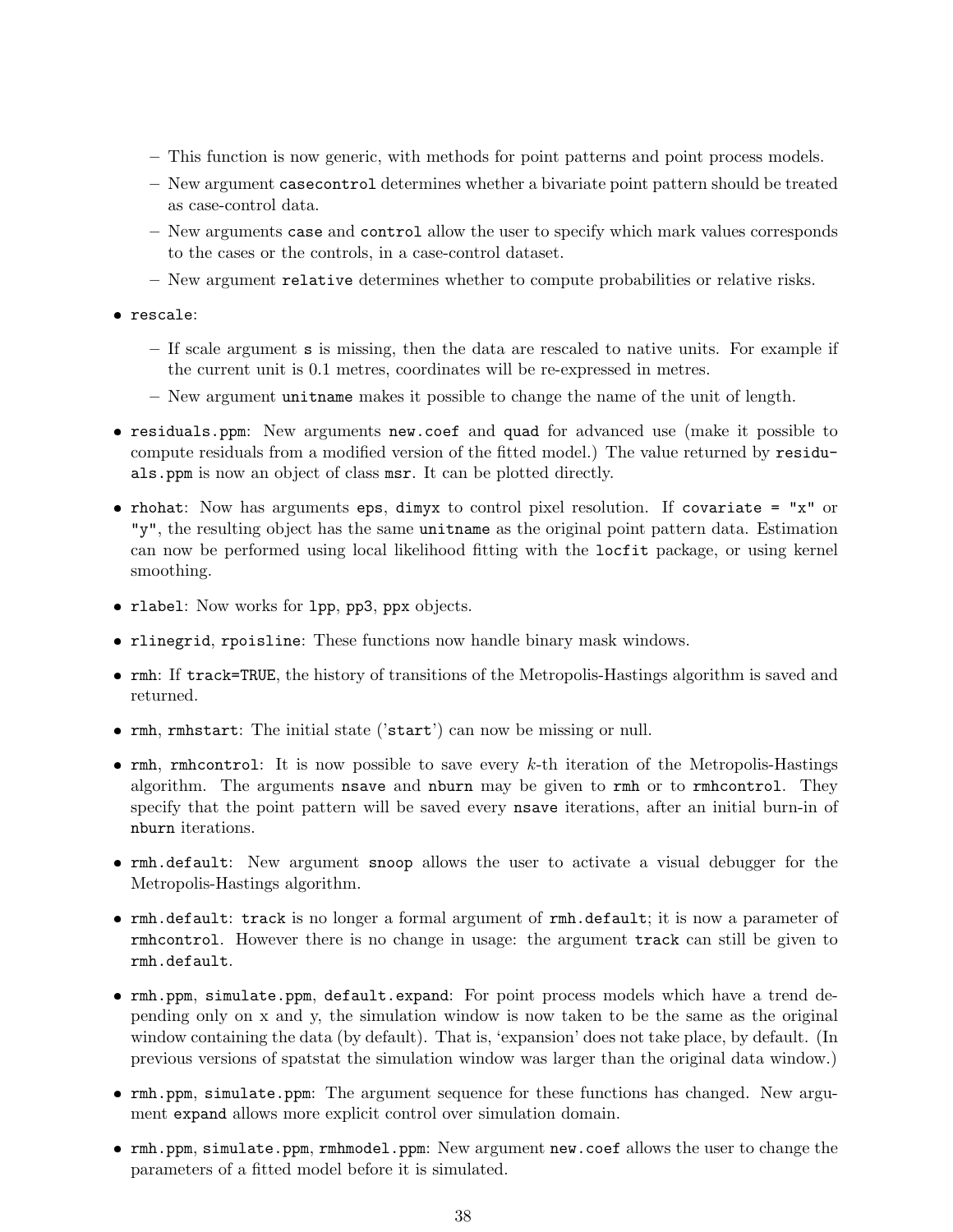- ❼ rmhcontrol: The default value of the parameters periodic and expand has changed.
- ❼ rmhcontrol: The parameter expand can now be in any format acceptable to rmhexpand.
- ❼ rmh.ppm, rmh.default, simulate.ppm: Any rmhcontrol parameter can now be given directly as an argument to rmh.ppm, rmh.default or simulate.ppm.
- ❼ rNeymanScott: Argument rcluster may now take a different format.
- ❼ rLGCP: New argument nsim allows multiple patterns to be generated.
- ❼ rotate: The user can specify the centre of rotation.
- ❼ rotate.owin, affine.owin: These functions now handle binary pixel masks. New argument rescue determines whether rectangles will be preserved.
- ❼ rpoislinetess: Return value now has an attribute lines giving the realisation of the Poisson line process.
- ❼ rpoispp: New argument ex makes it possible to generate a random pattern similar to an example point pattern.
- ❼ rSSI: Performs 'Random Sequential Packing' if n=Inf. Can now generate inhomogeneous patterns.
- ❼ rThomas, rMatClust, rCauchy, rVarGamma: When the model is approximately Poisson, it is simulated using rpoispp. This avoids computations which would require huge amounts of memory. New argument poisthresh controls this behaviour.
- ❼ runifpoint: New argument ex makes it possible to generate a random pattern similar to an example point pattern.
- ❼ runifpointOnLines, rpoisppOnLines, runiflpp, rpoislpp: Can now generate multitype point patterns.
- ❼ rVarGamma, kppm, vargamma.estK, vargamma.estpcf: New argument nu.pcf provides an alternative way to specify the kernel shape in the VarGamma model, instead of the existing argument nu.ker. Function calls that use the ambiguous argument name nu will no longer be accepted.
- ❼ rVarGamma: Accelerated.
- ❼ second order summary functions (Kest, Lest, Kinhom, pcf.ppp, Kdot, Kcross, Ldot etc etc) These functions now accept correction="translation" as an alternative to correction = "translate", for consistency.
- ❼ scan.test: Now handles multiple values of circle radius 'r'.
- ❼ setcov: Can now compute the 'cross-covariance' between two regions
- ❼ shift: Argument vec can be in various formats.
- ❼ simulate.ppm: New argument singlerun determines whether the simulated patterns are generated using independent runs of the Metropolis-Hastings algorithm or are obtained by performing one long run of the algorithm and saving every k-th iteration.
- ❼ simulate.ppm, simulate.kppm: The total computation time is also returned.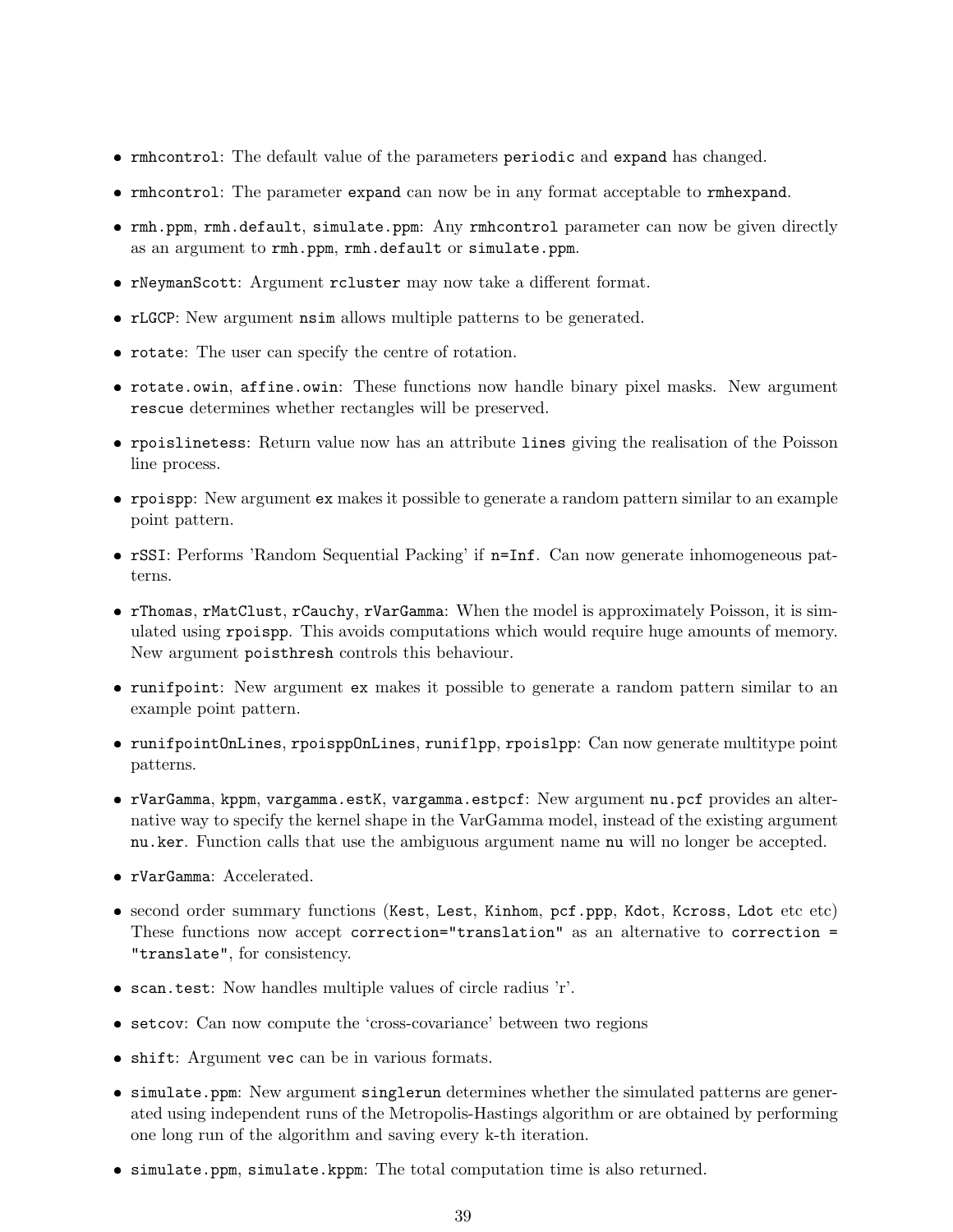- ❼ simulate.kppm: Now catches errors (such as 'insufficient memory').
- ❼ slrm: Confidence intervals for the fitted trend parameters can now be obtained using confint
- ❼ smooth.fv: Further options added.
- ❼ smooth.ppp: Accelerated, when there are several columns of marks. Bandwidth sigma is now selected by least-squares cross-validation.
- smooth.ppp: Now handles bandwidths equal to zero (by invoking nnmark)
- ❼ smooth.ppp, smooth.fv, smooth.msr: These functions are now 'Deprecated' in favour of the methods Smooth.ppp, Smooth.fv, Smooth.msr respectively.
- ❼ Smooth.ppp: sigma is now a formal argument of Smooth.ppp
- ❼ Softcore: Improved numerical stability. New argument sigma0 for manual control over rescaling.
- ❼ solutionset: The expression will be evaluated using pixel arithmetic (Math.im) if it cannot be evaluated using eval.im.
- spatstat.options:
	- New option nvoxel.
	- New option print.ppm.SE controls whether standard errors and confidence intervals are printed for all Gibbs models, for Poisson models only, or are never printed.
	- New option project.fast allows a faster shortcut for project.ppm.
	- New options  $rm.p, rm. q, rm. nrep determine the default values of the parameters p, q$ and nrep of the Metropolis-Hastings algorithm. See rmhcontrol.
	- New parameter n.bandwidth
	- New parameter monochrome switches all plots from colour to greyscale.
- split<-.ppp: Preserves the original ordering of the data, if possible.
- ❼ split.ppp: New argument reduce. Result now inherits class "ppplist" and "solist", as well as "splitppp".
- ❼ split.ppx: Result is now of class 'anylist'.
- square Now accepts vectors of length 2.
- str This generic function (for inspecting the internal structure of an object) now produces sensible output for objects of class hyperframe, ppx, lpp.
- ❼ stratrand, overlap.owin, update.slrm, edge.Trans, edge.Ripley: These already-existing functions are now documented.
- summary.mppm: Now respects options('width') and spatstat.options('terse').
- ❼ summary.ppm: Now reports whether the spatial coordinates have been rounded. Improved behaviour when the model covariates are a data frame.
- ❼ superimpose: Now handles lists of point patterns (objects of class "ppplist" or "splitppp")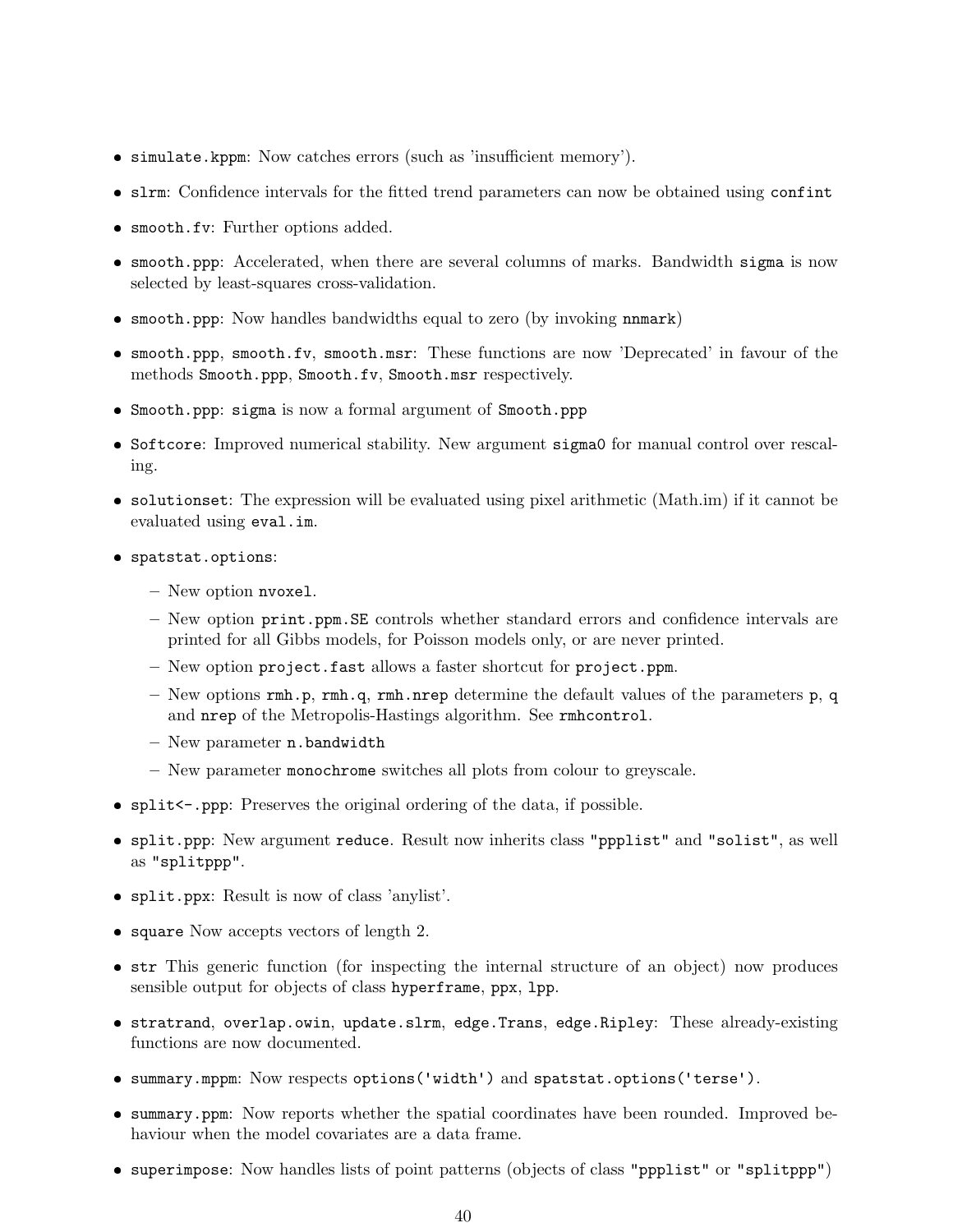- superimposePSP: This function is now deprecated in favour of superimpose
- superimpose: Now handles data frames of marks.
- tess: New argument unitname specifies the name of the unit of length. If it is missing, unitname information will be extracted from the other data.
- to.grey: Now uses better weights for the R, G, B channels.
- union.owin: It is now guaranteed that if A is a subset of B, then union.owin(A,B)=B. Now handles a single argument: union.owin(A) returns A.
- update.kppm: Now handles additional arguments in any order, with or without names. Changed arguments. Improved behaviour.
- varblock: Ugly legends have been repaired.
- vcov.ppm: This function now handles all Gibbs point process models. New argument matrix.action controls what happens when the matrix is ill-conditioned.
- vcov.slrm: Can now calculate correlation matrix or Fisher information matrix as well as variance-covariance matrix.
- Vmark: Now works with multiple columns.
- with.fv: Argument drop replaced by new argument fun (with different interpretation). New argument enclos allows evaluation in other environments.
- [.fv Now handles the argument 'drop'. Improved behaviour when plotted.
- [.hyperframe: When a row of data is extracted with drop=TRUE, the result belongs to class "anylist".
- [.im and [<-.im New argument 'j' allows any type of matrix indexing to be used.
- [.im Default behaviour changed in the case of a rectangular subset. New argument 'rescue' can be set to TRUE to reinstate previous behaviour.
- [.lpp Subset index may now be a window (class 'owin')
- [.msr Now handles character-valued indices.
- [.psp Now handles binary mask windows.
- [.tess Subset index can now be a window.

## 7 Serious Bugs Fixed

Hundreds of bugs have been detected and fixed in spatstat since the version covered by the workshop notes [1]. Bugs that may have affected the user are listed in the package NEWS file. To read all these bug reports, type

```
> news(grepl("^BUG", Category), package="spatstat")
```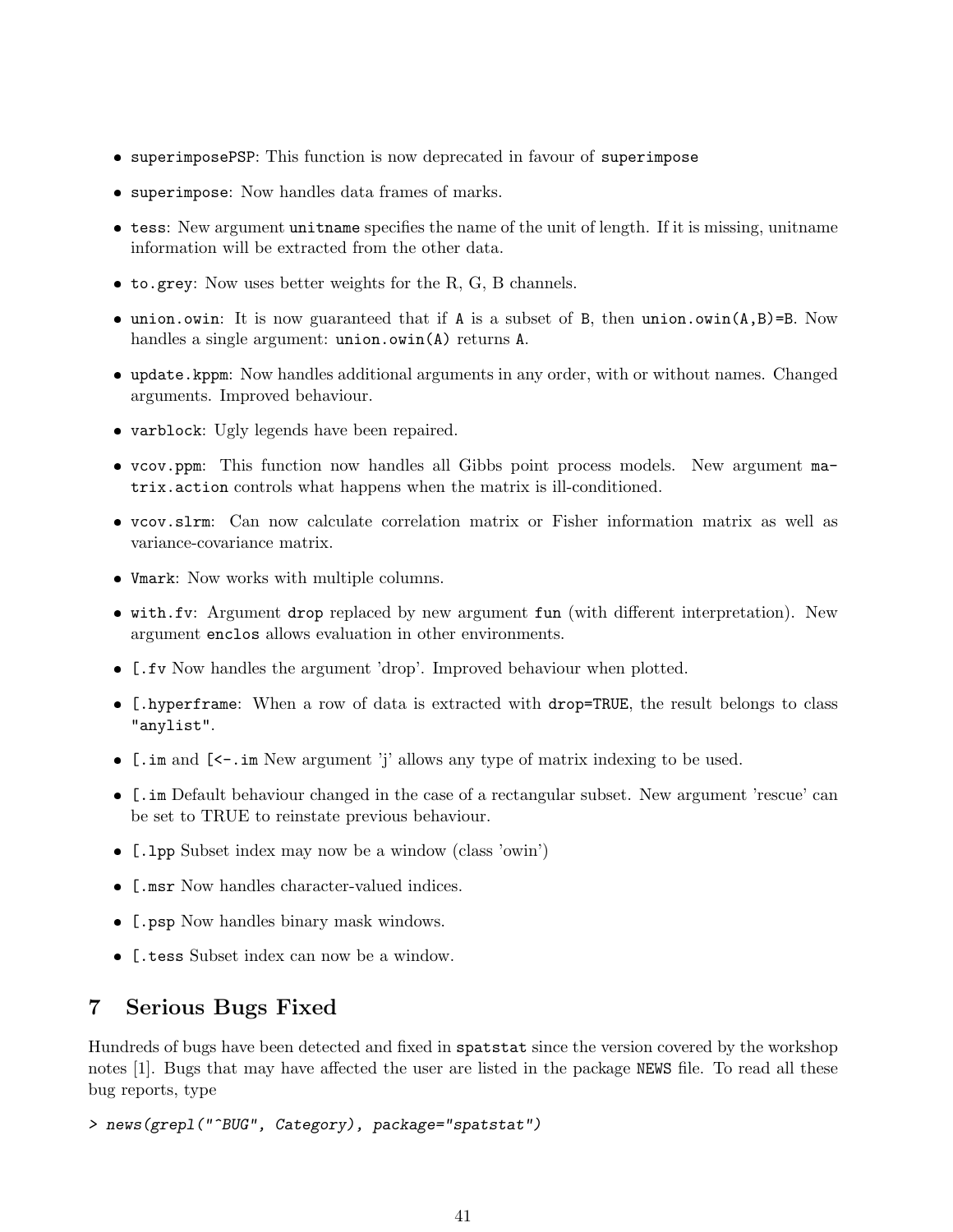which currently produces a list of 478 bugs, of which 419 were detected after publication of the workshop notes.

Following is a list of the most serious bugs only, in order of potential impact.

● nncross.ppp:

Results were completely incorrect if  $k > 1$ . (Bug introduced in spatstat 1.31-2, april 2013; fixed in spatstat 1.35-0, december 2013)

- ❼ nncross.pp3: Results were completely incorrect in some cases. (Bug introduced in spatstat 1.32-0, august 2013; fixed in spatstat 1.34-0, october 2013)
- ❼ rmh:
	- Simulation was completely incorrect in the case of a multitype point process with an interaction that does not depend on the marks, such as ppm(betacells,  $\text{marks}$ , Strauss(60)) due to a coding error in the C interface.

(Bug introduced in spatstat 1.22-3, march 2010; fixed in spatstat 1.22-3, june 2011)

- Simulation of the Area-Interaction model was completely incorrect. (Bug introduced in spatstat 1.23-6, october 2011; fixed in spatstat 1.31-0, january 2013)
- Simulation of the Geyer saturation process was completely incorrect. (Bug introduced in spatstat 1.31-0, january 2013; fixed in spatstat 1.31-1, march 2013)
- Simulation of the Strauss-Hard Core process was partially incorrect, giving point patterns with a slightly lower intensity.
	- (Bug introduced in spatstat 1.31-0, january 2013; fixed in spatstat 1.37-0, may 2014)
- The result of simulating a model with a hard core did not necessarily respect the hard core constraint, and simulation of a model with strong inhibition did not necessarily converge. This only happened if the first order trend was large, the starting state (n.start or x.start) was not given, and the number of iterations nrep was not very large. It occurred because of a poor choice for the default starting state. (Bug was present since about 2010. Fixed in spatstat 1.40-0, december 2014)
- Simulation of the Geyer saturation process was incorrectly initialised, so that the results of a short run (i.e. small value of nrep) were incorrect, while long runs were correct. (Bug introduced in spatstat 1.17-0, october 2009; fixed in spatstat 1.31-1, march 2013)
- ❼ nncross, distfun, AreaInter: Results of nncross were possibly incorrect when X and Y did not have the same window. This bug affected values of distfun and may also have affected ppm objects with interaction AreaInter.

(Bug introduced in spatstat 1.9-4, june 2006; fixed in spatstat 1.25-2, january 2012)

❼ update.ppm: If the argument Q was given, the results were usually incorrect, or an error was generated.

(Bug introduced in spatstat 1.38-0, august 2014; fixed in spatstat 1.38-1, august 2014)

❼ envelope.ppm: If the model was an inhomogeneous Poisson process, the resulting envelope object was incorrect (the simulations were correct, but the envelopes were calculated assuming the model was CSR).

(Bug introduced in spatstat 1.23-5, september 2011; fixed in spatstat 1.23-6, october 2011)

❼ leverage.ppm, influence.ppm, dfbetas.ppm: Results were incorrect for non-Poisson processes. (Bug introduced in spatstat 1.25-0, december 2011; fixed in spatstat 1.34-0, october 2013)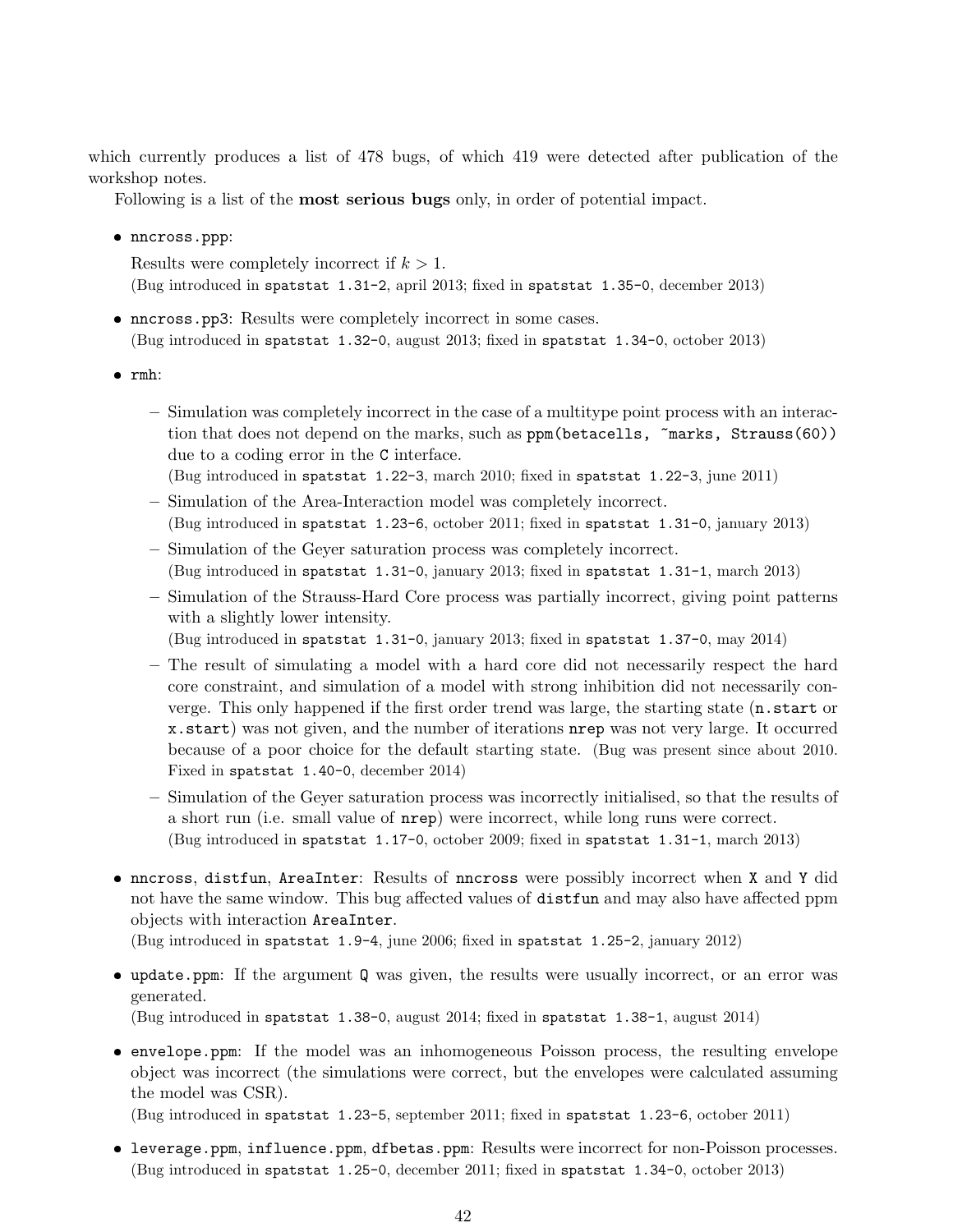❼ rVarGamma: Simulations were incorrect; they were generated using the wrong value of the parameter nu.ker.

(Bug introduced in spatstat 1.25-0, december 2011; fixed in spatstat 1.35-0, december 2013)

❼ rCauchy: Simulations were incorrect; they were generated using the wrong value of the parameter omega.

(Bug introduced in spatstat 1.25-0, december 2011; fixed in spatstat 1.25-2, january 2012)

- kppm, matclust.estpcf, pcfmodel: The pair correlation function of the Mátern Cluster Process was evaluated incorrectly at distances close to 0. This could have affected the fitted parameters in matclust.estpcf() or kppm(clusters="MatClust"). (Bug introduced in spatstat 1.20-2, august 2010; fixed in spatstat 1.33-0, september 2013)
- ❼ ppm: Results were incorrect for the Geyer saturation model with a non-integer value of the saturation parameter sat. (Bug introduced in spatstat 1.20-0, july 2010; fixed in spatstat 1.31-2, april 2013)
- ❼ lppm: For multitype patterns, the fitted model was completely incorrect due to an error in constructing the quadrature scheme. (Bug introduced in spatstat 1.23-0, july 2011; fixed in spatstat 1.30-0, december 2012)
- ❼ Geyer: For point process models with the Geyer interaction, vcov.ppm and suffstat sometimes gave incorrect answers. (Bug introduced in spatstat 1.27-0, may 2012; fixed in spatstat 1.30-0, december 2012)
- ❼ vcov.ppm, suffstat: These functions sometimes gave incorrect values for marked point process models.

(Bug introduced in spatstat 1.27-0, may 2012; fixed in spatstat 1.29-0, october 2012)

- ❼ linearK, linearKinhom: If any data points were located exactly at a vertex of the linear network, the weights for Ang's correction were incorrect, due to numerical error. This sometimes produced infinite or NA values of the linear K function. (Bug introduced in spatstat 1.23-0, july 2011; fixed in spatstat 1.27-0, may 2012)
- ❼ Kinhom, Linhom: the results were not renormalised (even if renormalise=TRUE) in some cases. (Bug introduced in spatstat 1.21-0, december 2010; fixed in spatstat 1.37-0, may 2014)
- ❼ Kinhom, Linhom: Ignored argument reciplambda2 in some cases. (Bug introduced in spatstat 1.39-0, october 2014; fixed in spatstat 1.40-0, december 2014)
- ❼ markcorrint: Results were completely incorrect. (Bug introduced in spatstat 1.39-0, october 2014; fixed in spatstat 1.40-0, december 2014)
- ❼ Kinhom, Linhom: Calculations were incorrect if lambda was a fitted point process model. (Bug introduced in spatstat 1.38-0, august 2014; fixed in spatstat 1.38-1, august 2014)
- ❼ predict.ppm: Calculation of the conditional intensity omitted the edge correction if correction='translate' or correction='periodic'. (Bug introduced in spatstat 1.17-0, october 2009; fixed in spatstat 1.31-3, may 2013)
- ❼ varblock: Calculations were incorrect if more than one column of edge corrections was computed.

(Bug introduced in spatstat 1.21-1, november 2010; fixed in spatstat 1.39-0, october 2014)